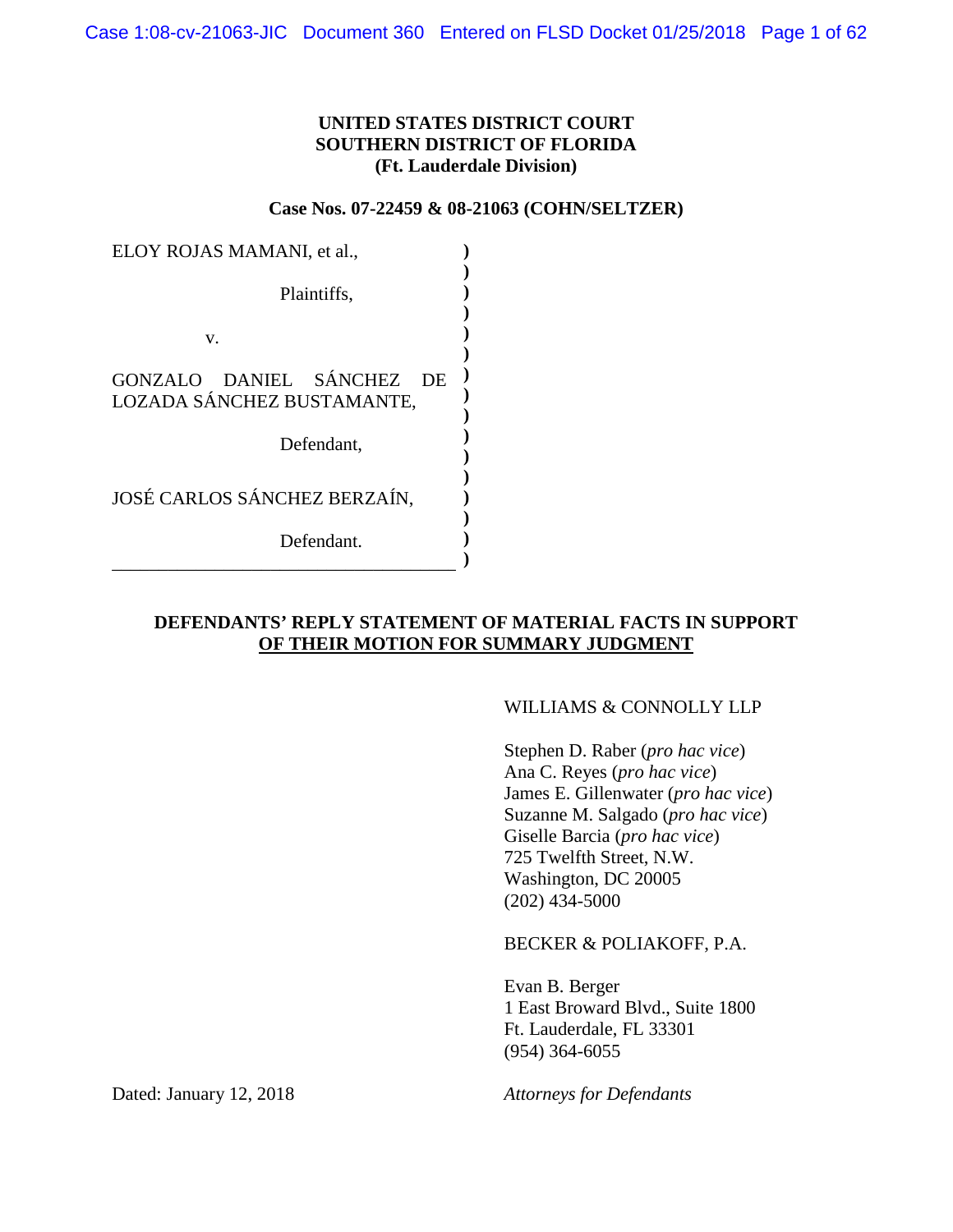Pursuant to Federal Rule of Civil Procedure 56, Defendants submit their Reply Statement of Material Facts. Defendants reply to Plaintiffs' responses set forth in their Counterstatement of Material Facts in Part I and to Plaintiffs' "additional material facts" in Part II.

#### **PART I: DEFENDANTS' REPLY IN SUPPORT OF THEIR STATEMENT OF FACTS**

Plaintiffs do not dispute paragraphs 1-4, 6-8, 11, 53, 75, 86, 88, 92, 97, 101, 102, 104, 107, 108, 125-27, 130, 133-35, 140, 142-45, 148, 154-58, 167, 169-70, 186-95.

5. Plaintiffs do not dispute the statements in Defendants' Statement of Material Facts ("SMF") ¶ 5. Villalobos concedes that she did not personally apply for or obtain benefits "because [she] did not have official paperwork showing [her] relationship with Lucio." Ex. K (Villalobos Decl. ¶ 6); *see also* Ex. 49 (Villalobos Dep. Tr. 12:4-8, 13:14-17).

9. Plaintiffs did not produce Ex. PPP until filing their opposition. In light of the material disputed fact it creates, Defendants withdraw Statement of Material Fact ¶ 9.

10. The record evidence is that Aguilar's mother applied for benefits for herself and other children, but not for Aguilar. *See* Ex. 24 (MAMANI0002435T, at 2438T (Ministerial Resolution No. 67/2009) (excluding Plaintiff but including his mother and other children); Ex. PPP (same). Plaintiffs do not address this Ministerial Resolution or their own Ex. PPP. Aguilar's concession that he did not ask his mother about the details of what she had done confirms that he cannot create a disputed material fact about his receipt of the compensation based on his personal knowledge. Plaintiffs offer no other evidence.

12. Plaintiffs' evidentiary objections are unfounded. As to relevance, Plaintiffs themselves have put President Sánchez de Lozada's character, political motivation, and actions during both his first administration and second administration—at issue in this litigation. Second, Plaintiffs have not pointed to which particular statements are hearsay statements or produced any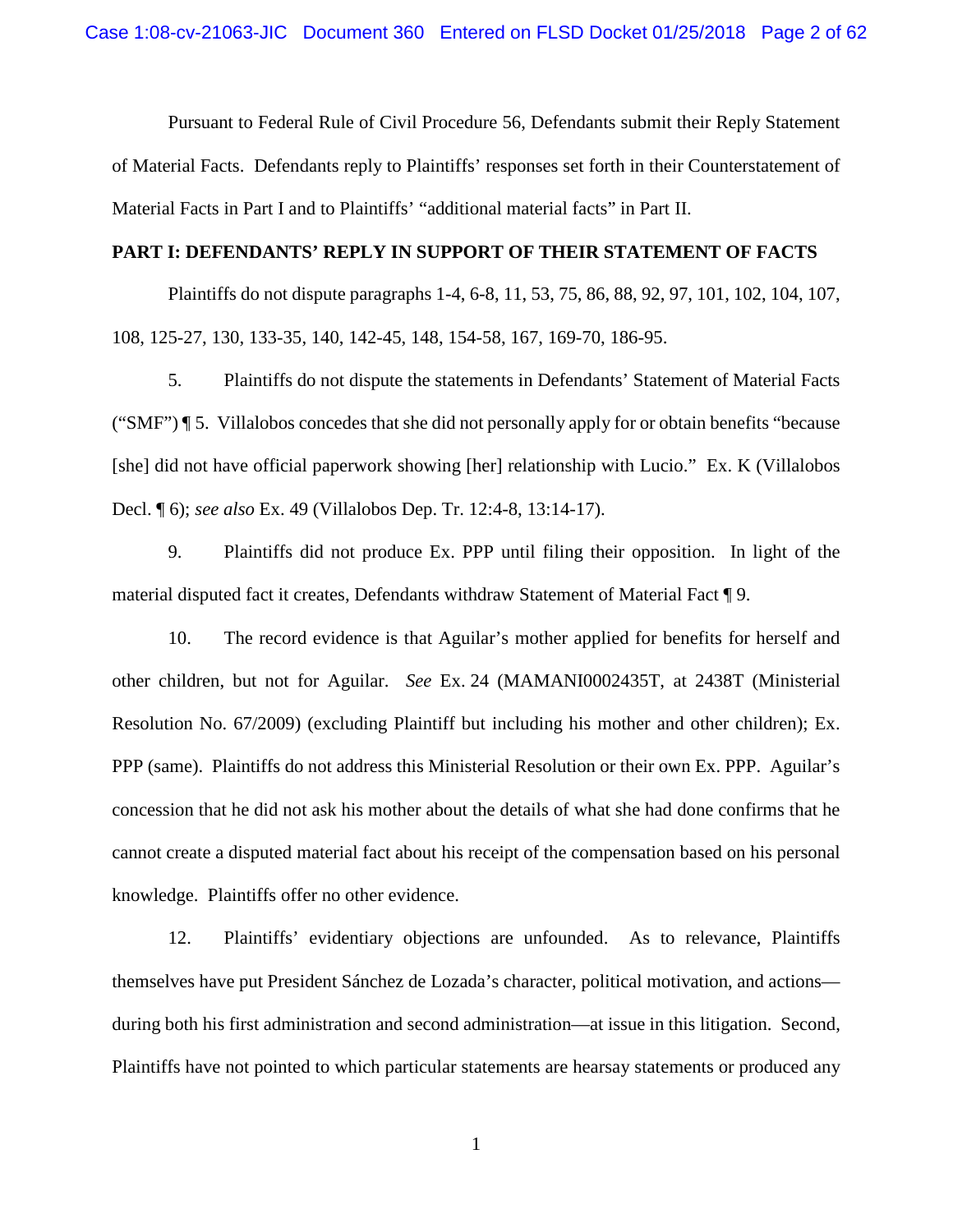evidentiary analysis for why the particular statements should be excluded. Nothing in SMF ¶ 12 constitutes inadmissible hearsay statements. Finally, Plaintiffs claim without explanation that "the deposition testimony fails to establish personal knowledge." The deponent is the former Ambassador of Bolivia to the United States and served as Vice Minister of Foreign Affairs during Sánchez de Lozada's first term. Ex. 93 (Aparicio Dep. Tr. 25:24-26:6). His testimony was based on having interacted directly with President Sánchez de Lozada in his administration.

13. Plaintiffs' evidentiary objections are unfounded. As to relevance, Plaintiffs have put President Sánchez de Lozada's policy goals at issue in relation to the nature and purpose of the 2003 protests. As to Plaintiffs hearsay objection: News articles may be admissible if offered for purposes other than establishing the truth of their contents. *See United States v. Michtavi*, 155 F. App'x 433, 435 (11th Cir. 2005). Defendants rely on the article to establish that it provided notice of the coca eradication program and the effect it had on the government that Evo Morales threatened to paralyze the nation in response. Plaintiffs assert that Comboni has no personal knowledge, but Comboni testified that (i) he was fully briefed on what was happening in the Chapare in his role as Minister of Finance and (ii) he had personally been in the Chapare in early January 2003. Ex. 43 (Comboni Dep. Tr. 144:23-145:12); Ex. FF (Comboni Dep. Tr. 180:14- 181:6).

14. Plaintiffs do not dispute the OAS Report, which supports the first three sentences of SMF ¶ 14. Plaintiffs' evidentiary objections are unfounded. Defendants do not mischaracterize any testimony. Defendants' three cited deposition excerpts together support SMF ¶ 14.

15. Defendants' SMF ¶ 15 quotes the findings of the May 2003 OAS Report. *See* Ex. 7 (May 2003 OAS Rep. at 87). Plaintiffs do not dispute those quotes. Plaintiffs cannot rely on Eastman's testimony about the Amnesty International report both because he had testified he had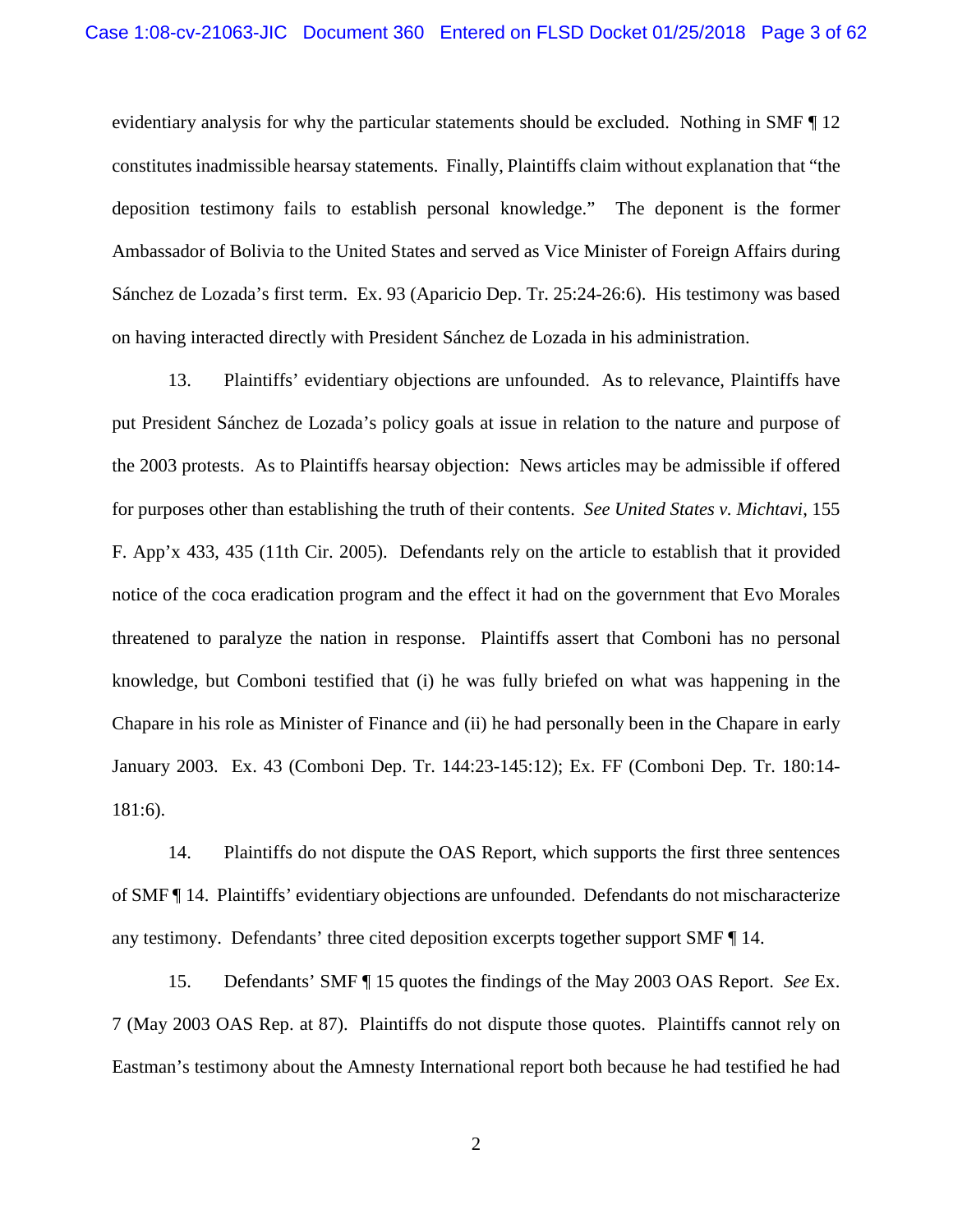no personal knowledge of it, Ex. 94 (Eastman Dep. Tr. 90:23-91:3), and because his testimony as to its contents are hearsay.

16. Plaintiffs' cited paragraphs do not provide evidence disputing the facts in ¶ 16. Further, Plaintiffs' claim that "a decision had been made that the port would be in Chile," mischaracterizes the cited deposition testimony. At no point does Meruvia testify that such "a decision had been made." *See* Ex. NN (Meruvia Dep. Tr. 53:15-21, 54:20-56:23).

17. Plaintiffs' cited paragraphs do not provide evidence disputing the facts in ¶ 17.

18. Plaintiffs' cited paragraphs do not provide evidence disputing the facts in ¶ 18. Further, Meruvia testified that a "group" of "ministers, vice ministers" met "with Sánchez de Lozada every day starting 20 days before he left for the United States in October 2003." Ex. 55 (Meruvia Dep. Tr. 65:7-11); *see also id.* at 77:19-25. Daily meetings are "regular" meetings.

19. Plaintiffs' evidentiary objections are unfounded. As to relevance, Plaintiffs have continually put the question whether the government sufficiently "dialogued" at issue in this litigation. *See* Opp. at 4, 7. Plaintiffs misconstrue Exs. 12 through 14, which are the letters supporting the fact that "letters signed by Sánchez de Lozada" were "seeking dialogue and explaining how no decision had been made regarding the export of gas, and none would be made until consultation with the Bolivian people." SMF ¶ 19.

20. Plaintiffs' evidentiary objections as to the second sentence in ¶ 20 are unfounded. Eastman has personal knowledge, as he testified that he was in Bolivia to assist with the dialogue efforts and spoke directly to representatives of Morales and Quispe. Ex. 57 (Eastman Dep. Tr. 137:13-25). Plaintiffs' representation that Aparicio's testimony "is not related to the OAS, Mr. Quispe or Mr. Morales" is wrong on all points: the cited testimony from Aparicio, who worked at the OAS from 1997-2002, Ex. 93 (Aparicio Dep. Tr. 31:2-5), addresses President Sánchez de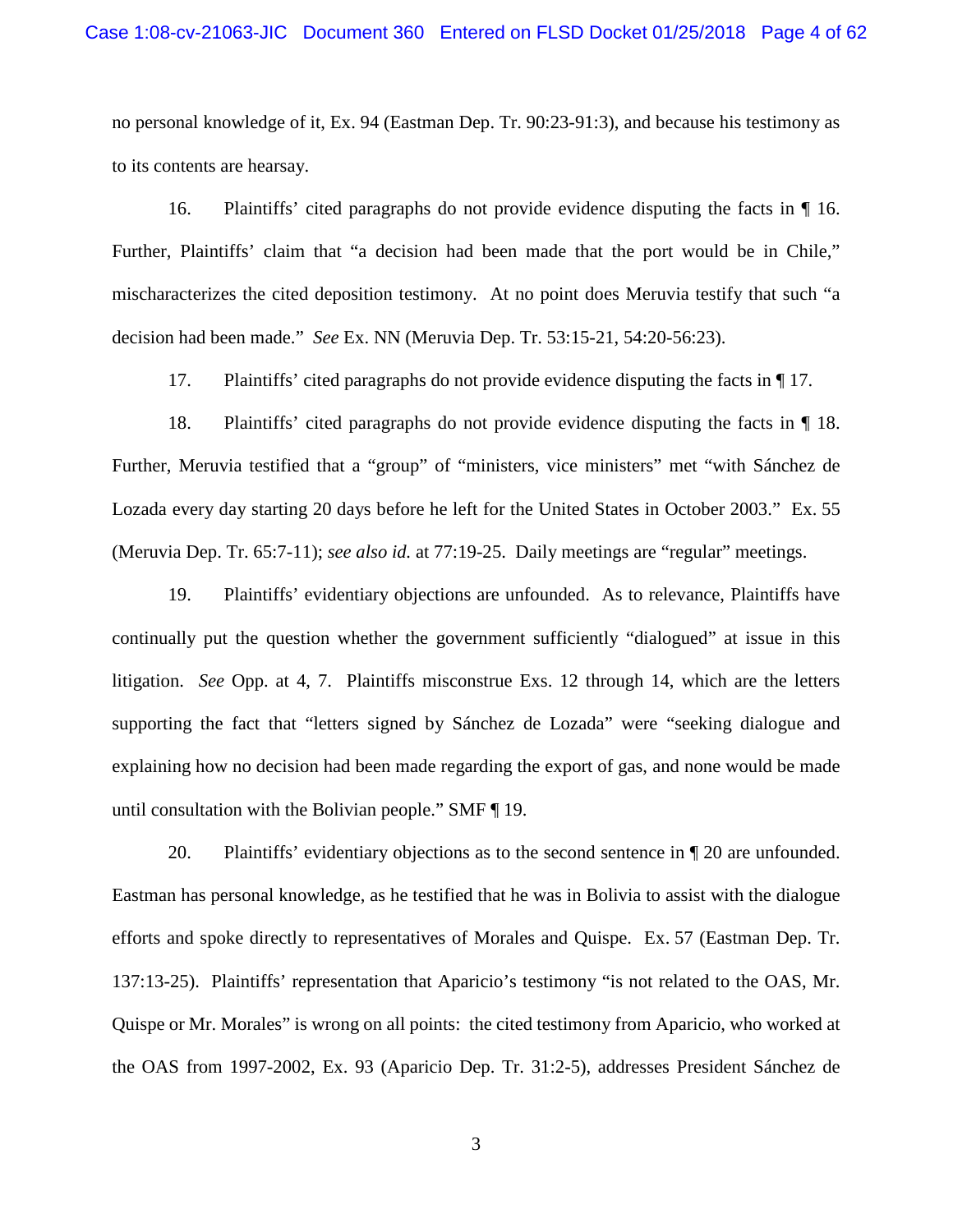Lozada's efforts to "follow[] the OAS's urging to engage in dialogue" and the fact that "Morales was totally opposed to this dialogue," *id.* at 198:9-199:7, as Morales and Quispe were "conspiring . . . to overthrow the government" and "said publicly that [they] wanted dead people because . . . when people die they have a cause and can attack the government," *id.* at 60:16-61:3, 68:18-69:3.

21. Plaintiffs' cited paragraphs do not provide evidence disputing the facts in ¶ 21.

22. Plaintiffs do not dispute the statement in SMF [22.

23. Plaintiffs do not dispute the statement in SMF ¶ 23.

24. Plaintiffs do not dispute the statement in SMF ¶ 24. President Morales's control of the judiciary and his use of it for political ends is relevant to Defendants' motion to exclude evidence from the Trial of Responsibilities. *See* Dkt. No. 360, at 1-6.

25. Plaintiffs do not dispute the statement in SMF ¶ 25. The State Department's denial of the *Touhy* request is relevant to Defendants' foreign affairs preemption argument.

26. Plaintiffs do not dispute the statement in SMF ¶ 26. The fact is relevant to admissibility challenges to articles from *La Razón*. The Bjork-James's testimony confirms the testimony of President Sánchez de Lozada, which testimony Plaintiffs do not challenge.

27. Ex. 11, consisting of the "Three Prosecutors' Report," is admissible under the public records exception to the hearsay rule. It is a report by a public office setting out "matter(s) observed while under a legal duty to report" and has "factual findings from a legally authorized investigation." Fed. R. Evid.  $803(8)(A)(ii)$ -(iii). Plaintiffs do not contest that the prosecutors were under a legal duty to report or that the report is trustworthy. Instead, they argue that the Three Prosecutors' Report does not fall under the public records exception because it was a "preliminary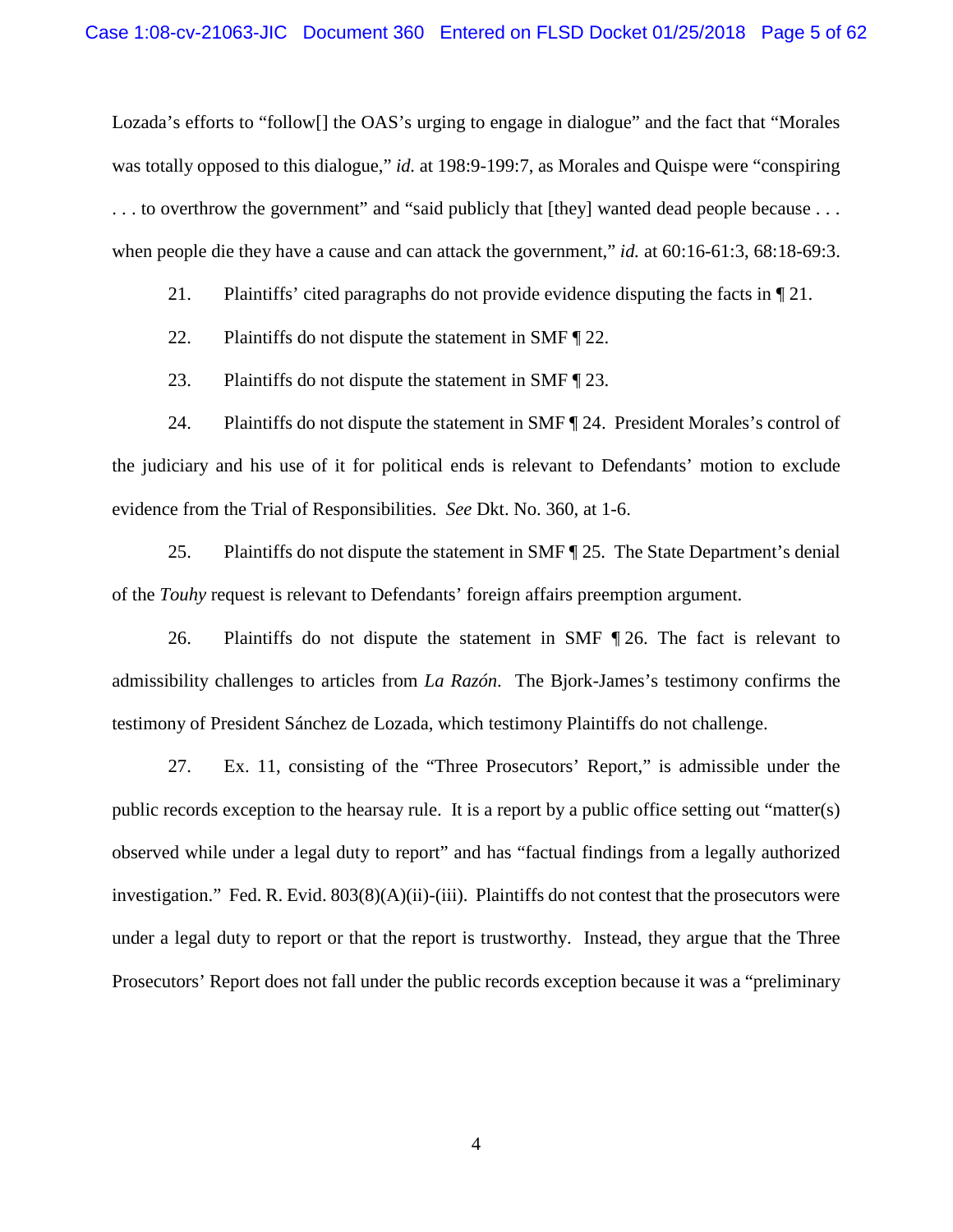report." CSMF  $\P$  27.<sup>1</sup> To the contrary, the findings were presented to the magistrate judge as the prosecutors' final recommendation, and sent to the Chief Prosecutor, and the Committees of the House of Representatives. *See* Ex. 102 (DEF-0000523, at 524) (Ltr. from Three Pros. to Inter-American Commission on Human Rights). The Report has exceptional indicia of trustworthiness given that the prosecutors "affirmed [their] findings" even after they were subject to "all manner of intimidation, threats, insults, and attacks on [their] dignity and [their] lives" as a result of those findings. *Id.* at 525-26. Plaintiffs provide no support for the proposition that a final investigatory report is outside the Rule 803(8)(A)(iii) exception simply because subsequent litigation occurs. There is also "specific evidentiary basis for" the Report. *See id.* at 523-26 (describing ten-month investigation that led to the conclusion in the report). None of these objections address that the report is admissible under Rule  $803(8)(A)(iii)$ .<sup>2</sup>

28. Plaintiffs seek to create a dispute of fact regarding the statement in SMF ¶ 28 by a cross-reference to their entire "additional statement of facts." This is improper. By doing so, Plaintiffs avoid their obligation of responding to the *specific* undisputed facts. Moreover, not a single paragraph in Section II identifies, by name or description, the shooter of any of the decedents. Plaintiffs' failure even to identify a specific paragraph, much less any evidence, concedes the facts in ¶ 28. *See Alcaras v. Hatteras Yachts, Inc.*, No. 14-22115-CIV, 2015 WL

 <sup>1</sup> *See Toole v. McClintock*, 999 F.2d 1430, 1434-35 & n.11 (11th Cir. 1993) (involving the inapposite situation in which a preliminary report made only "proposed findings" that were subject to a later final agency decision as to the final findings).

<sup>2</sup> The Three Prosecutors' Report also falls under the residual hearsay exception. *See* Fed. R. Evid. 807. The report is signed by the three prosecutors, and submitted to the both the judicial and legislative branch of government. Additionally, the prosecutors explained the evidentiary foundation for the report, which included a ten-month investigation in which the prosecutors, among other things, "conduct[ed] on-site inspections where confrontations took place." Ex. 102 (MAMANI00523, at 524) (Ltr. from Three Pros. to IACHR). Last, the prosecutors had no reason to conduct anything but an impartial investigation.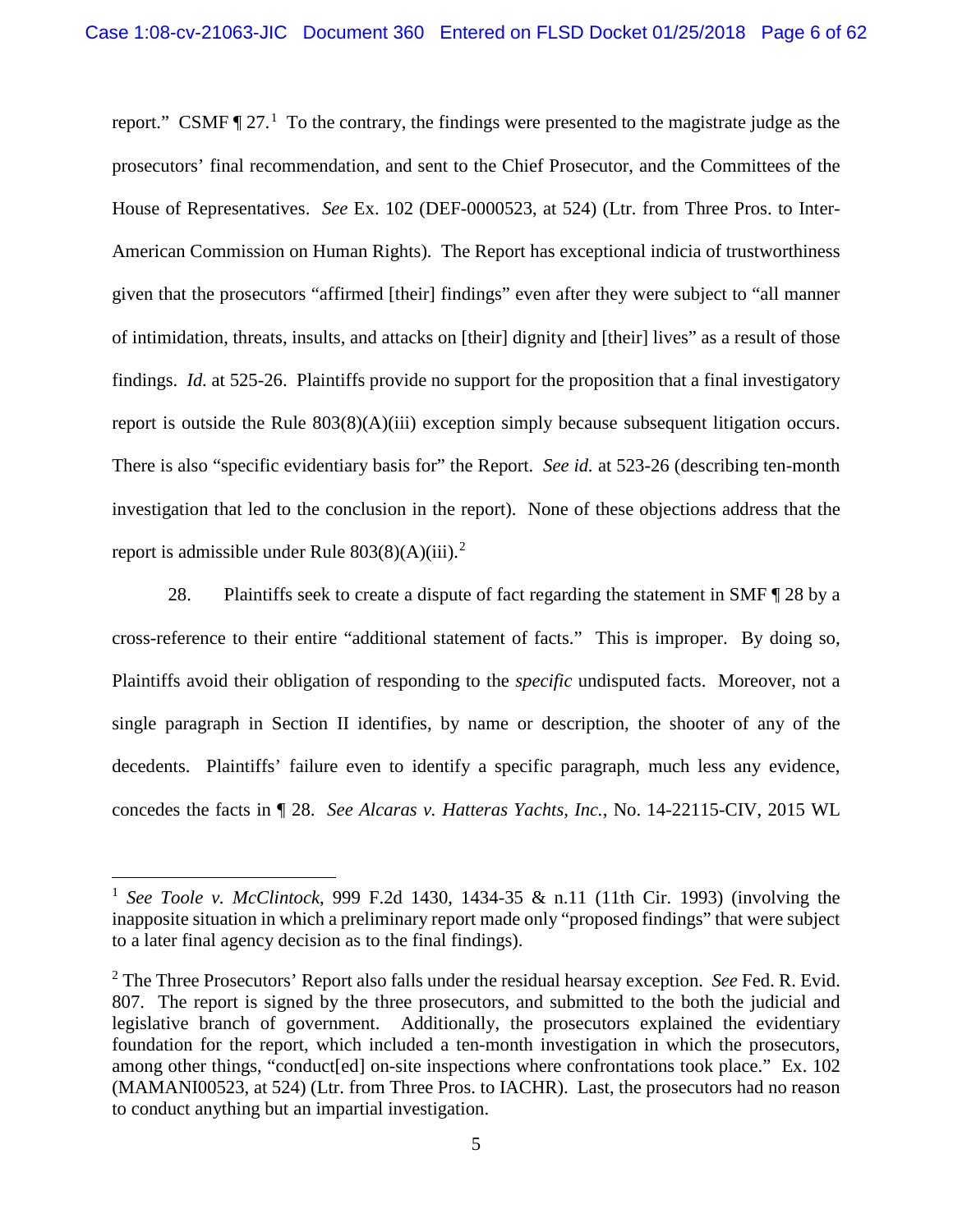127900, at \*3 n.2 (S.D. Fla. Jan. 8, 2015) (taking as undisputed "paragraphs for which the plaintiffs generally deny, but fail to provide record evidence in opposition").

29. Plaintiffs' cited paragraphs do not provide evidence disputing the facts in ¶ 29. Neither Ex. 67 nor Ex. UUU identify any eyewitness who saw the person who shot any decedent.

30. Hayden is not a mind-reader. There is also no evidence as to whose head he is supposedly in.

31. Hayden acknowledged that, with respect to each purported bullet hole he inspected, he did not "take any tests to assess whether or not, in fact, it was a bullet hole." Ex. 101 (Hayden Dep. Tr. 102:21-24). Plaintiffs have not identified any other purported physical evidence. Ex. 110 (Pls.' Resps. Defs.' Tangible Things Request).

32. Plaintiffs do not dispute ¶ 32 with respect to seven of the decedents. As to Marlene, Hayden, acknowledged that no determination was ever made that the bullet that was tested was the same as the bullet that struck Marlene Nancy Rojas Ramos in 2003. *See* Ex. 65 (Hayden Dep. Tr. 180:24-181:3; 181:11-15).

33. Plaintiffs' cited paragraphs do not provide evidence disputing the facts in ¶ 33.

34. Plaintiffs seek to create a dispute of fact regarding the statement in ¶ 34 by a crossreference to their entire "additional statement of facts." This is improper. By doing so, Plaintiffs avoid their obligation of responding to the *specific* undisputed facts: that there is a complete absence of evidence in the record on this point. *See supra* ¶ 28. No paragraph in Section II identifies any order by either Defendant to shoot any decedent or other civilian. The individuals who worked closely with Defendants in 2003 each testified unequivocally that they never heard from either Defendant any plan to kill civilians. *See, e.g.*, Ex. 56 (Aparicio Dep. Tr. 188:2-9); Ex.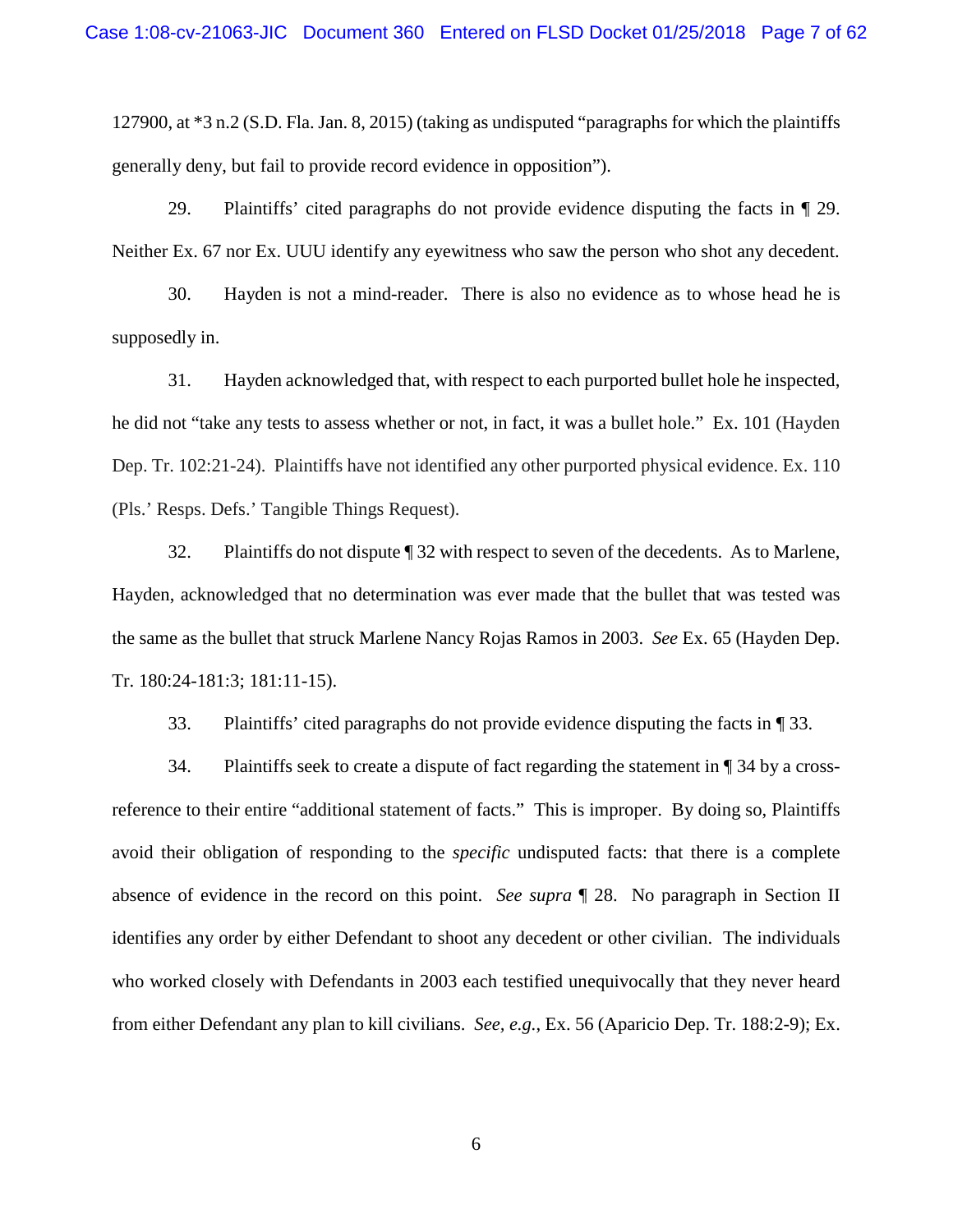46 (Bedoya Dep. Tr. 187:14-23); Ex. 86 (Comboni Dep. Tr. 133:16-134:11); Ex. 55 (Meruvia Dep. Tr. 104:13-23); Ex. 90 ( ); Ex. 53 (Siles Dep. Tr. 184:8-18).

35. Plaintiffs do not dispute the statement in ¶ 35. Quispe's order that the military be ambushed in Warisata is relevant to the existence of an armed uprising and specifically to the death of Marlene. Ex. 11 is admissible. *See supra* ¶ 27.

36. Quispe's roadblocks created the circumstances that led to Marlene's death, as Mamani conceded. Ex. 85 (Mamani Dep. Tr. 210:7-211:2) ("I blame Felipe Quispe. . . . [T]hat blockade also was what caused the death."). Ex. 11 is admissible. *See supra* ¶ 27.

37. Ramirez's testimony speaks for itself. First, he testified extensively to the food shortages in Sorata during the hostage crisis. *See, e.g.*, Ex. 61 (Ramirez Dep. Tr. 43:16-21) (describing how he would "walk around Sorata" "looking for food, looking for something to eat, looking for a way for communication"). Ramirez's testimony is also consistent with the fact that the people in Sorata were held against their will. *See, e.g.*, Ex. 98 (Ramirez Dep. Tr. 50-51 (estimating that there were about 1,500 visitors trapped in Sorata); *id.* at 129:18-23 (testifying that because of the blockades those tourists were trapped in Sorata); *id.* at 132:13-15 (noting that he would have liked the freedom to choose to leave Sorata); *id.* at 133:15-21 (describing the risks in attempt to escape by foot and including "having an encounter" with one of the blockaders).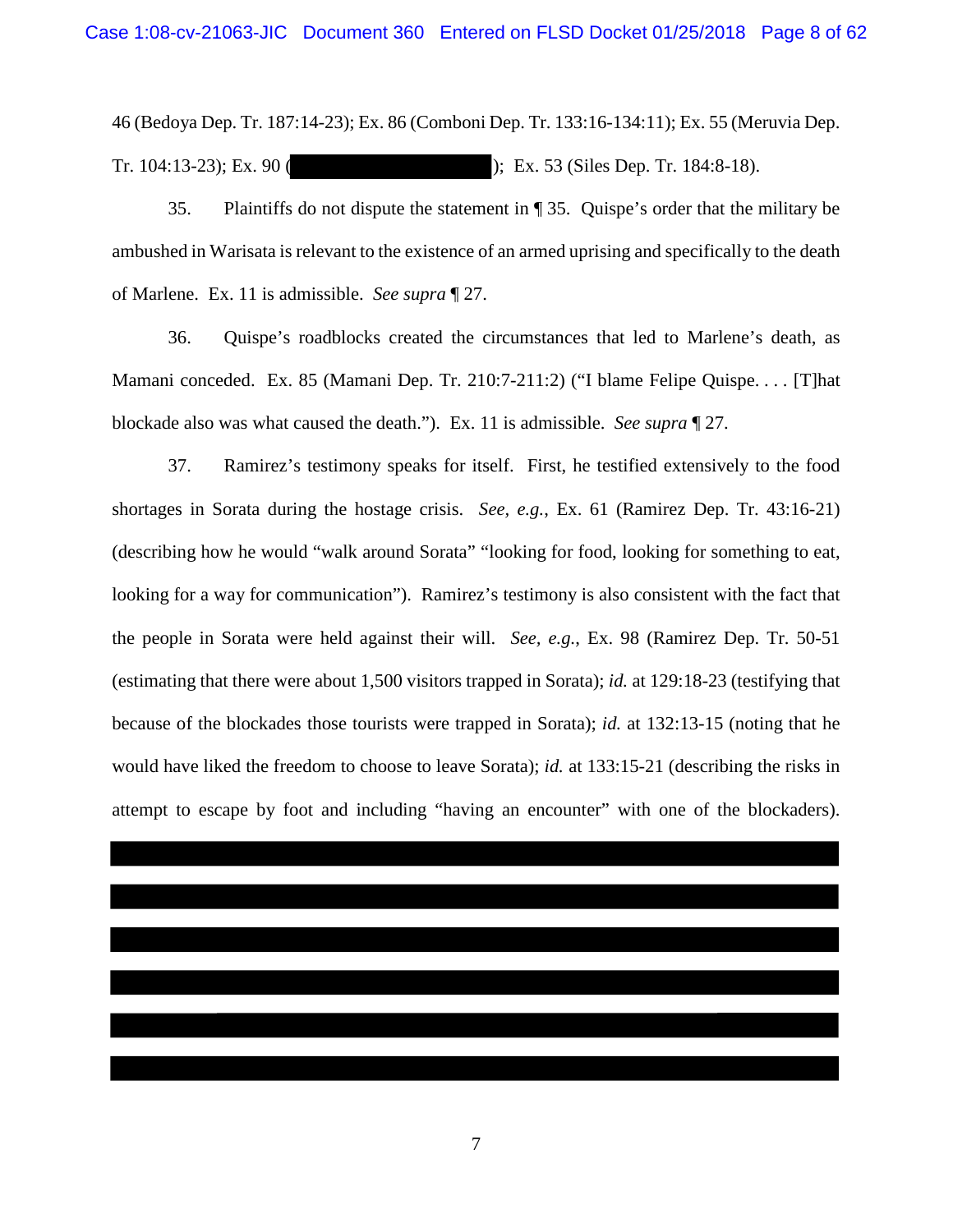Ex. 11 is admissible. *See supra* ¶ 27.

38. Plaintiffs' evidentiary objections are unfounded. Exs. 1 through 5, the State Department Cables, are admissible under Rules 803(6) (records of regularly conducted activity) and 803(8) (public records). *See United States v. Carter*, 776 F.3d 1309, 1327 (11th Cir. 2015) ("State Department cable . . . . constituted an admissible business record."); *Chavez v. Carranza*, 2006 WL 2434934, at \*6 (W.D. Tenn. Aug. 15, 2006) ("cables from the United States Embassy in El Salvador" admitted into evidence), *aff'd*, 559 F.3d 486 (6th Cir. 2009); *see Union Pacific R.R. Co. v. Kirby Inland Marine, Inc.*, 296 F.3d 671, 679-80 (8th Cir. 2002). Embassy personnel, including the Ambassador, had a legal duty to report to the State Department on the ongoing developments they observed in Bolivia during the 2003 civil unrest.<sup>3</sup> Plaintiffs argue without any specification that the Cables contain hearsay on hearsay, relying on a case in which the court ruled statements made by third parties contained in public documents were inadmissible*. See United Techs. Corp. v. Mazer*, 556 F.3d 1260, 1278 (11th Cir. 2009). Plaintiffs do not identify any such statements by third parties in the challenged Cables.

Further, the State Department Cables also fall under the residual hearsay exception. *See* Fed. R. Evid. 807. The Cables bear exceptional guarantees of trustworthiness: they are signed by the then-U.S. Ambassador and identified as Department of State materials. Furthermore, the State Department has no incentive to do anything but report the political climate of Bolivia fairly and

 $\overline{a}$ 

<sup>&</sup>lt;sup>3</sup> *See, e.g.*, 2 Foreign Affairs Manual  $\S$  113.1(c)(10) (including as Chief of Mission duties "*[o]bserving*, *analyzing*, and on a highly selective basis, *reporting* significant political, economic, and societal developments occurring abroad" (emphases added)), *available at* https://fam.state.gov/fam/02fam/02fam0110.html; 22 C.F.R. § 71.1 (protection of Americans abroad), *id.* § 101.4 (economic and commercial reporting).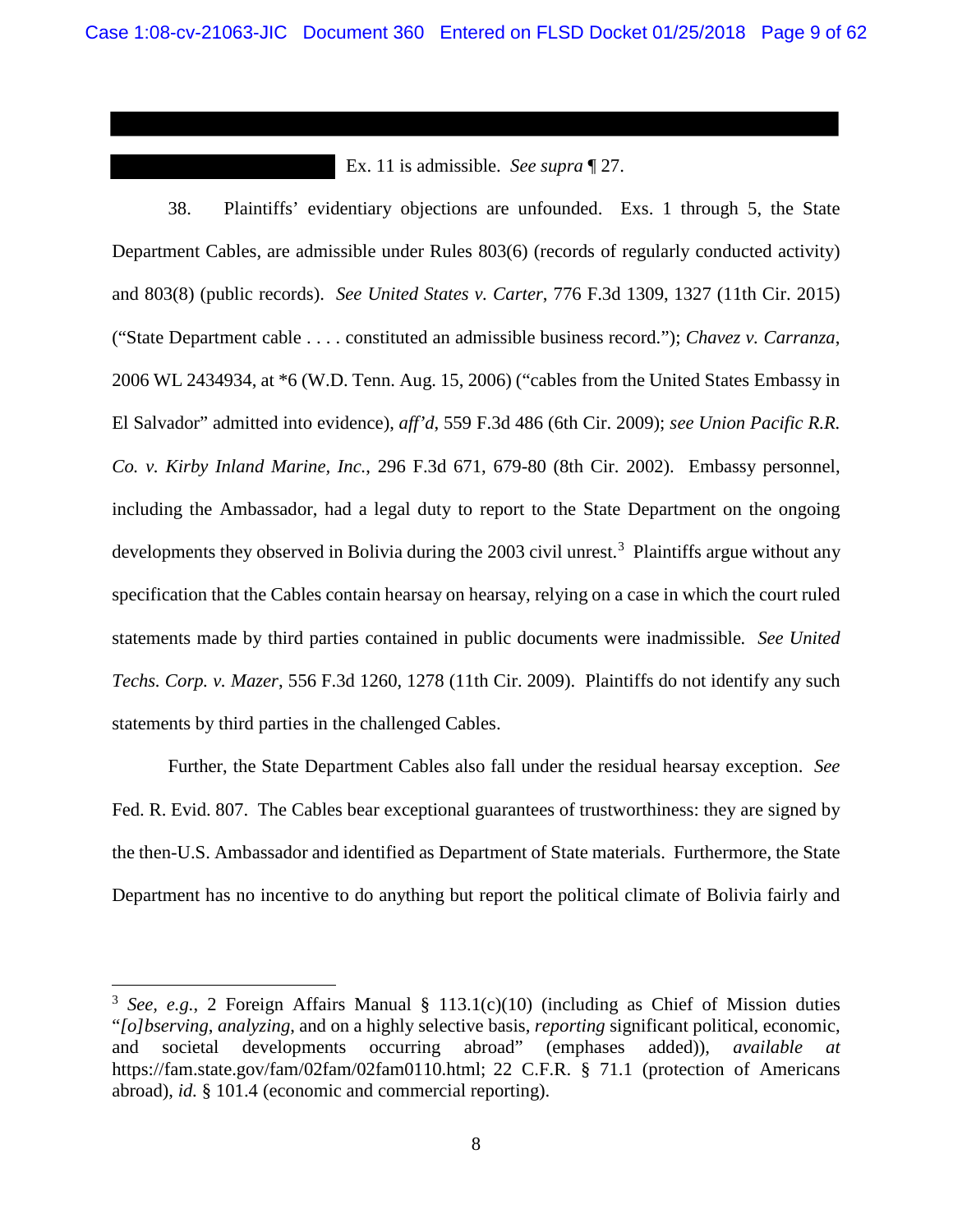accurately*.* Last, the Cables are more probative than other evidence Defendants can procure, because the U.S. government denied Defendants' request to depose the Ambassador. *Id.*

Ex. 11 is admissible. *See supra* ¶ 27.

39. The Government's attempt to dialogue and Quispe's refusal to do so is relevant to explaining why a convoy was required to free the individuals trapped in Sorata.

40. The fact that diplomatic representatives requested that the Government act to safeguard the trapped tourists in Sorata is relevant to explaining why a convoy was required to free the individuals trapped in Sorata. Ex. 11 is admissible. *See supra* ¶ 27. As the Vice Minister of Government, Harb monitored the situation in Sorata and participated in the government's response to that situation. Ex. 95 (Harb Dep. Tr. 88:10-99:18). Harb agreed that the humanitarian convoy to free the tourists was sent in part because of pressure the government faced from foreign consulates. *See id.* at 92:22-93:11.

41. Exs. 1 and 11 are admissible. *See supra* ¶¶ 27, 38.

42. Exs. 1 and 11 are admissible. *See supra* ¶¶ 27, 38.

43. Ex. 11 is admissible. *See supra* ¶ 27. Ramirez testified that, while he was on the convoy, he heard "shots from the hill" and then saw soldiers run up the hill to use "tear gas" and then saw soldiers run to the hill with a stretcher, saying "he's injured, he's injured," referring to a wounded soldier. Ex. 98 (Ramirez Dep. Tr. 140-141). He explained that "community members were armed and very organized and acted with premeditation and aggressiveness." Ex. 107 (MAMANI0014667T) (Ramirez Police Stmt).

44. Exs. 1, 2, and 11 are admissible. *See supra* ¶¶ 27, 38.

45. Ex. 32 is the only exhibit cited in support of Defendants SMF ¶ 45. The Social Conflict Field Diary (Ex. 32), and the Military Report (Ex. 33), are admissible under Rules 803(6)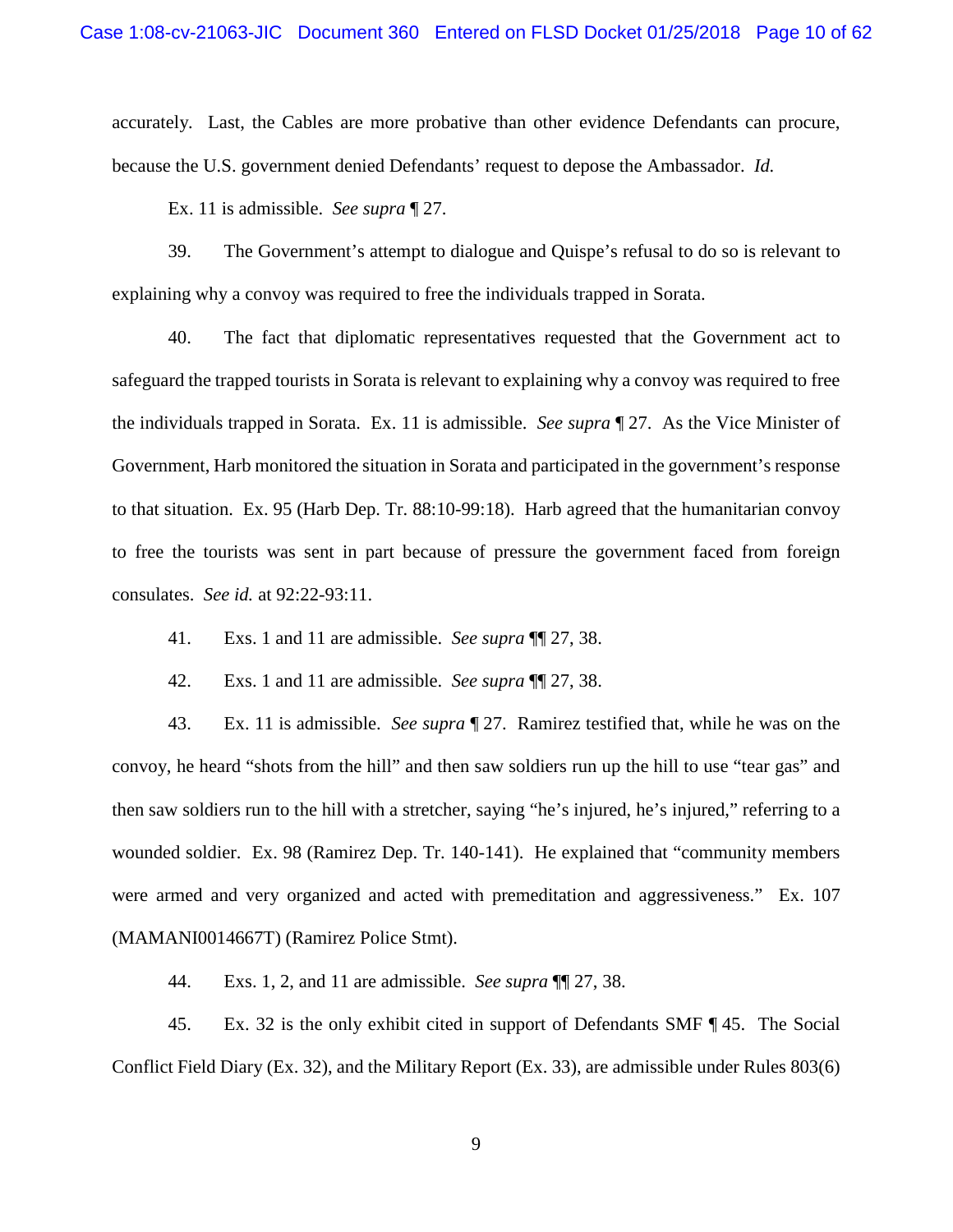and 803(8). *Stecyk v. Bell Helicopter Textron, Inc.*, 1998 WL 744087, at \*6 (E.D. Pa. Oct. 23, 1998), *aff'd*, 295 F.3d 408 (3d Cir. 2002) ("[M]ilitary report[s] . . . fall within the hearsay exception to Federal Rule of Evidence 803(8)."); *Chavez*, 2006 WL 2434934, at \*6 (military intelligence report admitted under Rule 803(6) and 803(8)); *Union Pacific R.R. Co.*, 296 F.3d at 679-80. Ex. 32 is signed by Brigadier General Miguel Angel Vidaurre Noriega, Chief of the III EMO Department, and directed to the General Command of the Army; Ex. 33 is signed by Gen. Juan Véliz Herrera, the head of the Bolivian Army, and directed to the Commander in Chief of the Armed Forces. *See also* Ex. 91

"The reports on military

operations go from the commander in chief . . . to the President." Ex. 96 (Sánchez Berzaín Dep. Tr. 166:8-22).

Exs. 32 and 33 also fall under the residual hearsay exception. *See* Fed. R. Evid. 807. They both are signed by their authors and bear the seal of the Bolivian military. Bolstering these reliability indicia, Plaintiffs' proffered expert Allen Borrelli conceded that Ex. 32 constituted "an important source of information," Ex. 99 (Borrelli Dep. Tr. 45:9-10), and constituted "evidence of operational activities" of the military, Ex. W (Borrelli Rep. ¶ 86). He relied on Ex. 33 as evidence of the deaths of military members. Ex. W (Borrelli Rep.  $\P$  183 & n.149). He further acknowledged that Ex. 32 was "a reliable reflection of what was written or opined about at the time." Ex. 99 (Borrelli Dep. Tr. 49:25-51:3). At the time the reports were authored "the Armed Forces had a functioning chain of command, system of orders and reports" and "during September and October 2003, there was a functioning system of orders/intelligence reporting in place." Ex. W (Borrelli Rep. ¶ 99). Fourteen years later, Exs. 32 and 33 are the only, and most probative record of what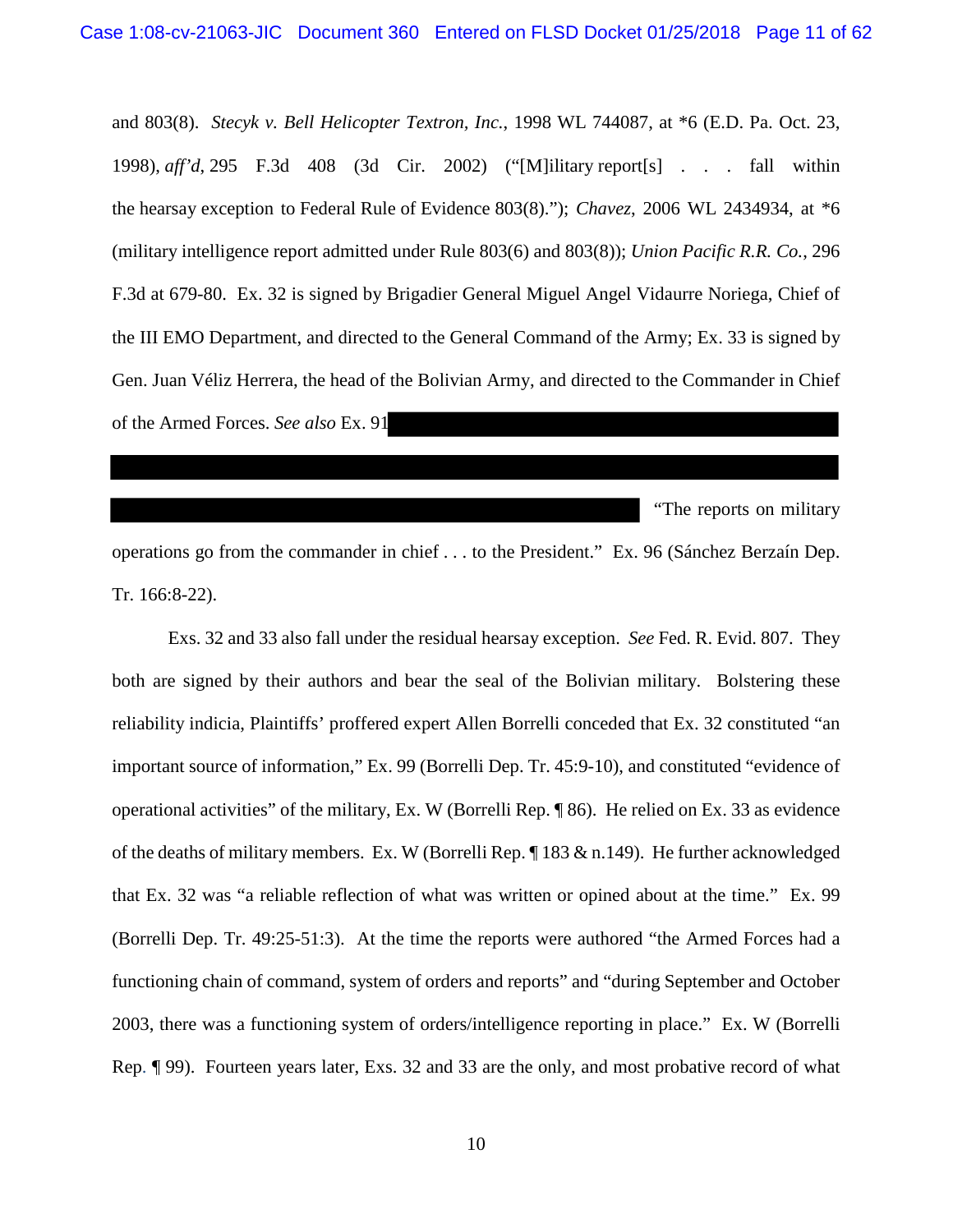was occurring on a national basis throughout the military during the relevant events. Ex. 96 (Sánchez Berzaín Dep. Tr. 174:15-19). Further, it has not been possible for Defendants to secure live testimony of soldiers who were present during the events of September and October 2003 many are still employed by the Morales-led government, and some have been given preferential positions in Morales's government, *see* Ex. 91 and many fear reprisals, *see* Ex. 99 (Borrelli Dep. Tr. 87:21-89:16).

There is also a non-hearsay purpose for the admission of Exs. 32 and 33—the effect they had on President Sánchez de Lozada. He testified that he "received all of the reports [from] the military" and took them into consideration in determining how to respond to the violent protests in September and October 2003. Ex. 84 (Sánchez de Lozada Dep. Tr. 263:12-265:23 (May 15, 2015)); *see id.* 212:7-20; Ex. SS (Sánchez de Lozada Dep. Tr. 47:11-48:11 (Oct. 5, 2017)). Sánchez Berzaín testified that military support was sent to Warisata after military intelligence reports were brought to and discussed in a cabinet meeting. Ex. 96 (Sánchez Berzaín Dep. Tr. 165:6-21). When asked on what basis he believed that "the armed forces never shot first," he replied that "[i]t's in the reports that the commander in chief . . . submitted to the President." *Id.* at 205:6-7. As Exs. 32 and 33 reflect a compilation of contemporaneous intelligence that affected the Government's decision to order military involvement in September and October 2003, and their understanding of the events in making subsequent decisions, they would not be offered for the truth of the matter asserted if not admitted under a hearsay exception.

46. Exs. 1, 11, and 32 are admissible. *See supra* ¶¶ 27, 38, 45. Hayden testified that armed forces and police officers were wounded following civilian instigated armed conflicts. Ex. 65 (Hayden Dep. Tr. 194:18-195:8). Plaintiffs' other experts agreed. Borrelli, discussing Warisata: "I've never denied that there were attacks on the armed forces of Bolivia." Ex. 99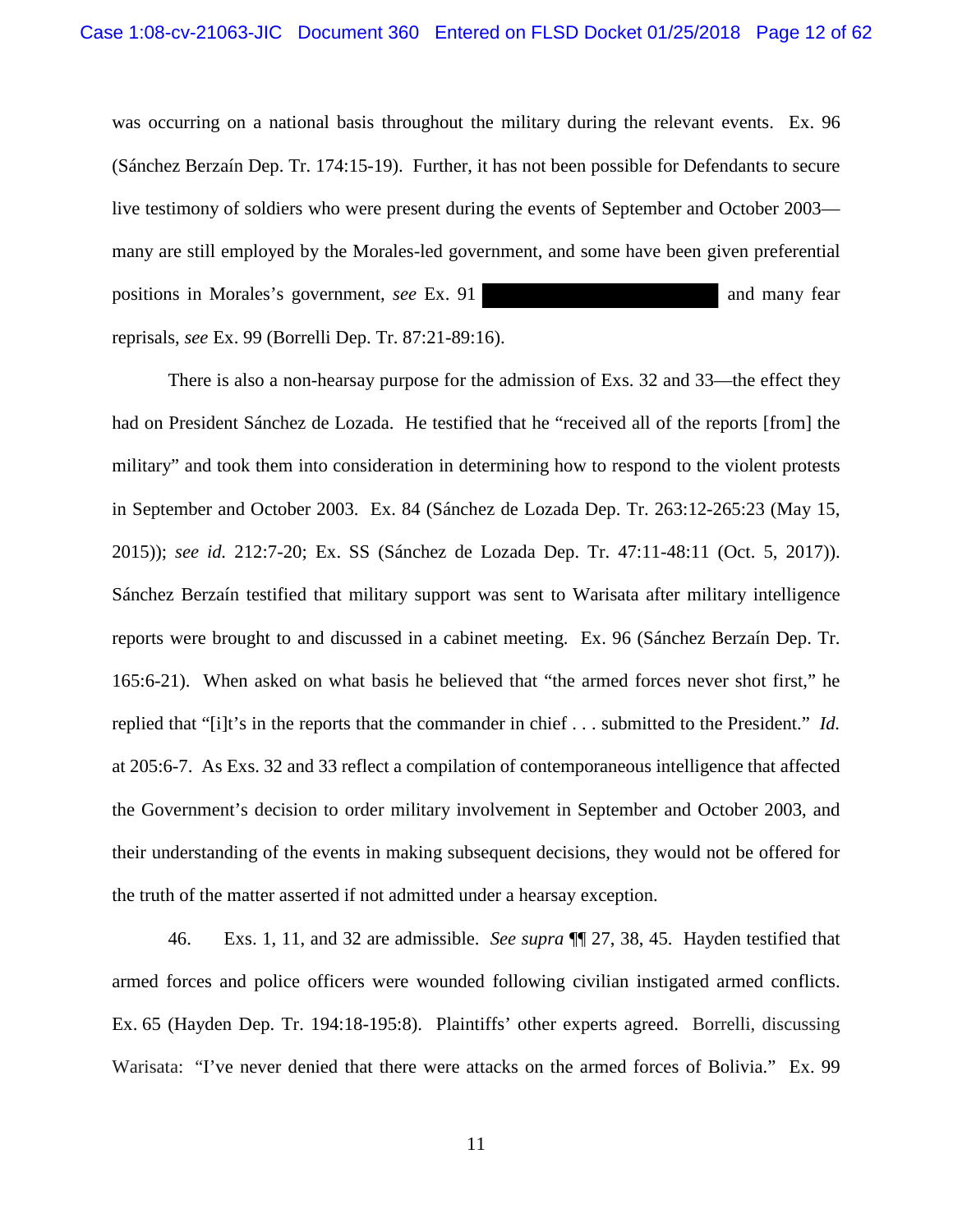(Borrelli Dep. Tr. 260:17-18; 263:13-15); Ex. 100 (Bjork-James Dep. Tr. 16-18) ("[T]here are reliable reports that people were carrying, if I remember correctly, Mauser rifles in Warisata.").

47. Ex. 2 is admissible. *See supra* ¶ 38. Felipe Quispe's statements are admissible as "statements against interest" and under the residual hearsay exception. Rule 804(b)(3) creates a hearsay exception for a statement against interest defined as a statement that "a reasonable person in the declarant's position would have made only if the person believed it to be true because, when made, it . . . had so great a tendency to . . . expose the declarant to civil or criminal liability; and is supported by corroborating circumstances that clearly indicate its trustworthiness." *Id.* Quispe's statements taking credit for violent actions, and orders to ambush government soldiers clearly exposed him to "civil or criminal liability." Furthermore, Quispes's inculpatory statements are trustworthy because these statements are consistent with other reports about Quispe's role in ambushing soldiers. *See* Ex. 2 (FOIA-031, at 33); Ex. 100 (Bjork-James Dep. Tr. 179:14-22) (no "reason to disagree with Felipe Quispe's statement that he ordered armed guerrillas to ambush a convoy in Warisata"); *see United States v. Daniels*, 465 F. App'x 896, 898, 2012 WL 1192209 (11th Cir. 2012) (statement against interest trustworthy when consistent with separate testimony).

The residual hearsay exception applies when "certain guarantees of trustworthiness exist and when high degrees of probativeness and necessity are present." *Mazer*, 556 F.3d. at 1279. As explained above, these statements are trustworthy and corroborated by other evidence.

48. That Quispe's men threatened government officials engaged in dialogue, who were forced to flee for fear of their personal safety, is relevant to the violent nature of the protests.

49.

Photographs and videos are not hearsay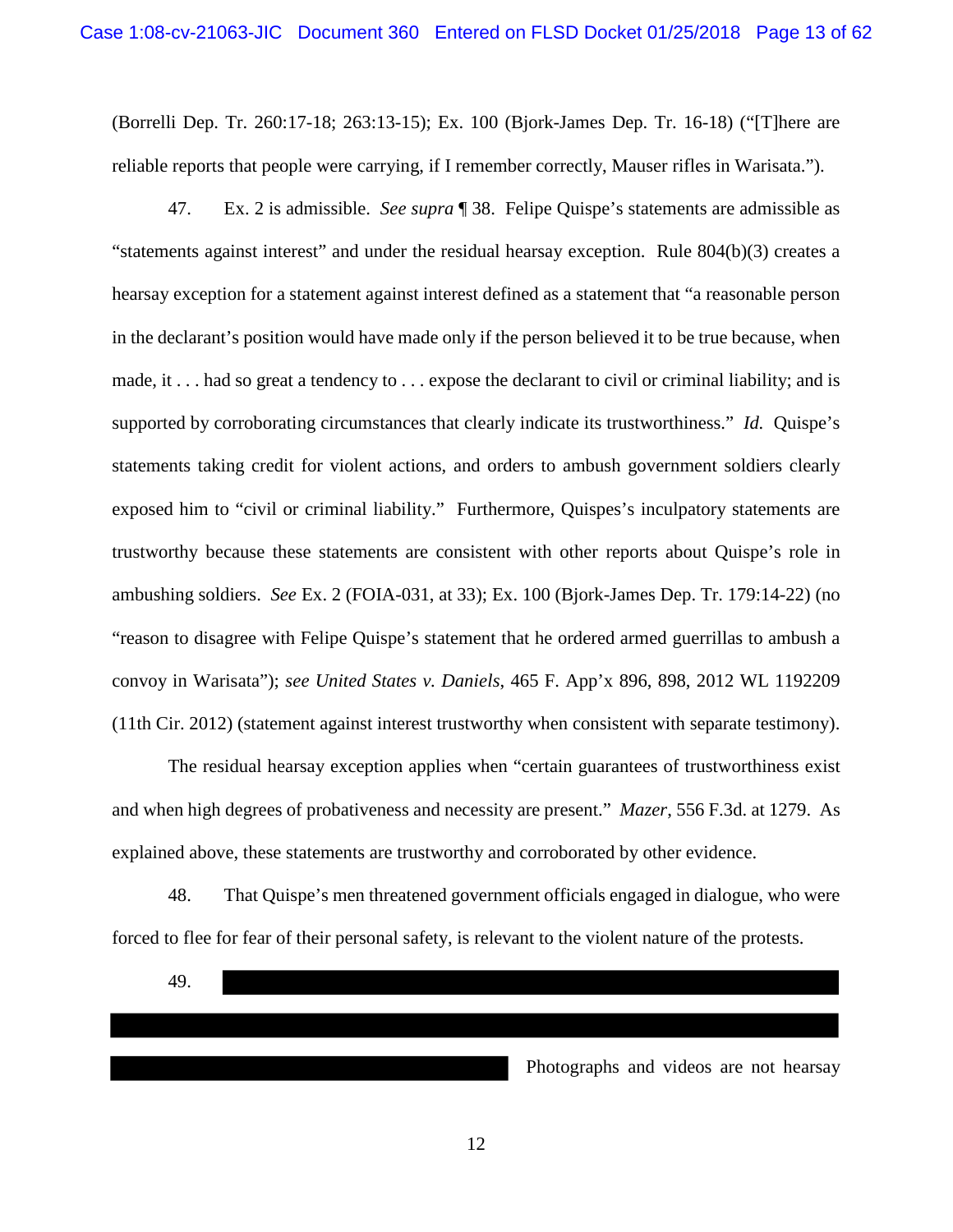| because they make no assertion. See United States v. May, 622 F.2d 1000, 1007 (9th Cir. 1980).  |
|-------------------------------------------------------------------------------------------------|
| corroborated these sources by reference to the official records of soldiers and police officers |
| These, too, are                                                                                 |
|                                                                                                 |
|                                                                                                 |
|                                                                                                 |
|                                                                                                 |

50. Exs. 1, 11, and 8 are admissible. *See supra* ¶¶ 27, 38. As to Ex. 8, a photograph is not hearsay because it makes no assertion. *See May*, 622 F.2d at 1007. Bjork-James acknowledged that "there are reliable reports that people were carrying . . . Mauser rifles in Warisata," Ex. 64 (Bjork-James Dep. Tr. 170:16-18), and that one of those sources "said former members of the Tupac Katai Guerrilla Army were armed with rifles that . . . they dusted off," *id.* at 188:23-189:4. That source was Felipe Quispe's *Goni's Downfall: Journal of the "Hunger Strike"* 12 (2013). *See*  Ex. 100 (Bjork-James Dep. Tr. 178:11-21). Bjork-James acknowledged that Quispe was an "EGTK member." Ex. V (Bjork-James Rep. 28).

51. Ex. 34 is a ballistics reports that falls under the Rule 808(3) exception for public records, and otherwise admissible under the residual hearsay exception. Plaintiffs rely on a similar ballistics report in their counter statement of material facts. *See* CSMF ¶ 32 (citing Ex. VVV).

52. The paragraphs cited, *see infra* CSMF ¶¶ 247-56, do not rebut that "Plaintiffs' proffered experts concede the presence of armed campesinos in Warisata," SMF ¶ 52. Hayden testified: "[T]here was an armed confrontation up in Warisata. . . . I knew the confrontation was going on up there," Ex. 65 (Hayden Dep. Tr. 195:12-24); that a "cross-fire between the members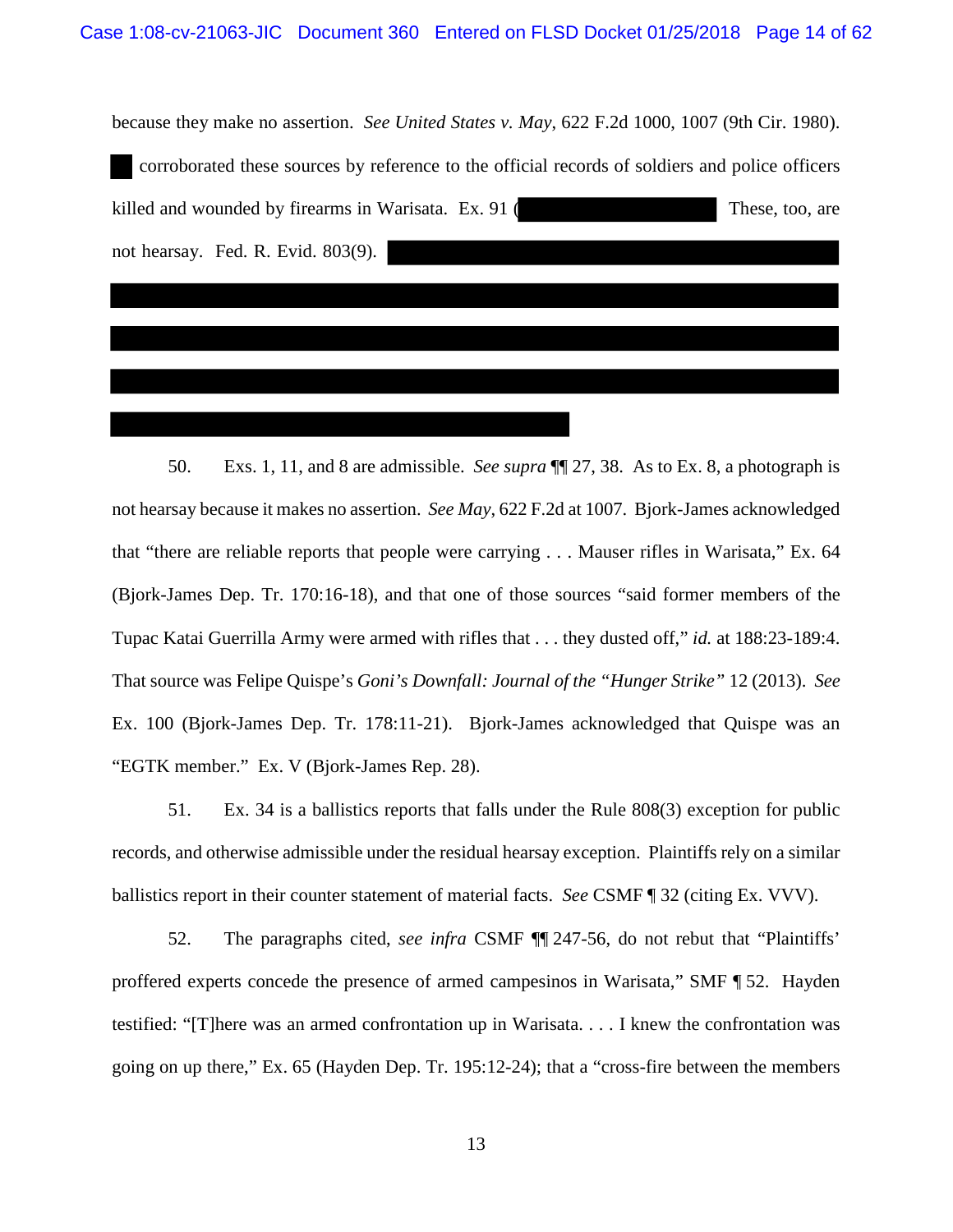of the military and the persons in the hills . . . was occurring in Warisata," *id.* at 207:5-7, and that "armed protestors or protestors were in the hill behind Mamani's home," *id.* at 209:11-13.

54. Plaintiffs do not dispute the information contained in SMF ¶ 54.

55. Plaintiffs concede that the Mamani house was located approximately 900 to 1000 meters away from Warisata. Mamani testified that there are hills on both sides of his home. Ex. 41 (Mamani Dep. Tr. 93:15-23).

56. Plaintiffs rely on inadmissible speculation. For example, Hayden conceded that he "did not do any calculations" regarding "bullet drop." Ex. 101 (Hayden Dep. Tr. 61:19-24).

57. Plaintiffs' response confirms Mamani was not at his house when the shooting occurred and did not see it occur. Thus, he has no personal knowledge as to the identity or description of the person who shot Marlene. Mamani testified that even in the hills there were larger areas that he could not see. Ex. 41 (Mamani Dep. Tr. 86:24-87:1, 132:11-15). For example, he did not see the soldiers and police get wounded. Ex. 85 (Mamani Dep. Tr. 124:21-125:2, 136:23-137:4).

58. Plaintiffs' cited paragraphs do not provide evidence disputing the facts in ¶ 58.

59. The interpreter explained the concept of chaos to Mamani, as reflected in the transcript, before he agreed that Marlene's death could have been accidental. Ex. 41 (Mamani Dep. Tr. 86:12-13). Hayden concedes that "armed protestors . . . were in the hills behind [Marlene's] home" and it was possible for a shooter to "be shooting into the hills and accidentally shoot [Marlene's] house." Ex. 65 (Hayden Dep. Tr. 209:11-210:20). When asked, regarding the bullet that struck Marlene, "It could have been an accident, right?" Hayden replied, "There is that possibility." *Id.* at 135:13-16. As for Bjork-James, when asked, "You relied on the description that she was killed by a stray bullet in reaching your conclusion as to the attribution of her death,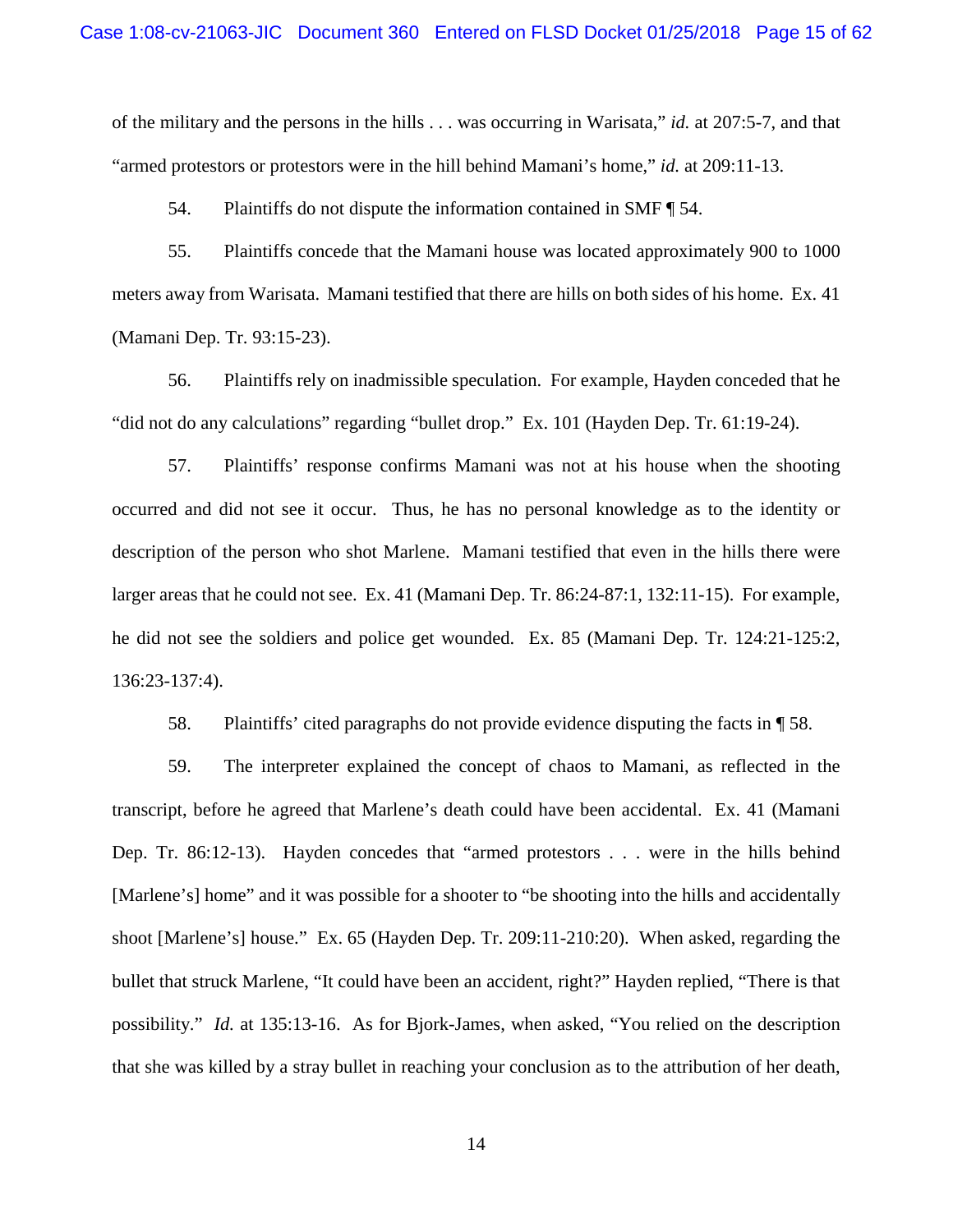correct?" he responded, "Yes." Ex. 64 (Bjork-James Dep. Tr. 274:25-275:9). Ex. 1 is admissible. *See supra* ¶ 38.

60. The cited paragraph does not provide evidence disputing the facts in ¶ 60.

61. The cited evidence references that La Paz sits in a crater. SMF paragraphs 62-74 provide the evidence to support that opposition implemented blockades in and around the city of La Paz. While Defendants contest Plaintiffs' assertion that those illegal blockades were consistent with historical civilian protests, it is irrelevant to Plaintiffs' claims.

62. Plaintiffs' cited paragraphs do not provide evidence disputing the facts in  $\P$  62.

63. Ex. 4 is admissible. *See supra* ¶ 38.

64. Plaintiffs' cited paragraphs do not provide evidence disputing the facts in ¶ 64. Ex. 5 is admissible. *See supra* ¶ 38.

65. Ex. 2 is admissible. *See supra* ¶ 38. Bjork-James testimony speaks for itself.

66. Ex. 3 is admissible. *See supra* ¶ 38.

67. Ex. 3 is admissible. *See supra* ¶ 38.

68. Plaintiffs' cited paragraphs do not provide evidence disputing the facts in ¶ 68. Ex. 4 is admissible. *See supra* ¶ 38.

69. Plaintiffs do not contest that La Paz was totally blockaded. Defendants' testimony supports that people were going hungry in mid-October. The fact that some people had food does not mean that others were not negatively affected by the blockade.

70. Valencia de Carvajal's testimony speaks for itself.

71. Villalobos testified that "there was nothing to be purchased at the market" and that "it was empty." Ex. 49 (Villalobos Dep. Tr. 35:7-17). And she later specified that they "didn't have gas because of the blockades." *Id.* at 42:12-17.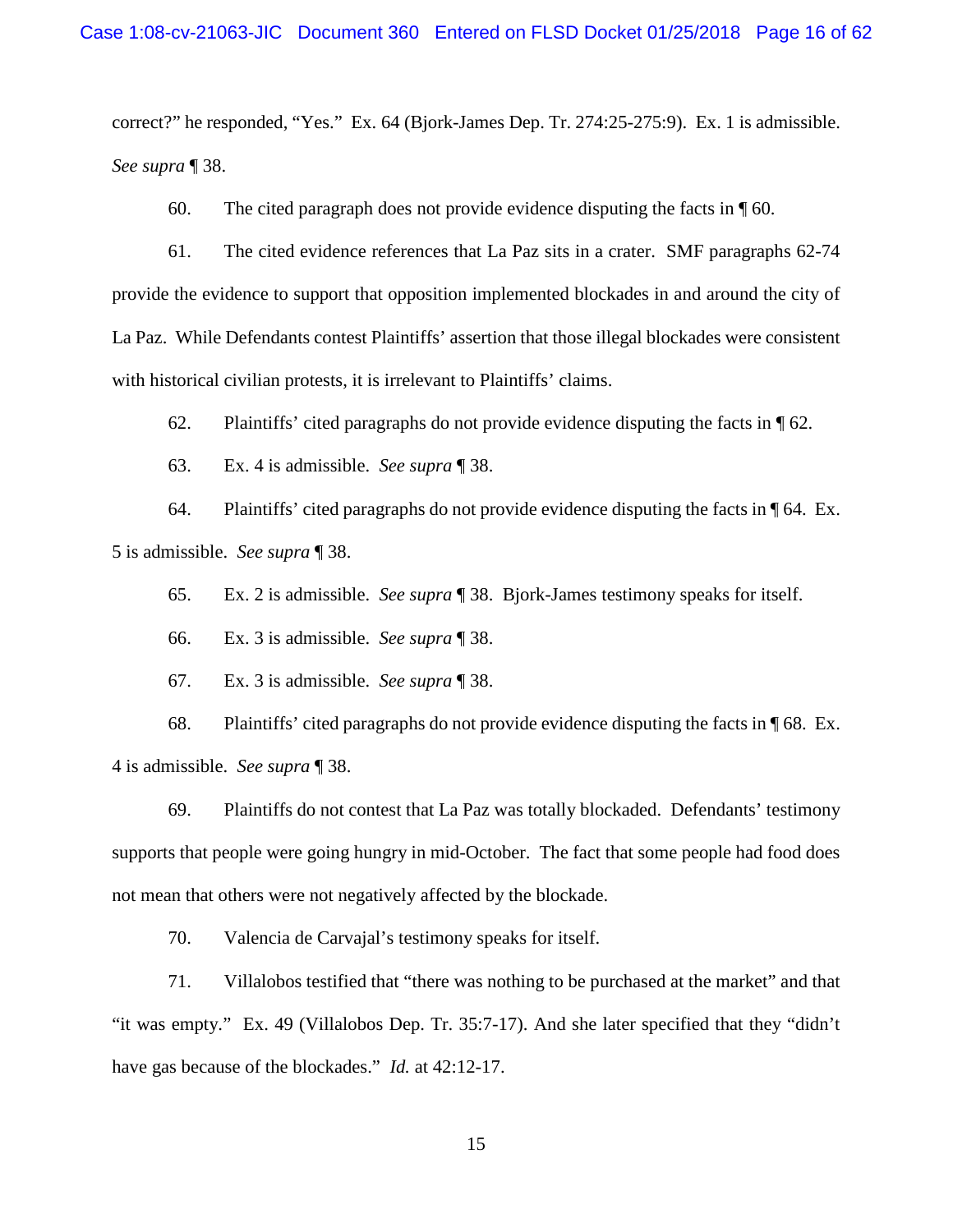72. Cutipa did not state he could not remember the dates of the blockade, only that he could not remember their full *date range*. *See* Ex. 51 (Cutipa Dep. Tr. 69:6-70:8).

73. Plaintiffs do not dispute any of the facts contained in SMF ¶ 73. Defendants did not offer any facts relating to "food." This is distinct from the fact that Defendants assert "[d]uring that time his wife had difficulty obtaining the goods that she sold at the fairs in El Alto." Indeed, Plaintiff Teófilo Baltazar Cerro testified exactly to that fact. Ex. 45 (Baltazar Dep. Tr. 34:21-35:9) ("Q. She wasn't working on October the 12th, 2003 because she couldn't get goods to sell due to the blockades? A. Yes.").

74. Harb testified that he had direct personal knowledge of the gas shortage based on, *inter alia*, his "meeting with drivers of gas tankers in October 2003" in his capacity of Vice Minister of Government to discuss the "need to supply gas." Ex. 58 (Harb Dep. Tr. 52:3-15). Ex. 4 is admissible. *See supra* ¶ 38.

76. Ex. 11 is admissible. *See supra* ¶ 27. The Supreme Decree and Berindoague's testimony speak for themselves.

77. The Supreme Decree speaks for itself. The drivers' refusal to transport the gas absent the protections in the Supreme Decree go to the non-hearsay purpose of evidencing the government's motivation for including those protections in the Supreme Decree.

78. Ex. 2 is admissible. *See supra* ¶ 38.

79. Ex. 32 is admissible. *See supra* ¶ 45. Bjork-James testified: "Q: You're aware the Molotov cocktails were used protestors in 2003? A. Yes." Ex. 64 (Bjork Dep. Tr. 195:2-8).

80. Ex. 11 is admissible. *See supra* ¶ 27. Berindoague's testimony that the tankers were attacked is being offered for the non-hearsay purpose of its effect on him and how it affected the government's response.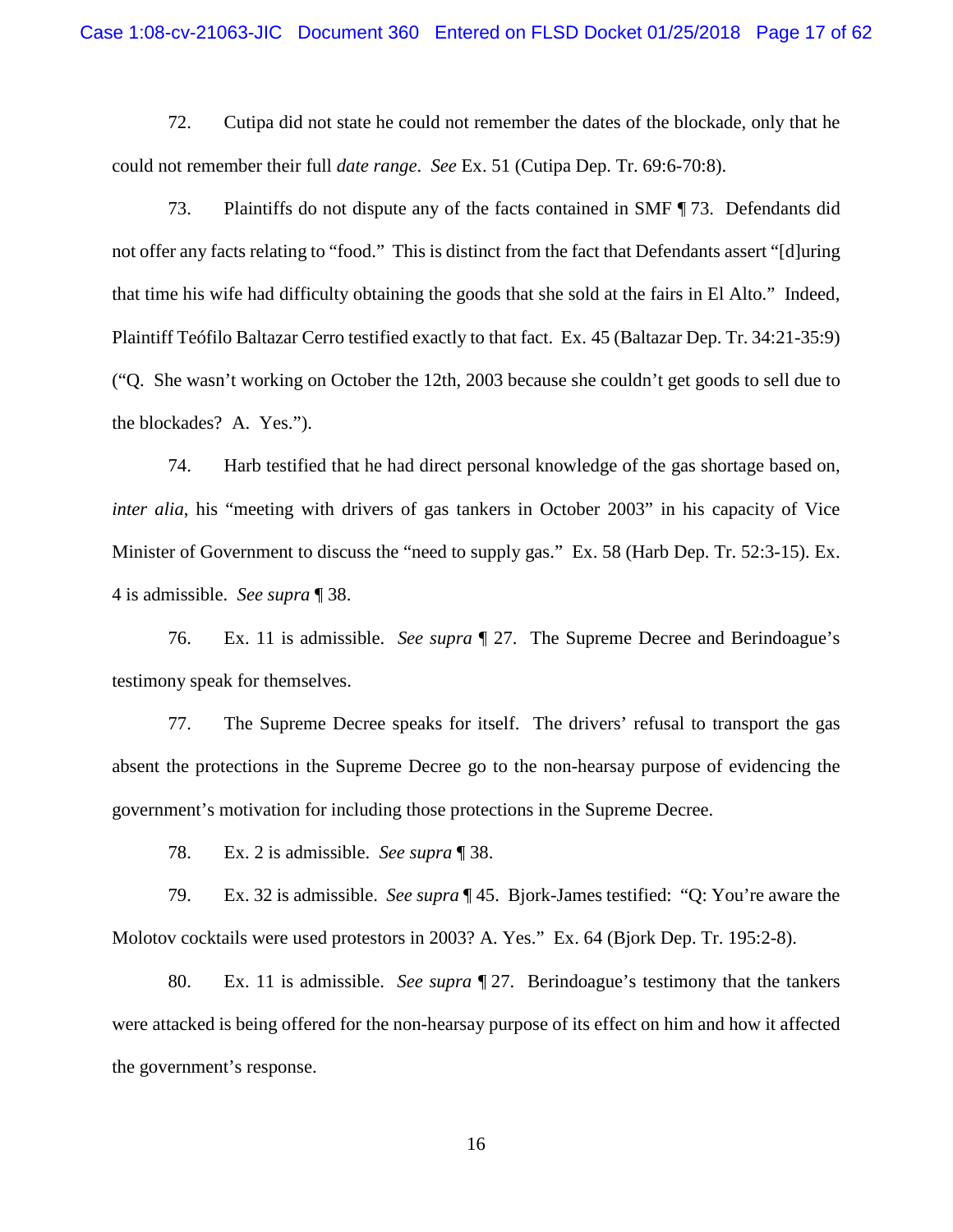- 81. Ex. 11 is admissible. *See supra* ¶ 27.
- 82. Ex. 3 is admissible. *See supra* ¶ 38.

83. Exs. 15, 32, 33 are admissible. *See supra* ¶ 45. As to Ex. 15, police intelligence reports are admissible under FRE  $803(8)(A)(ii)$ -(iii). FRE  $803(8)$  applies to foreign police reports. *See Mike's Train House, Inc. v. Lionel, LLC*, 472 F.3d 398, 412 (6th Cir. 2007) (admitting foreign investigative reports under 803(8)); *Melridge, Inc. v. Heublein*, 125 B.R. 825, 829 (D. Or. 1991) (same); *United States v. Grady*, 544 F.2d 598, 604 (2d Cir. 1976) (same). In 2003, Bolivian law provided for a general bureau of intelligence of the National Police, whose purpose was to assess the country's security situation and report it to government officials. Ex. 95 (Harb Dep. Tr. 102:24-103:11). The police provided the intelligence reports daily to government officials in the Ministry of Government. *Id*. at 103:12-104:2; 104:13-25.<sup>4</sup>

Additionally the reports fall under the residual hearsay exception. Rule 807 permits evidence to be admitted if it has sufficient "circumstantial guarantees of trustworthiness." These reports bear several guarantees of trustworthiness including archive stamps and the signature of archive chief. The police officers had no incentive to provide false information, and, due to the international scope and prolonged nature of this action, these reports are the most reasonable way to obtain this testimony.<sup>5</sup>

<sup>&</sup>lt;sup>4</sup> Although "[n]o foundational testimony is required in order to admit evidence under Rule 803(8)," *United States v. Vidacak*, 553 F.3d 344, 351 (4th Cir. 2009), the Vice Minister of Government testified that the reports were done professionally, and the Department relied on them, Ex. 95 (Harb Dep. Tr. 104:3-12); *see United States v. Loyola–Dominguez*, 125 F.3d 1315, 1318 (9th Cir. 1997) ("[P]ublic records exception is one of the few hearsay exceptions that does not require a foundation. Instead, documents that fall under [this] exception 'are presumed trustworthy, placing the burden of establishing untrustworthiness on the opponent of the evidence.'").

<sup>&</sup>lt;sup>5</sup> There is also a non hearsay purpose for the admission of the police reports—the effect the reports had on President Sánchez de Lozada. The Vice Minister of Government testified that he conveyed the information he received from these reports directly to President Lozada. *See* Ex. 95 (Harb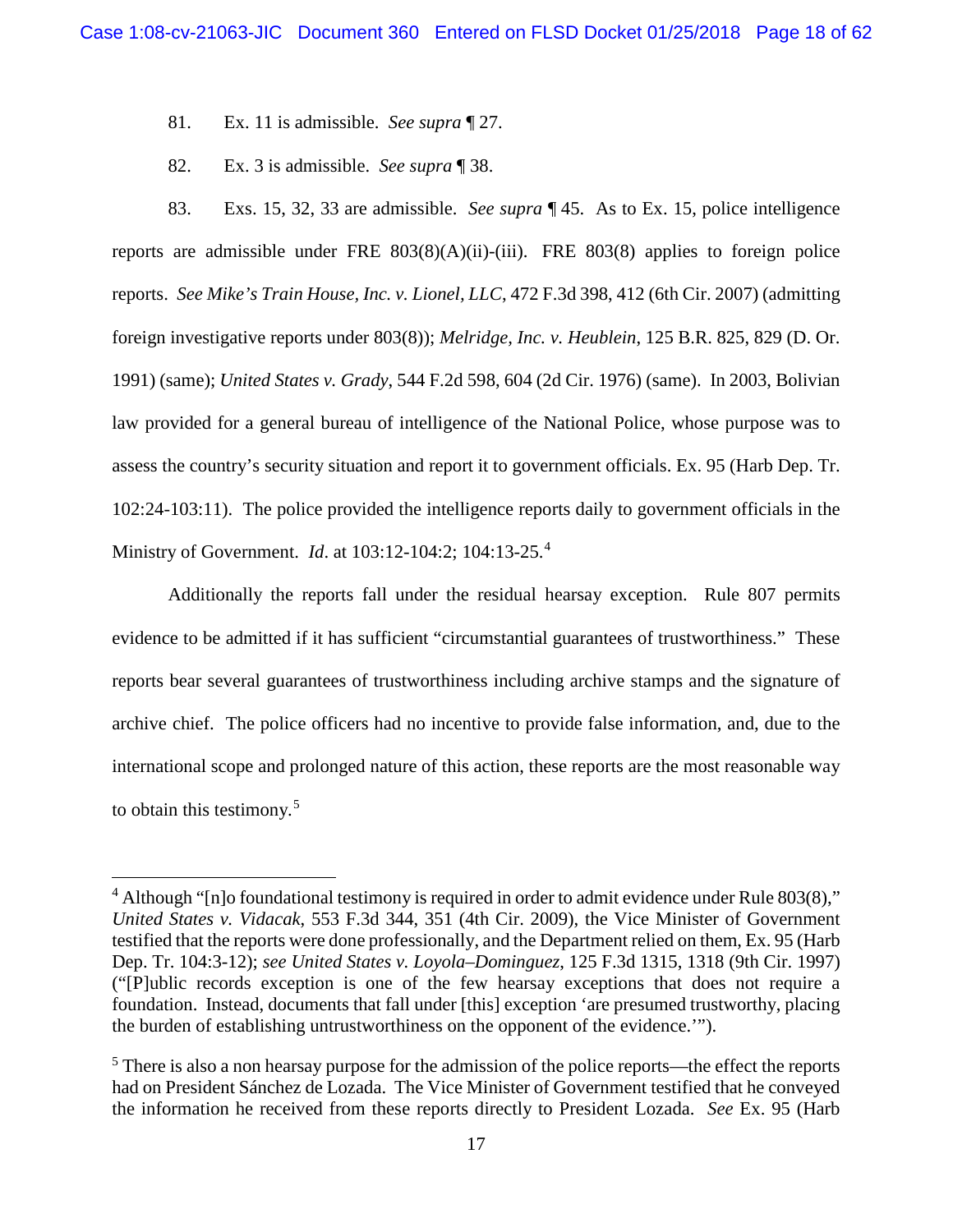84. Exs. 15, 32 and 33 are admissible. *See supra* ¶¶ 38, 83.

85. Ex. 11 is admissible. *See supra* ¶ 27. *see also* Ex. 103 (Police Intelligence Report).

87. Villalobos testified: "Q. . . . [O]n 13 October 12th you didn't have gas because of the blockades; is that right? A. Yes." *See* Ex. 49 (Villalobos Dep. Tr. 42:12-17).

89. Plaintiffs' cited paragraphs do not provide evidence disputing the facts in ¶ 89.

90. When asked if he agreed with the assessment of the Bolivian ballistics investigator that "[i]n the absence of major technical elements it is not possible to establish the point of origin, trajectory, or angle of incidence" of the bullet that struck Ayala, Hayden responded, "I have no reason to disagree with it." Ex. 65 (Hayden Dep. Tr. 505:14-506:2).

91. When asked, "whoever the shooter was and wherever the shooter was, you don't know what they were thinking or doing at the time when they shot Mr. Ayala, right?" he responded, "That's correct, I don't know." Ex. 65 (Hayden Dep. Tr. 526:8-17).

93. Cutipa's testimony speaks for itself. The testimony Plaintiffs cite does not dispute the statement as it is directed to only one of Defendants' four sources for it.

94. Plaintiffs fail to explain how Defendants mischaracterize Hayden's testimony and the sources they cite do not dispute the statement. For example, nowhere does Cutipa say that it was light enough outside to see, and none of Hayden's testimony makes reference to sources suggesting the presence of a sniper, much less a "very well-trained sniper."

95. Hayden's testimony speaks for itself. *See* Ex. 101 (Hayden Dep. Tr. 257:7-13). The testimony Plaintiffs cite does not dispute the statement.

96. Plaintiffs provide no evidentiary basis for disputing paragraph 96.

 $\overline{a}$ 

Dep. Tr. 18:7-20:9). To the extent these reports affected the government's decision to enlist the military to keep the peace, these reports would not be offered for the truth of the matter asserted.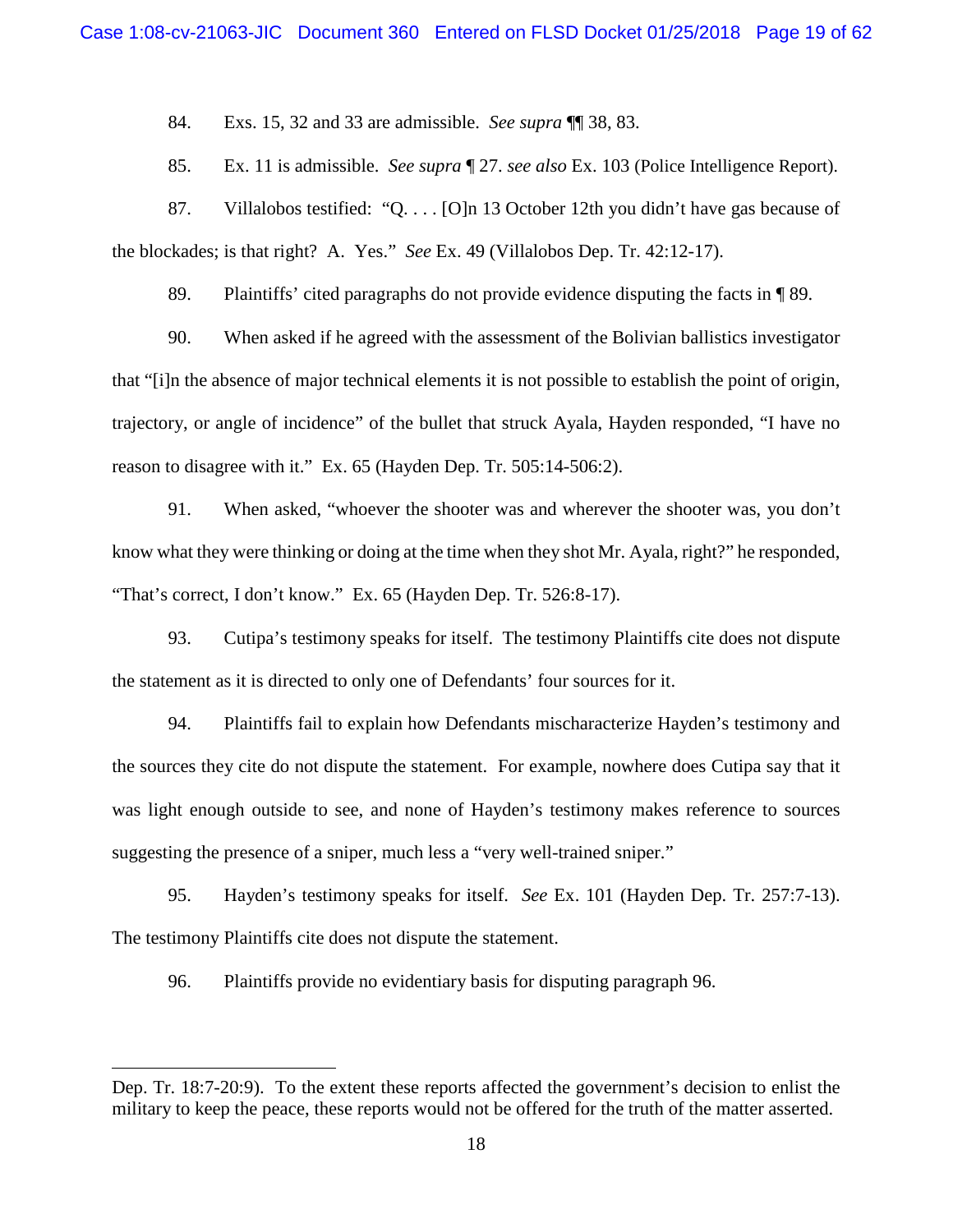98. The cited testimony from Cutipa does not dispute paragraph 98; he says that soldiers went "through Juan Pablo Segundo" and "adjacent streets," but is clear that "there were no soldiers on the street where [he] lived." Ex. 51 (Cutipa Dep. Tr. 24:13-24:20).

99. Plaintiffs' cited paragraphs do not provide evidence disputing the facts in ¶ 99.

100. The cited testimony from Cutipa does not dispute paragraph 100; in response to the direct question, "Is it possible that the bullet that hit your sister was a stray bullet and not intended to hit her," he answered "it could be." Ex. 51 (Cutipa Dep. Tr. 117:2-8). Hayden's testimony is based solely on speculation and is inadmissible. *See* Dkt. 314.

103. Defendants cite the sworn testimony of Plaintiffs' expert.

105. Plaintiffs' cited paragraphs do not provide evidence disputing the facts in ¶ 105.

106. Hayden's testimony speaks for itself.

109. Plaintiffs do no dispute that Carvajal was alone when he was shot. De Carvajal's testimony speaks for itself. She testified, **"**Q. Did it sound like chaos outside your home in the minutes before your husband was killed? . . . A. What is chaos? Q. People running around, people shouting, loud noises. A. Yes." Ex. 44 (De Carvajal Dep. Tr. 73:2-12).

110. Plaintiffs' cited paragraphs do not provide evidence disputing the facts in ¶ 33. Carvajal testified only that "a yellow tractor went by." *See* Ex. 44 (De Carvajal Dep. Tr. 73:16- 20) ("Q. Did the military go past your house in the minutes before your husband was shot? A. Before he was shot a yellow [tractor] went by.").

111. The cited paragraphs do not provide evidence disputing the facts in ¶ 111. The presence of soldiers with arms does nothing to dispute Carvajal's testimony that Caravajal could have been shot by a stray bullet. Hayden candidly testified he did not know "how you confirm" whether the shooting was accidental or intentional. Ex. 65 (Hayden Dep. Tr. 486:25-487:12).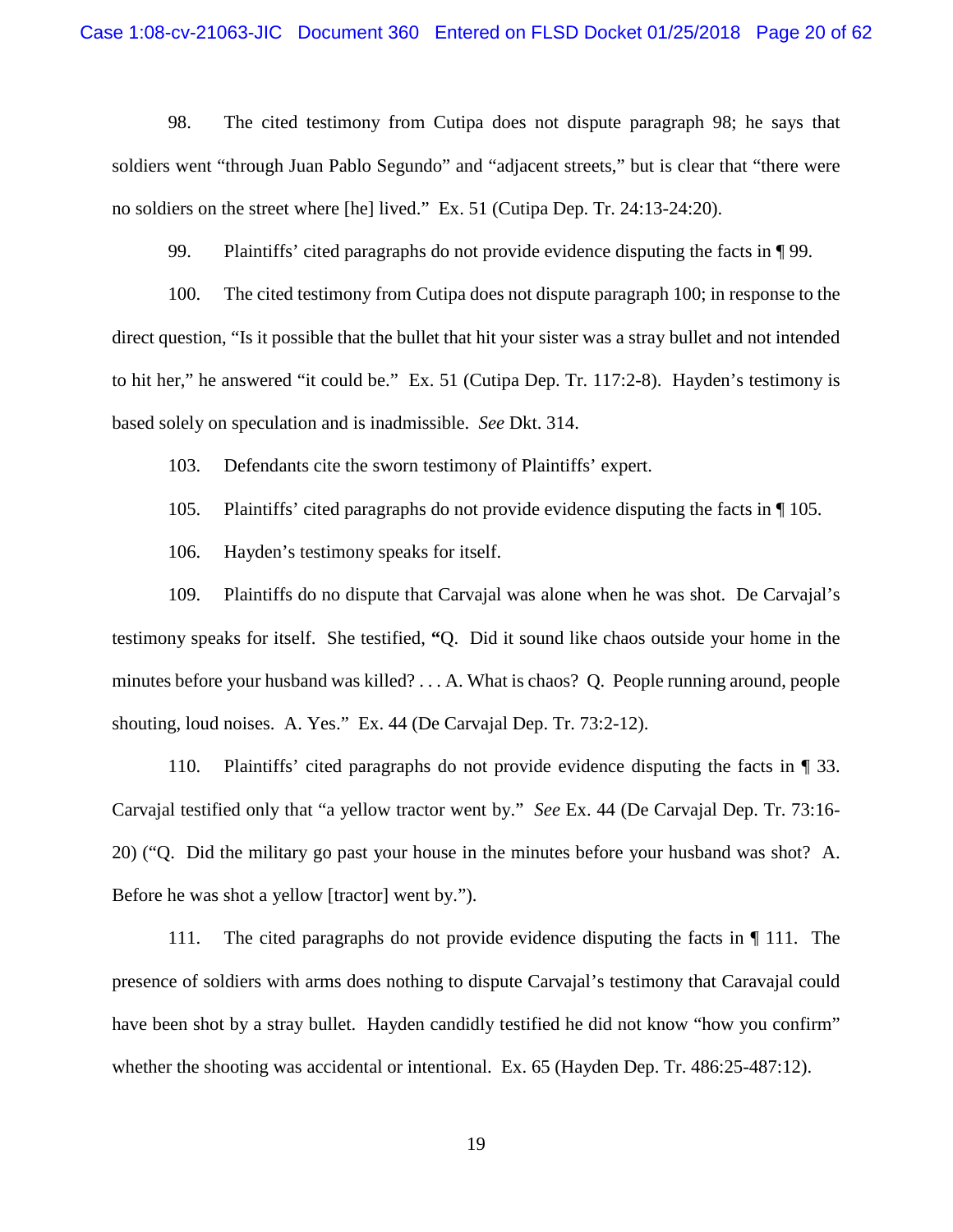112. General Antezana's testimony speaks for itself. Further, his testimony is not hearsay because the reports he was receiving of an armed ambush and a soldier's death are offered for the purpose of their effect on him and his instruction to Captain Belmonte and his unit to exit the "death zone" where they were ambushed and "defend themselves." Ex. 60 (Antezana Dep. Tr. 77:14-25, 142:9-25). Plaintiffs' assertion that Gen. Antezana was "not in the chain of command" is inconsistent with his testimony that he was "their natural commander" and his instructions to Cap. Belmonte. Ex. 60 (Antezana Dep. Tr. 77:14-25, 143:14).

113. Plaintiffs do not affirmatively raise any material facts to dispute the facts asserted in ¶ 113. And their statement regarding Gen. Antezana's sources of information is incorrect. The cited testimony only refers to October 13, 2003. When asked about other sources of information that day, he testified he "called to the command" regarding the situation. *See* Ex. 60 (Antezana Dep. Tr. 78:11-18). In the days prior, the troops deployed to Uni were permanently based at the Military College of which he was the Commander, and left from and returned there every day. *Id.* at 70:7-72:5, 139:5-9.

114. Plaintiffs' own declarants locate the ambush of the military and death of a young soldier near the deaths of the two decedents. *See* CSMF ¶¶ 301-07 (citing Ex. M (Limachi Decl.) and Ex. R (Sirpa Decl.) as evidence of the "incidents [that] occurred in the localit[y] of the Animas Valley area," both of which refer to the shooting of a soldier and soldiers' responsive fire in the same locations). Indeed, a police report was filed against Sirpa, who claims he was hiding in the hills near the two decedents, *id.*, accusing him of participating in the murder of the soldier that died in the ambush. Ex. 35 (MAMANI0009729, at 9747); *see* SMF ¶ 120. Gen. Antezana's testimony speaks for itself and is admissible, *see supra* ¶¶ 112-13, and relevant to explain why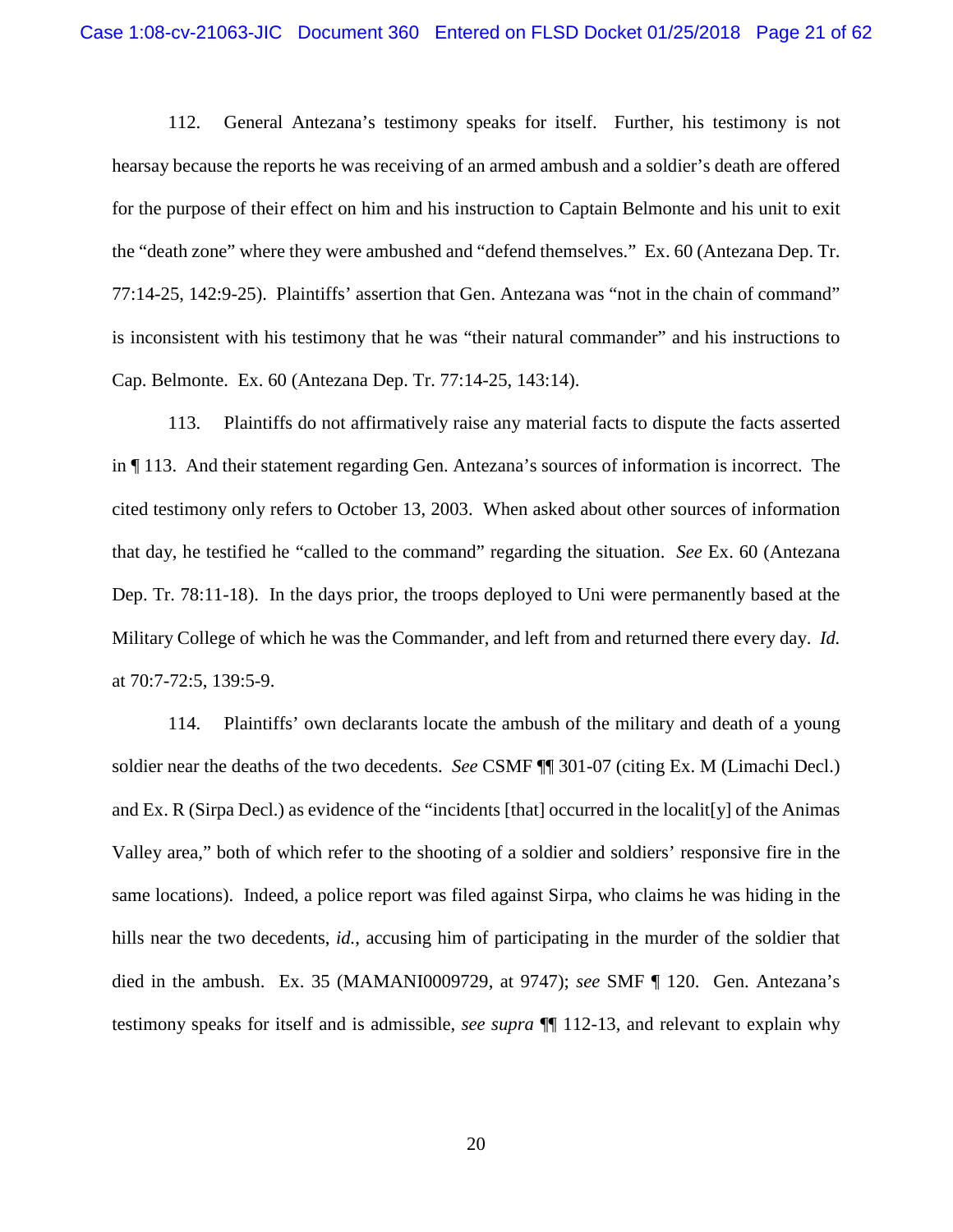troops needed to keep the road unobstructed due to its importance to the functioning of Bolivian food transportation.

115. Plaintiffs do not support their denial with any evidentiary support.

- 116. Plaintiffs do not support their denial with any evidentiary support.
- 117. Plaintiffs do not support their denial with any evidentiary support.
- 118. Exs. 3 and 32, and the testimony are admissible. *See supra* ¶¶ 38, 45, 112.

119. Gen. Antezana's testimony is admissible, and Plaintiffs' own declarants locate Gen. Antezana's testimony regarding the ambush of the military and death of a young soldier near the deaths of the two decedents. *See supra* ¶¶ 112, 114.

120. Exs. 32 and 35 are admissible. *See supra* ¶¶ 45, 83. As to Ex. 35, entries in "a police report which result from [an] officer's own observations and knowledge may be admitted." *Mazer*, 556 F.3d. at 1272. Plaintiffs mischaracterize the report in CSMF ¶ 45. The report "assumes" only one detail: "that the draftee belonged to the Military College." Ex. 35. The rest of the report, including the circumstances of the soldier's death, is explicitly attributed to the "observation[s]" of the reporting officer—an "Official Investigator" of the Judicial Technical Police—based on witness "statements" and his "investigation." This police report, like the others, falls under the hearsay exception for public records. *See supra* ¶ 83. Plaintiffs' own declarants locate the ambush of the military and death of a young soldier near the deaths of the two decedents. *See supra* ¶ 114.

121. Exs. 3 and 32, and Gen. Antezana's testimony are admissible. *See supra* ¶¶ 38, 45, 112. Plaintiffs' own declarants locate the ambush of the military and death of a young soldier near the deaths of the two decedents. *See supra* ¶ 114.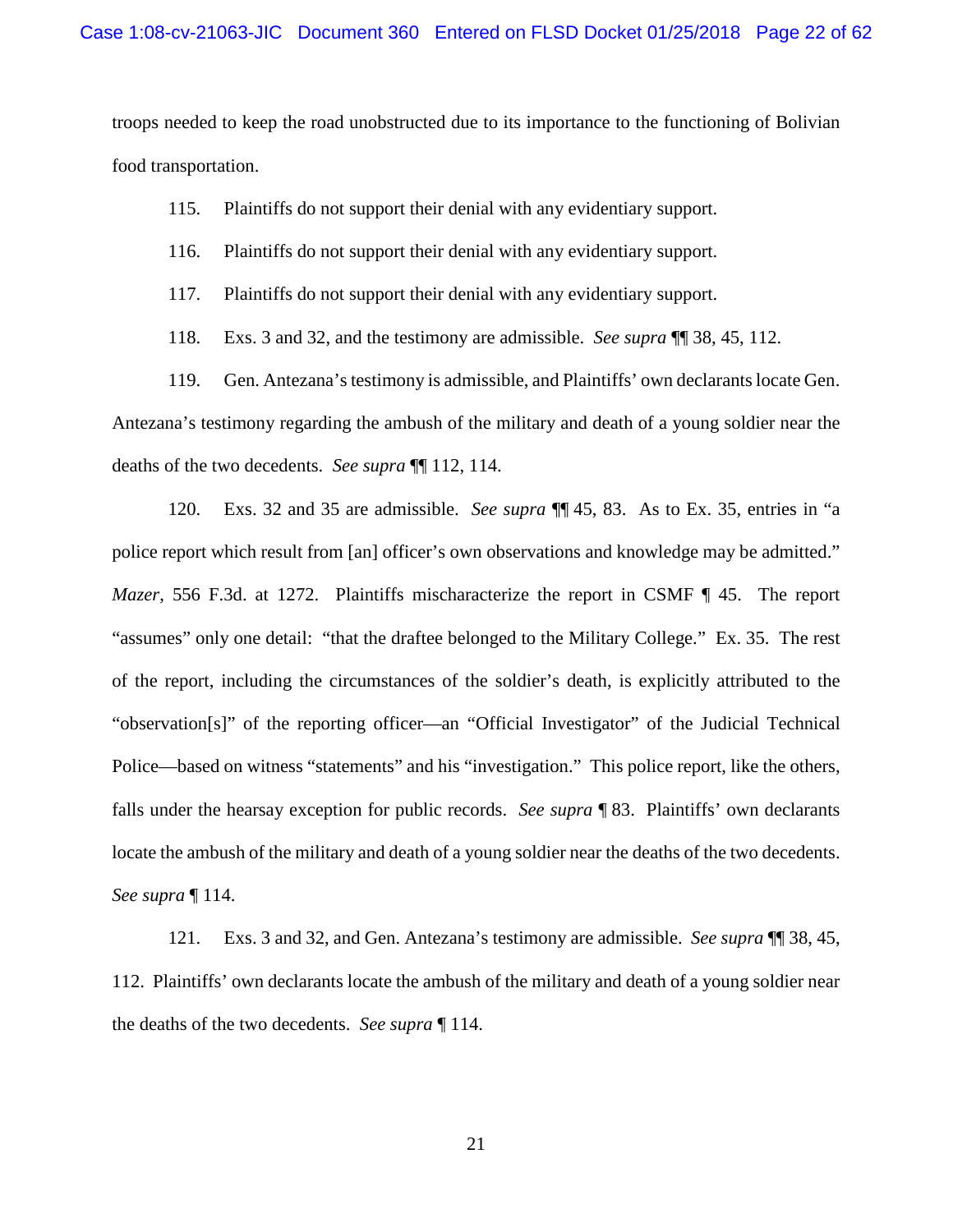122. Plaintiffs do not offer any evidence to dispute the material facts. Plaintiffs' assertion that Gen. Antezana was "not in the chain of command" is inconsistent with his testimony. *See supra* ¶ 112.

123. Plaintiffs do not offer any evidence to dispute the material facts. Plaintiffs' assertion that Gen. Antezana was "not in the chain of command" is inconsistent with his testimony. *See supra* ¶ 112.

124. Ex. 32, Gen. Antezana's testimony and video stills are admissible. *See supra* ¶¶ 45, 49, 112. Gen. Antezana clearly laid the foundation for the video. Ex. 60 (Antezana Dep. Tr. 135:8-136:24).

128. Plaintiffs do not dispute that Mamani Aguilar did not see who shot his father.

129. Plaintiffs' cited paragraphs do not provide evidence disputing the facts in ¶ 129. None of those paragraphs, or the evidence cited, even purport to establish who shot Mamani, why that person was shooting or what that person was doing or thinking.

131. When asked whether he agreed with the Bolivian ballistics investigator's conclusion that "it is not possible to establish the point of origin, trajectory, position of shooter, or angle of inciden[ce]" of the bullet that struck Mamani, Hayden responded, "I believe it's reasonable, yes." Ex. 65 (Hayden Dep. Tr. 363:5-14).

132. Hayden conceded that "I don't know what [the military] were shooting at and what was going on at the time," and that "I don't know" whether "whoever was shooting thought that they were shooting at armed protestors." Ex. 65 (Hayden Dep. Tr. 444:25-447:20).

136. Mamani Agular's testimony speaks for itself.

137. Plaintiffs do not dispute that Hayden agreed with the conclusions of a Bolivian ballistics investigator that it is not possible to establish the point of origin, trajectory, or angle of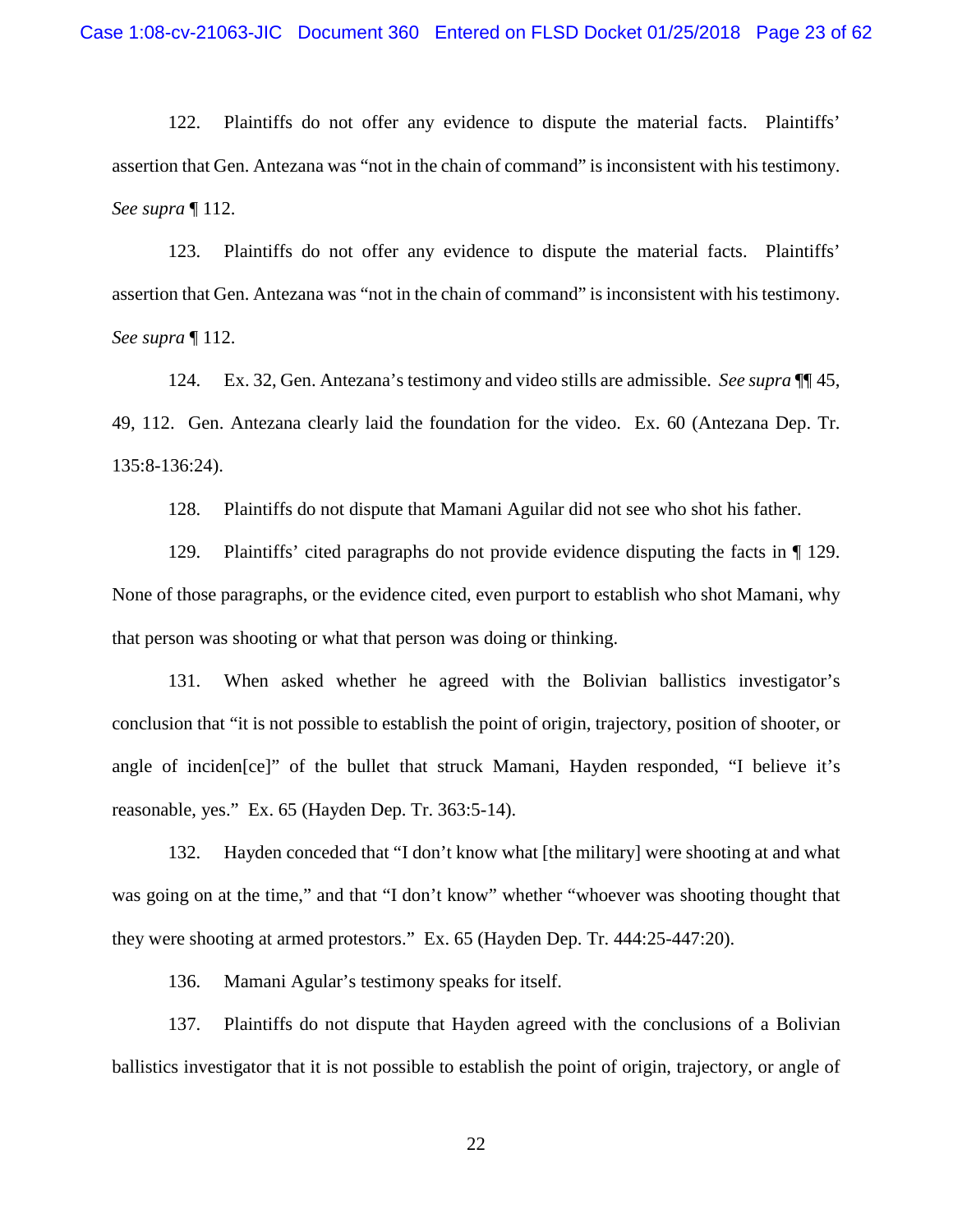incidence of the bullet that struck Bernabé Roque. Ex. 65 (Hayden Dep. Tr. 443:3-10 ("Q. And you agree with that conclusion, correct? A. I would, yes."). As for Ex. 37, Hayden agreed that "[t]his is the investigative report for Mr. Roque." *Id.* at 448:8-11.

138. Plaintiffs' cited paragraphs do not provide evidence disputing the facts in ¶ 138. None of those paragraphs, or the evidence cited, even purport to establish who shot Roque, why that person was shooting or what that person was doing or thinking.

139. *See supra* ¶ 132.

141. Plaintiffs do not dispute SMF ¶ 141. Huanca Quispe testified, "Q. Were you aware [that] as of October 11, 2003 that the road from Animas Valley to Palca had [] been blocked for a month? A. Yes." Ex. 88 (Huanca Quispe Dep. Tr. 25:11-14); *see id.* at 31:7-32:14 (describing, upon being read a document a concerning the October 13 blockade" and asked whether it "refresh[ed] [her] memory," she noted, "That blockade" and continued described the details surrounding of her day); *id.* at 33:10-25 (continuing to discuss the same details of the day and displaying knowledge of the blockades on that day.

146. Plaintiffs do not dispute SMF ¶ 146.

147. Plaintiffs do not dispute SMF | 147. Huanca Quispe testified that there were shots coming from lots of different directions. She testified, "Q. Were there shots coming from lots of different directions? A. "Yes." Ex. 50 (Huanca Quispe Dep. Tr. 47:2-8).

149. Plaintiffs' own CSMF makes clear that Ovejuyo is just west of where the military was ambushed on the Palca road. *See* CSMF ¶ 313.

150. Ex. 23 is not hearsay. Fed. R. Evid. 803(8)(C) provides an exception to the hearsay rule for police reports in civil cases. "A police report which result from [an] officer's own observations and knowledge may be admitted but statements made by third persons under no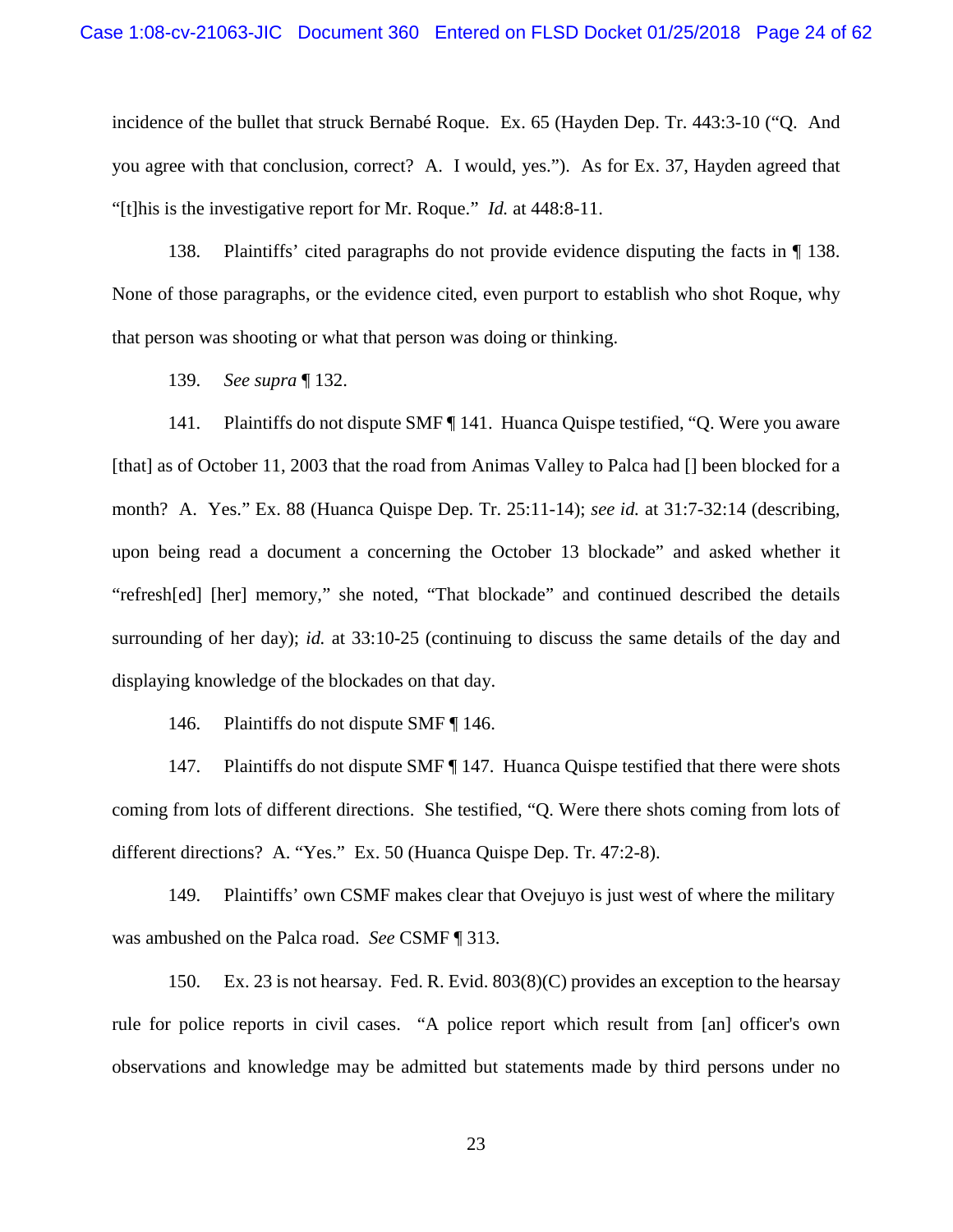business duty to report may not." *Mazer*, 556 F.3d at 1278. The statement at issue—"according to other versions, your father was carrying a weapon with a group of people provoking the soldiers"—was a statement made by a police officer, not by Quispe. SMF ¶ 150.

151. Plaintiffs' cited paragraphs do not provide evidence disputing the facts in ¶ 151. None of those paragraphs, or the evidence cited, even purport to establish who shot Mr. Roque, why that person was shooting or what that person was doing or thinking.

152. When asked whether he agreed with the Bolivian ballistics investigator's conclusion that "In the absence of major technical elements, it is not possible to establish the point of origin, trajectory, or angle of incidence" of the bullet that struck Huanca Márquez, Hayden responded, "yes, I do." Ex. 65 (Hayden Dep. Tr. 588:20-589:2).

153. Plaintiffs fail to explain how Defendants mischaracterize Hayden's testimony and the sources they cite do not dispute the statement. For example, Hayden conceded that he "ha[d] no way of knowing whether someone in the military in 2003 could see someone where [he] claim[s] Mr. Marquez was." Ex. 65 (Hayden Dep. Tr. 583:17-584:2).

159. Defendants' SMF ¶ 159 quotes the Organic Law of the Armed Forces. *See* Ex. 36 (MAMANI0009992, at 998) (Art. 36, Organic Law of the Armed Forces of Bolivia). Plaintiffs do not dispute those quotes, but instead take issue with the translation, which was their own. Whether the entity discussed is called the Commander in Chief or Command in Chief is immaterial.

160. The fact that police forced were ambushed in Warisata on September 20, 2003, is undisputed. SMF ¶¶ 44-46. Plaintiffs do not dispute that President Sánchez de Lozada issued the relevant order in response to hearing about the ambush. *See also* Ex. 84 (Sánchez de Lozada Dep. Tr. 212:7-14, 240:10-241:14) (May 15, 2015)). As to Sánchez de Lozada's understanding that the order was prepared by counsel, Plaintiffs' response does not dispute that he believed that occurred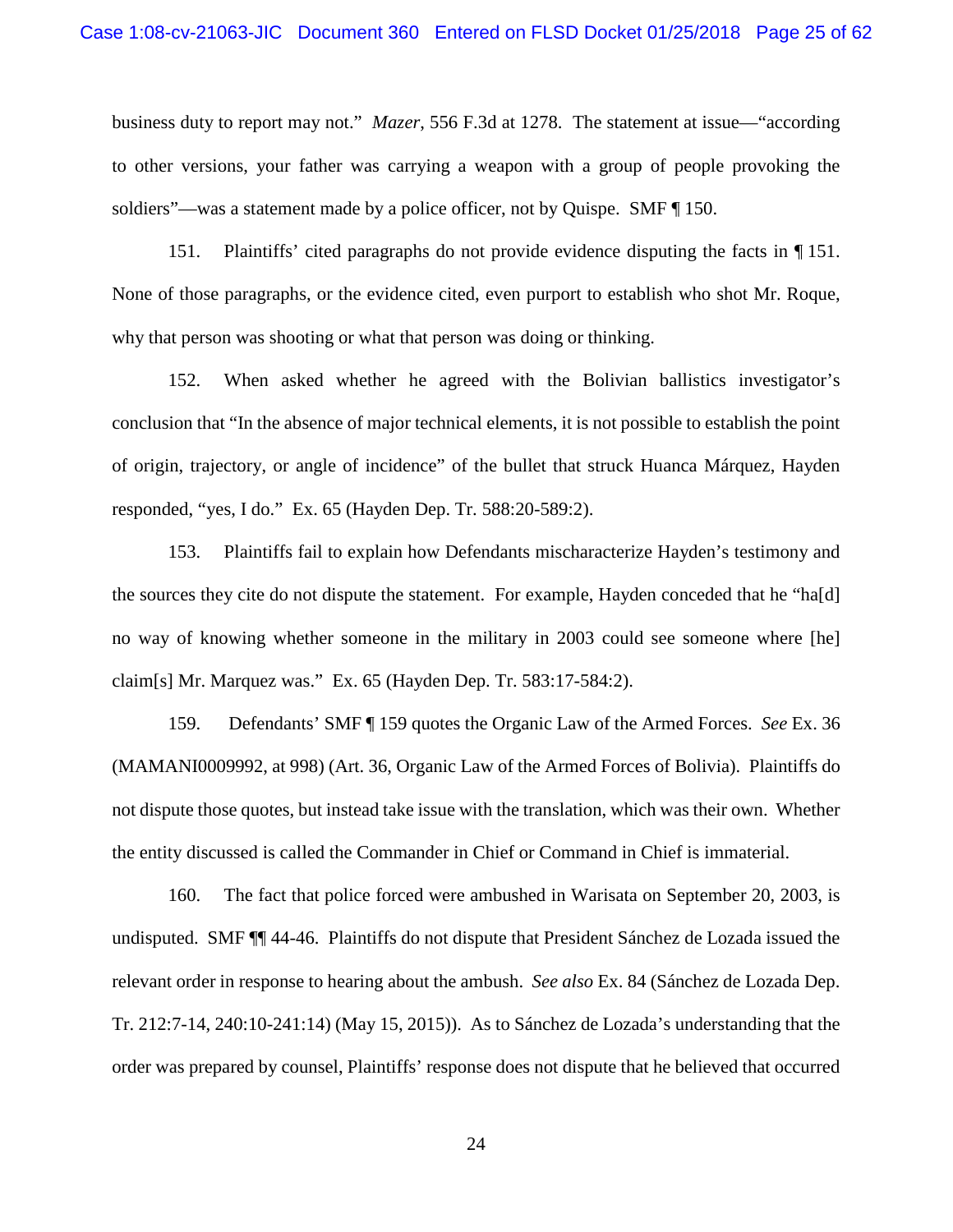because that was how these documents were prepared, and due to its formatting and who it came from. *See* Ex. 39 (Sánchez de Lozada Dep. Tr. 230:5-11) (May 15, 2015)).

161. Plaintiffs provide no evidentiary support for their denial. Their evidentiary objection makes no sense. Defendants' ¶ 161 simpy quotes, verbatim, Ex. 6—Supreme Decree No. 27209. It is admissible not only as an official government record, but also for non-hearsay purposes, *e.g.*, the fact that the Supreme Decree was issued and to explain conduct.

162. Exs. 6 and 20 are admissible for the truth of their contents as hearsay exceptions. Borrelli testified: "Q. Can you identify any order or instruction by President Sánchez de Lozada that was unauthorized *under Bolivian law?* . . . A. I do not believe I came across any order by them that I felt was outside of the remit . . . of his authority as the captain general of the Bolivian armed forces." Ex. 63 (Borrelli Dep. Tr. 164:11-19) (emphasis added). He then later specified that he understood that "unauthorized under Bolivian law" meant that they were discussing whether or not the orders were authorized under "Bolivian law." *Id.* 165:8-17. Borrelli also has never written a military order or government decree, and has no exerpience with what should be contained in one. Ex. 99 (Borrelli Dep. Tr. 104:6-25).

163. Plaintiffs do not dispute that the President had authority to issue the relevant orders. Their statement that authorization under Bolivian law "says nothing about whether the power was exercised . . . lawfully" is not supported by the cited report by their proferred expert. That their expert takes issue with the execution of such orders is immaterial.

164. Plaintiffs' cited paragraphs do not provide evidence disputing the facts in ¶ 164.

165. Plaintiffs' cited paragraphs do not provide evidence disputing the facts in ¶ 165.

166. Plaintiffs' cited paragraphs do not provide evidence disputing the facts in ¶ 166. None of those paragraphs contain any "evidence of any orders from Sánchez de Lozada to the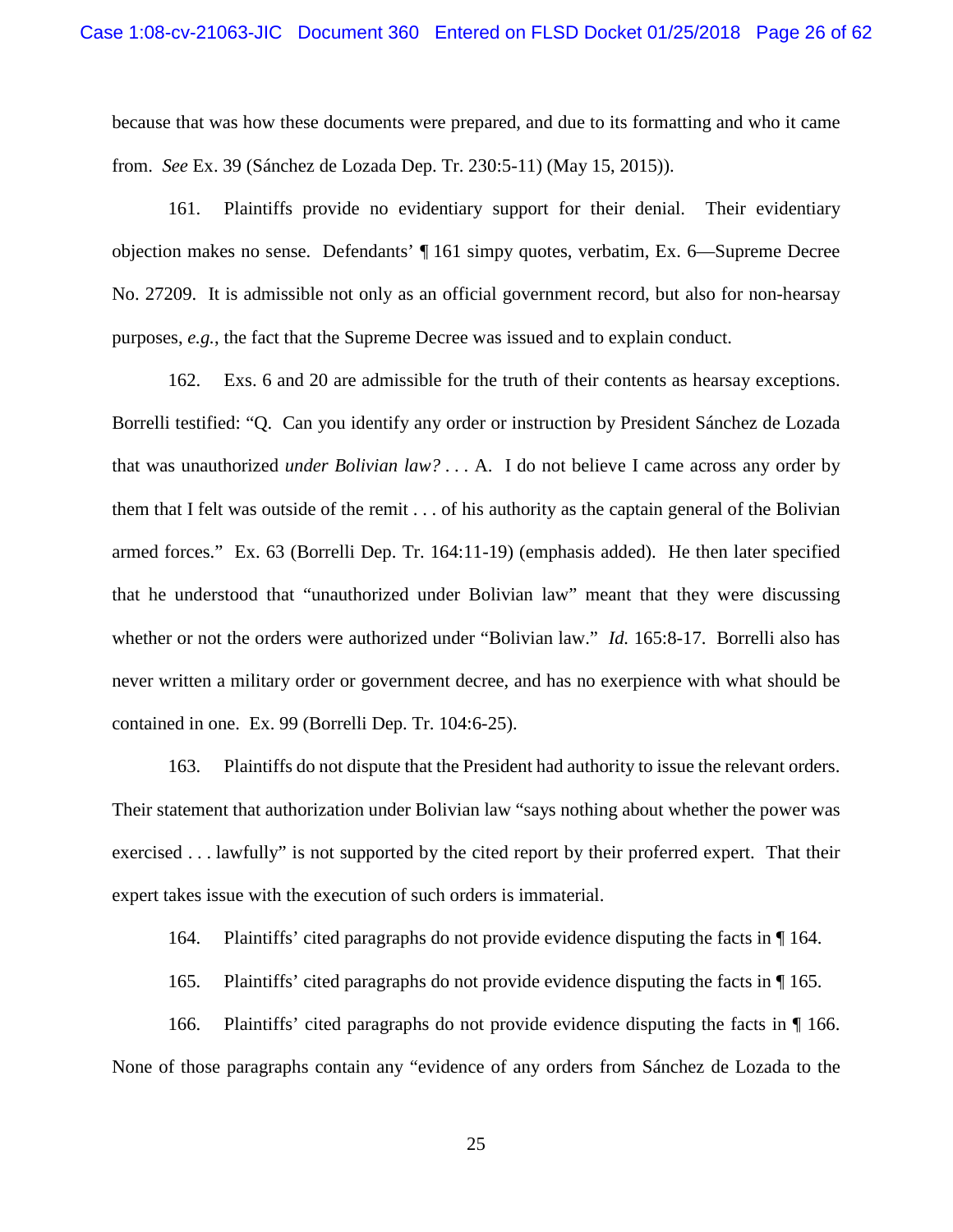Armed Forces in September or October 2003." Indeed, there is only one reference to his name at all. *See* ¶ 240. Plaintiffs assert that "Defendant Sánchez de Lozada then signed a written order dictated by Sánchez Berzaín, which directed General Gonzalo Rocabado, the acting Commander in Chief of the Armed Forces, to use 'necessary force' to restore order." However, as explained below, *none* of the exhibits Plaintiffs cite in fact support the point that "Sánchez Berzaín 'dictated' the order." *See* | 240 (citing Ex. OO ( (repeatedly answering "no" when asked directly whether Sánchez Berzaín dictated the text of the letter)); Ex. RR (Sánchez de Lozada Dep. Tr. 230:12-233:12 (May 15, 2015)) (explaining that it was his assumption that the document was prepared "by a lawyer" because the President told CSB "specifically to have it prepared, referring to the fact that usually . . . almost always, any document the President sends out would be reviewed by the . . . presidential counsel and Berzaín had been the Minister and he knew the person to contact") ; Ex. 20 (DEF-0000066) (Letter to Gen. Rocabado) (containing no reference to Sánchez Berzaín) Plaintiffs' statement essentially concedes that Sánchez Berzaín himself did not have any direct control to order the Armed Forces.

168. Plaintiffs provide no evidentiary support for their denial. Their evidentiary objection makes no sense. Defendants' ¶ 168 simpy quotes, verbatim, Ex. 72, Directive No. 27/03. It is admissible not only as an official government record, but also for non-hearsay purposes, *e.g.*, the fact that the directive was issued and to explain conduct.

171. Plaintiffs provide no evidentiary support for their denial. Their evidentiary objection makes no sense. Defendants' ¶ 171 simply quotes, verbatim, Exs. 73 and 74—Directive Nos. 33/03 and 34/03, respectively. They are admissible not only as an official government records, but also for non-hearsay purposes, *e.g.*, the fact that the directive was issued and to explain conduct. Plaintiffs provide no evidentiary support for their denial. Their evidentiary objection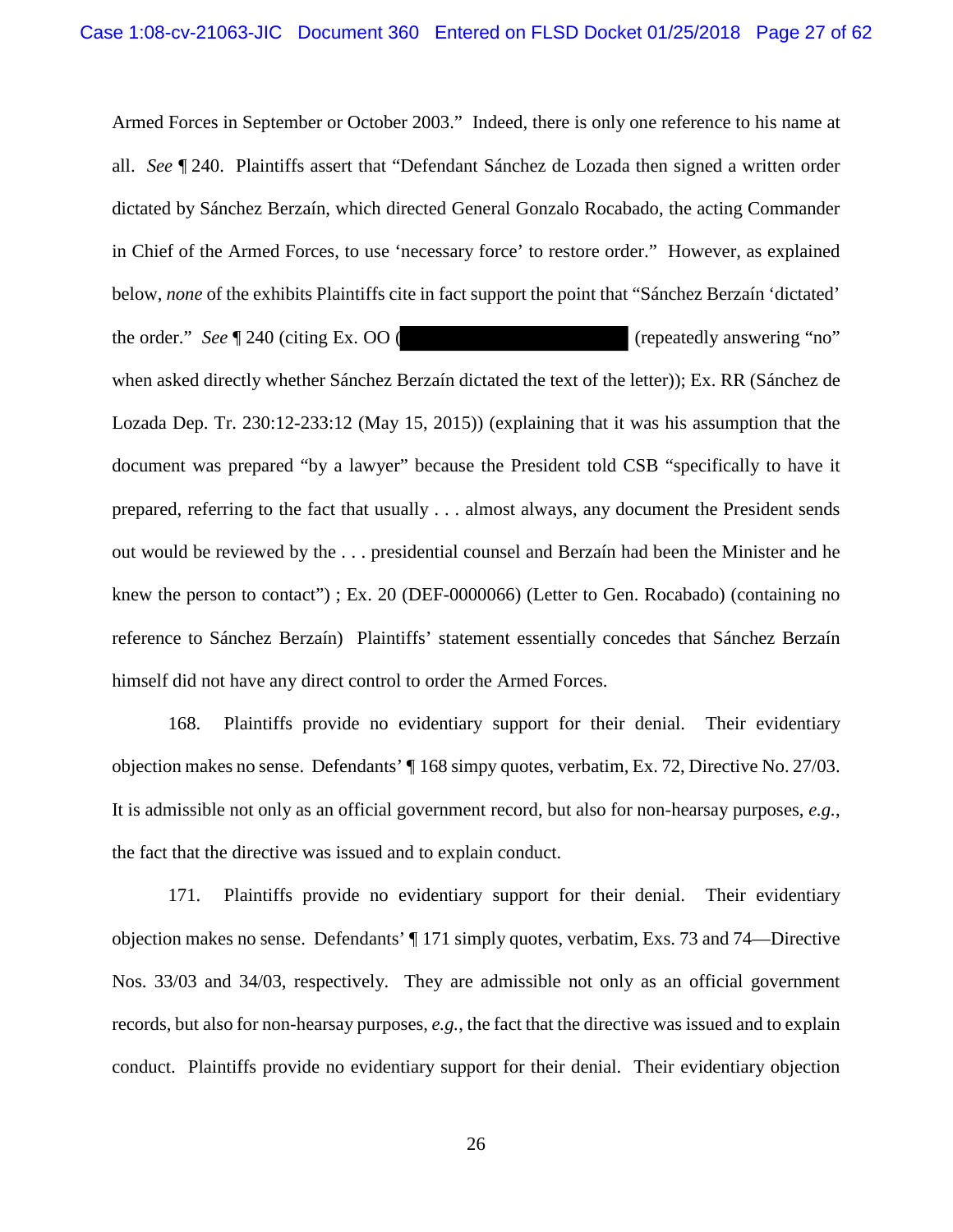makes no sense. Ex. 73 is admissible as a hearsay exception and therefore can be introduced for the truth of the matters asserted. *See supra* ¶ 171.

172. Plaintiffs provide no evidentiary support for their denial. Their evidentiary objection makes no sense. Ex. 73 is admissible as a hearsay exception and therefore can be introduced for the truth of the matters asserted. *See supra* ¶ 171.

173. Plaintiffs provide no evidentiary support for their denial. Their evidentiary objection makes no sense. Ex. 74 is admissible as a hearsay exception and therefore can be introduced for the truth of the matters asserted. *See supra* ¶ 171.

174. Plaintiffs provide no evidentiary support for their denial. Their evidentiary objection makes no sense. Defendants' ¶ 174 simpy quotes, verbatim, Exs. 73 and 74—Directive Nos. 33/03 and 34/03. They are admissible not only as official government records, but also for non-hearsay purposes, *e.g.*, the fact that they were issued and to explain conduct.

175. Plaintiffs do not support their denial with any evidence or legal analysis.

176. Plaintiffs do not support their denial with any evidence. The "purpose of Mr. Borrelli's expertise" does not change his testimony.

177. Plaintiffs seek to create a dispute of fact regarding the statement in  $\P$  177 by a crossreference to their entire "additional statement of facts." This is improper. By doing so, Plaintiffs avoid their obligation of responding to the *specific* undisputed facts. Also, *see supra* ¶¶ 197-345.

178. For Paragraphs 178 to 183, *see supra* ¶ 177.

184. Plaintiffs offer no evidence that creates a genuine dispute of fact. They do not and cannot—dispute that the Attorney General and prosecutors who report to Sánchez de Lozada are independent from the executive branch. That Sánchez de Lozada "request[ed]" that investigations proceed does not change that fact.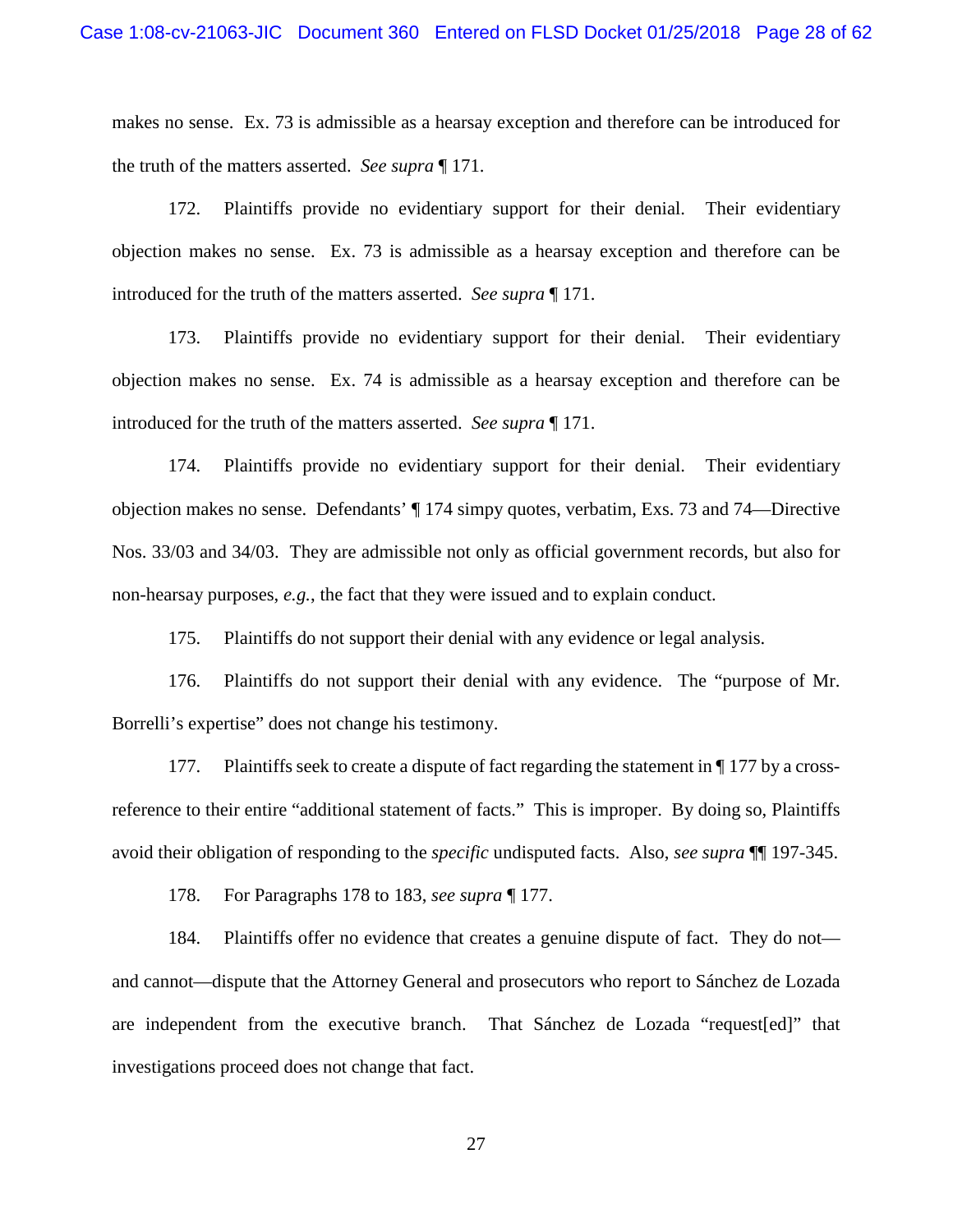185. Plaintiffs do not dispute the statement in ¶ 185. The limited scope of Borrelli's testimony is relevant to Plaintiffs' command responsibility claims because they rely on those opinions in support.

196. Plaintiffs do not dispute the statement in ¶ 196. The website speaks for itself. *See*  Ex. 78 ("Getting Married in Bolivia," U.S. Embassy in Bolivia).

## **PART II: DEFENDANTS' RESPONSES TO PLAINTIFFS' ADDITIONAL MATERIAL FACTS6**

197. The paragraph does not address decedents' deaths or vicarious liability. Moreover, Canelas does not describe an agreed upon, "plan," but only alleged comments, recounted without context, by Minister Berzaín. Further, he describes a conversation he claims took place in 2001, over a year before the Lozada administration began and over two years before the events at issue, and states in a conclusory manner that "Sánchez de Lozada indicated that he approved of what Sánchez Berzaín said." *Id.* ¶ 7. There is no evidence of any plan put in place during the administration. Mr. Canelas is a member of Evo Morales' MAS party. He has threatened to, "take revenge on Goni [President Sánchez de Lozada] and ruin his image everywhere." Ex. 92 (Meruvia Dep. Tr. 118:15-23). A third-party deponent has testified that Canelas "is lying" about events described in his declaration. *Id.* at 121:17-122:10. Regardless, Mr. Canelas does not state that he is willing to testify to his declaration's contents, and on this basis alone it should be rejected. In fact, Plaintiffs have not provided Defendants with notice of any of the individuals located abroad who are reasonably likely to appear for trial in Florida, despite agreement thereto in the Joint Rule 26(f) Report 5, Dkt. 229. Defendants repeatedly asked Plaintiffs to provide this information, but

<sup>&</sup>lt;sup>6</sup> Defendants do not concede statements contained in paragraphs that are not relevant to their motion for summary judgment.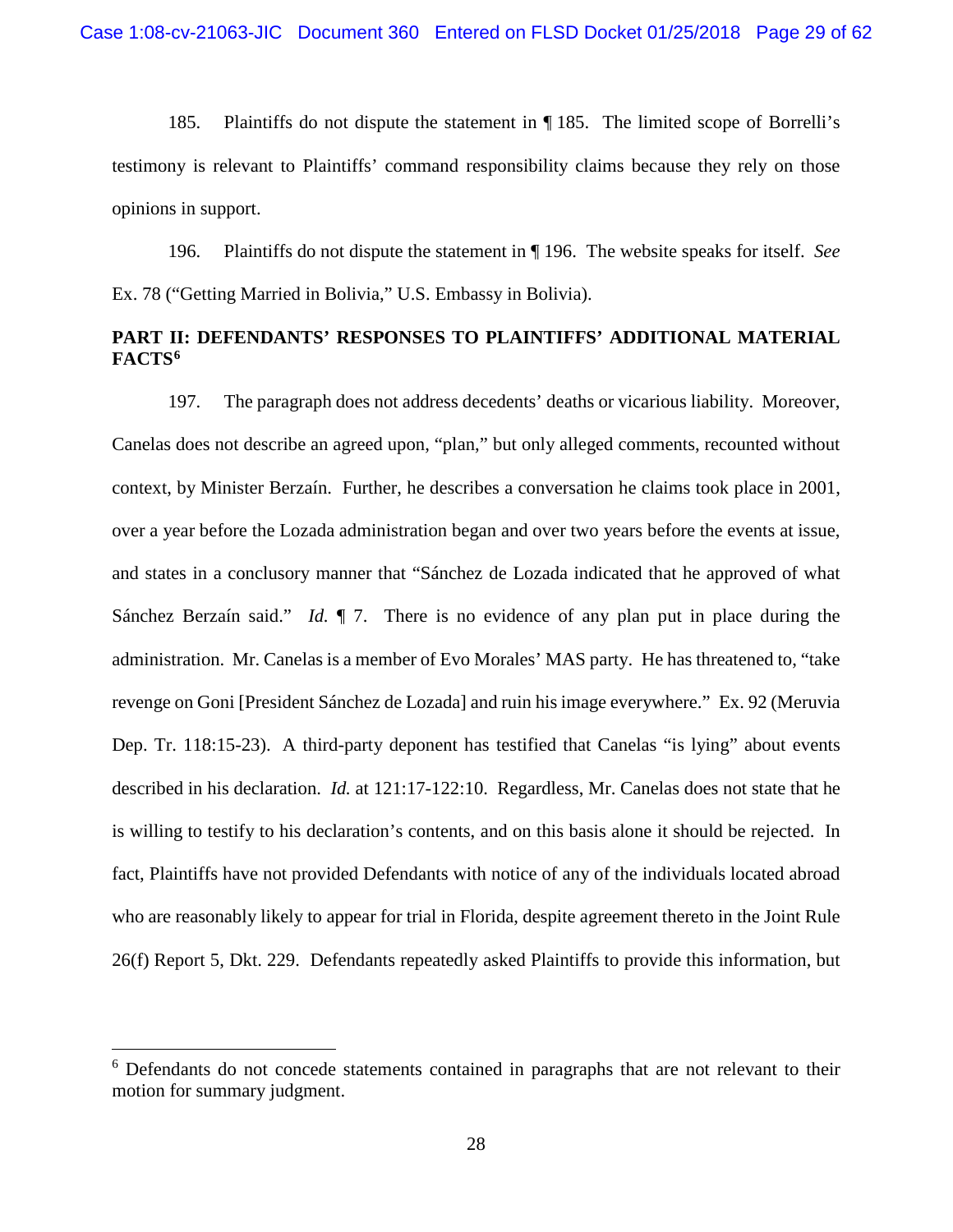they refused to do so contrary to the agreement filed in this Court. Ex. 111  $(4/7/17$  Reyes Ltr.); Ex. 112 (5/12/17 Reyes Ltr.); Ex. 113 (5/22/17 Schulman Ltr.).

198. The paragraph does not address decedents' deaths or vicarious liability.<sup>7</sup>

199. The paragraph does not address decedents' deaths or vicarious liability.

200. The paragraph does not address decedents' deaths or vicarious liability.

201. The paragraph does not address decedents' deaths or vicarious liability. Additionally, the cited statements in the Vargas declaration—regarding what other soldiers told him—constitute inadmissible hearsay.

202. The paragraph does not address decedents' deaths or vicarious liability. Additionally, the cited statements in the Calla's declaration—regarding what the mining executives purportedly told him—constitute inadmissible hearsay.

203. The paragraph does not address decedents' deaths or vicarious liability. Further, the Albarracín declaration does not show personal knowledge as to the purported fact that "Defendant Sánchez Berzaín himself gave instructions" for an alleged "official assault."

204. The paragraph does not address decedents' deaths or vicarious liability. Further, none of the cited evidence supports (or even references) Plaintiffs' statement that "Defendants altered the legal framework and military code." *See also* SMF ¶¶ 181-82 (explaining that there is no evidence that either Defendant ever saw either the Manual on the Use of Force or the Republic Plan prior to this litigation). Plaintiffs' statement—"the military had been mobilized as part of the "Republic Plan"—is unsupported by the cited portions of the Flores deposition. Plaintiffs rely on inadmissible Trial of Responsibilities ("TOR") testimony. *See* Dkt. 337.

 $\overline{a}$ 

 $<sup>7</sup>$  In paragraphs where Defendants note that Plaintiffs do not address decedents' deaths or vicarious</sup> liability, Plaintiffs do not raise any genuine dispute as to a material fact. Nonetheless, as appropriate for context, Defendants provide fuller responses to certain of those paragraphs.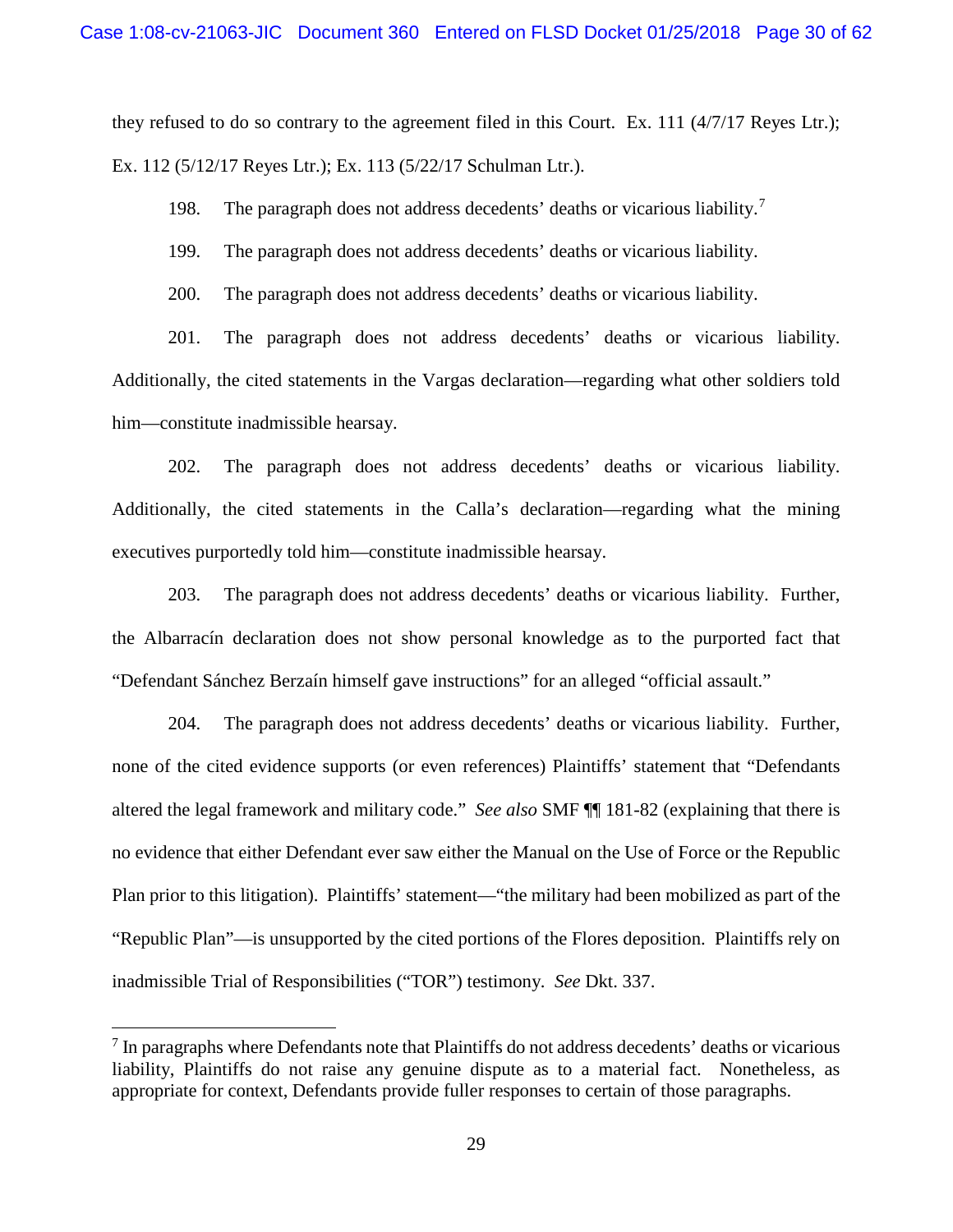205. The paragraph does not address decedents' deaths or vicarious liability.

206. The paragraph does not address decedents' deaths or vicarious liability. In addition, Plaintiffs' statement that "the Manual permits counter-subversive operations against roadblocks, marches, and demonstrations" mischaracterizes the cited document, which lays out the rules of engagement for the use of force in specific "situations of necessity, and as a last resort," regardless of the setting. *See* Ex. YYY (Manual on the Use of Force at 14).

207. The paragraph does not address decedents' deaths or vicarious liability. Further, Plaintiffs mischaracterize the cited Republic Plan, which does not state anything related to calling for "maximum combat power." *See* Ex. ZZZ (Republic Plan at 32).

208. The paragraph does not address decedents' deaths or vicarious liability. The cited documents do not support the statement that Defendants' approach to protests resulted in deaths in February 2003, when armed rebel police units fired into the Presidential Palace. *See* SMF ¶¶ 14- 15. The Albarracín declaration describes a "negotiation," a "tentative agreement," and how "[t]he deal fell apart" "before the agreement had been finalized." Ex. B. (Albarracín Decl. ¶ 16). An unfinalized agreement cannot be repudiated. Plaintiffs rely on inadmissible TOR' testimony. *See*  Dkt. 337.

209. The paragraph does not address decedents' deaths or vicarious liability. The declaration from Vargas does not support the cited statements.

210. The paragraph does not address decedents' deaths or vicarious liability. Further, Albarracín does not have personal knowledge regarding the military's purported tactics.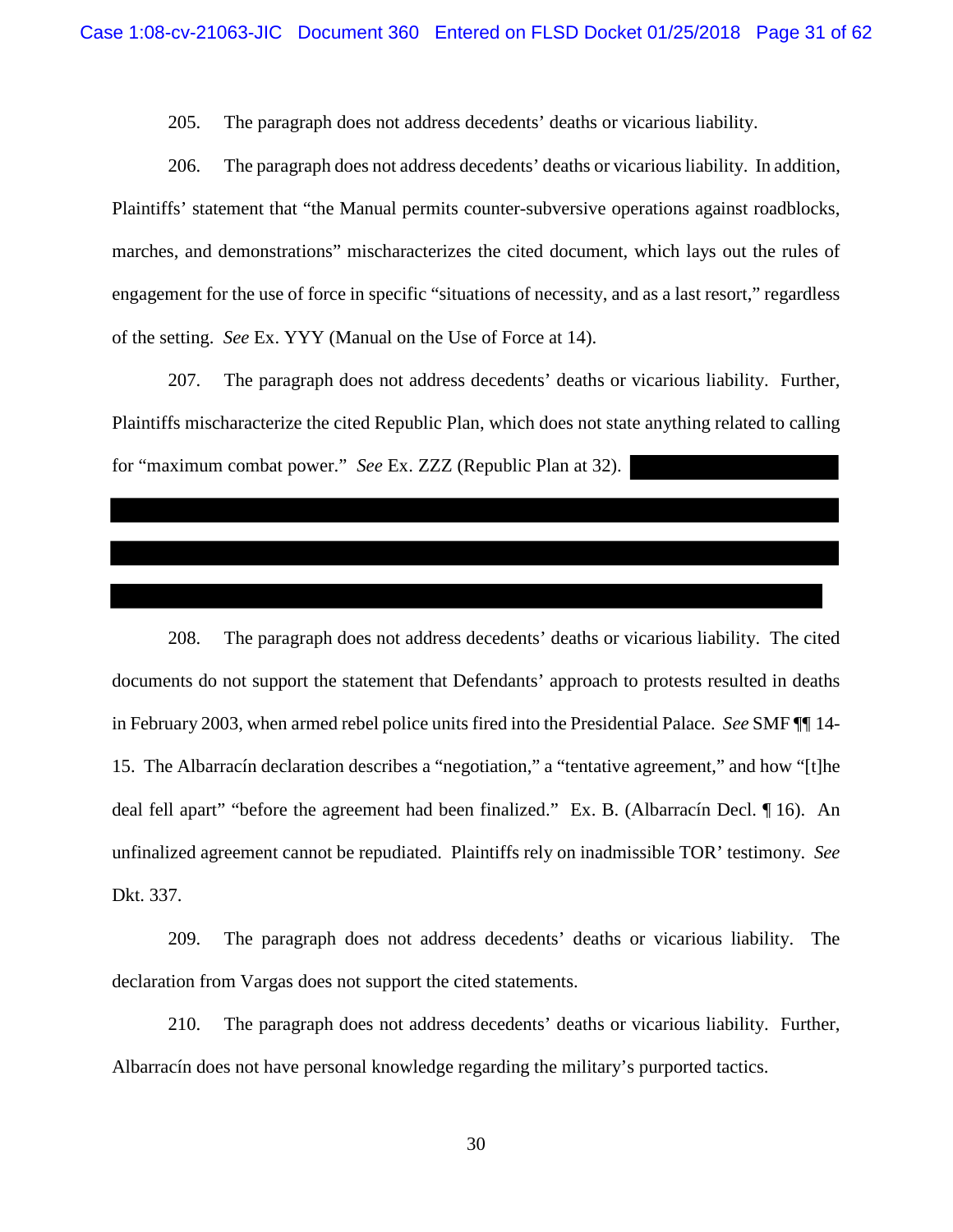211. The paragraph does not address decedents' deaths or vicarious liability. Additionally, Plaintiffs rely on inadmissible TOR testimony. *See* Dkt. 337. Further, the Albarracín declaration provides no basis for personal knowledge of the cited statements.

212. The paragraph does not address decedents' deaths or vicarious liability.

213. Plaintiffs do not raise a genuine dispute as to any material fact. The cited documents do not support the impermissible legal conclusion that Defendant Sánchez de Lozada exercised *de jure* control over the Bolivian military on both administrative and operational issues. Plaintiffs cite no evidence for the statement that the Armed Forces received their orders from the President through the Defense Minister, and mischaracterize Sánchez de Lozada's cited testimony, which was that he was careful that *his* instructions to the military were in writing to the Commander in Chief, who reported directly to him. *See* Ex. RR (Sánchez de Lozada Dep. Tr. 155: 9-11, 154:17-19). The Organic Law distinguishes between the Military High Command, the highest decision-making body of the Armed Forces, from the Commander in Chief, the highest command and decision-making body of a technical/operational nature. *See* Def. Ex. 36 (Arts. 19, 36). Regarding the President's authority to engage the military inside the country, *see* SMF ¶ 158.

214. Plaintiffs do not raise a genuine dispute as to any material fact. The cited documents do not support the impermissible legal conclusion that Defendant Sánchez Berzaín exercised *de jure* control over the Bolivian military on both administrative and operational issues. In fact, Plaintiffs' proffered expert (impermissibly) provided the legal opinion that Sánchez Berzaín *lacked* de jure control over the Armed Forces. *See* Ex. W (Borrelli Rpt. ¶ 85). Plaintiffs mischaracterize Supreme Decree 27209 as putting Sánchez Berzaín "in charge of operations in El Alto," when it said only that, "[t]o this end, the Ministry of Defense shall establish the mechanisms necessary for its execution." Ex. 6 (Supreme Decree 27209). The cited documents do not support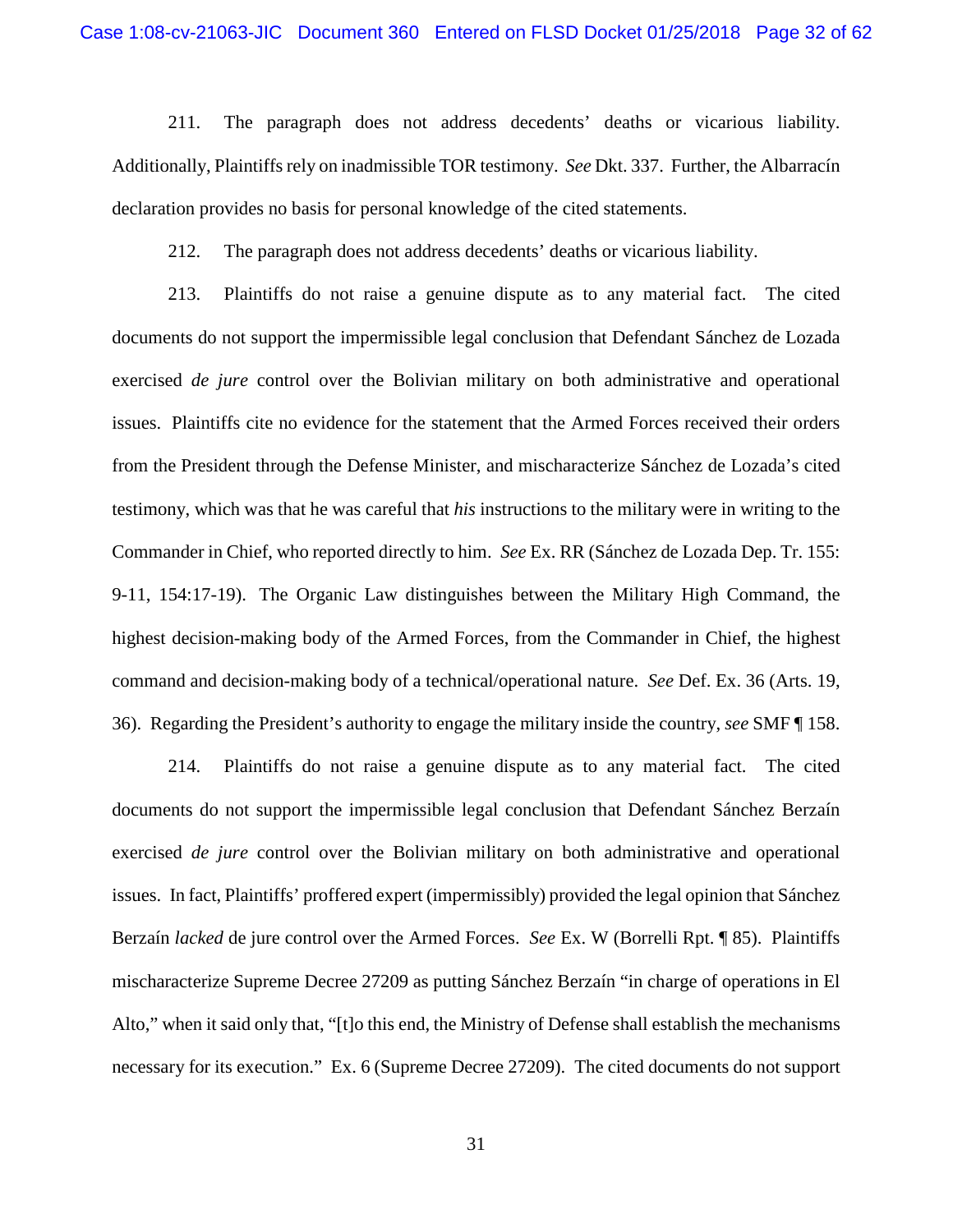the statement that Sánchez de Lozada gave orders to the officer corps through Berzaín. *See* Ex.

OO (

Ex. RR (Sánchez de Lozada Dep. Tr. 230:12-233:12) (stating he asked Sánchez Berzaín to have an order prepared by legal counsel); Ex. VV (Sánchez Berzaín Dep. Tr. 122:12) (stating Sánchez de Lozada authorized him to go to Sorata).

215. Plaintiffs do not raise a genuine dispute as to any material fact. The cited source does not support that the President and Minister of Defense set "strategic priorities."

216. The paragraph does not address decedents' deaths or vicarious liability. Plaintiffs rely on documents that do not provide a proper basis for the statements they assert. For example, Borrelli's report does not cite any documents or explain how he has personal knowledge of the alleged fact. His report should also be excluded for the reasons stated in Defendants' motion to exclude his testimony. *See* Dkt. 334. Likewise, the Canelas declaration does not support the broad, general statement that "[t]he contours of [Defendants'] strategic objectives were set."

217. Defendants do not dispute that the Commander in Chief takes general orders from the President of the Republic. *See supra* ¶¶ 157, 177.

218. Undisputed. *See supra* ¶ 159.

219. Plaintiffs do not raise a genuine dispute as to any material fact. The cited sources do not support that Defendants had authority to investigate violations of military law.

220. The paragraph does not address decedents' deaths or vicarious liability. Castaño's testimony fails to establish personal knowledge and is mischaracterized, as he says nothing about specialized training, shooting civilians, or any "plan." Plaintiffs mischaracterize

The unit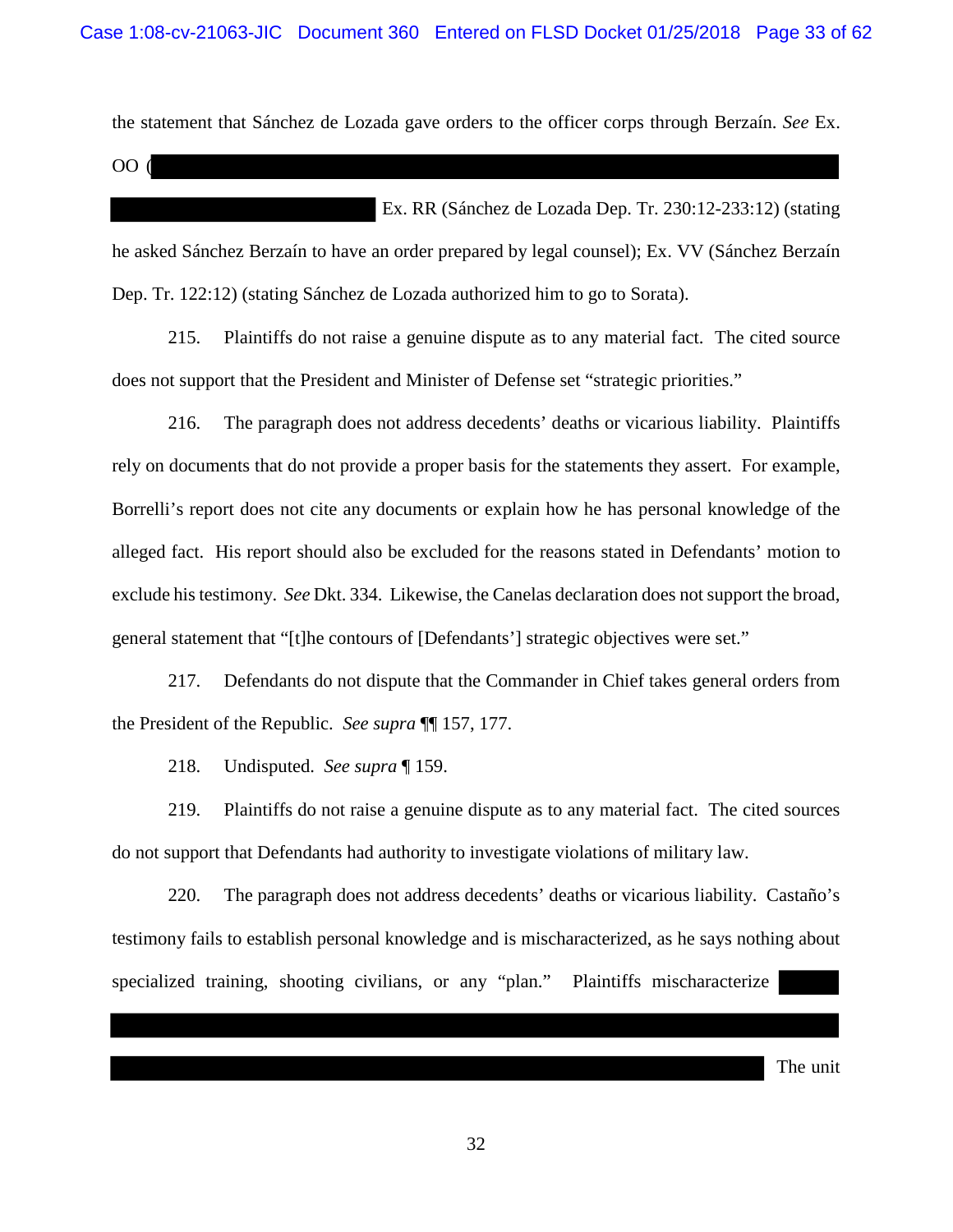was present only in Warisata, and it is undisputed that the unit was never ordered to use lethal force, and did not use any such force that day, Ex. 54

221. Plaintiffs do not raise a genuine dispute as to any material fact. The cited testimony does not support Plaintiffs' allegation that the "only" economically viable route was through Chile. No document supports that a plan to export through Chile had been finalized. *See supra* ¶ 16.

222. The paragraph does not address decedents' deaths or vicarious liability.

223. Plaintiffs do not raise a genuine dispute as to any material fact. Plaintiffs mischaracterize Harb's testimony. He testified that the government negotiated with the protestors extensively, but they continued to make new demands. *See* Ex. 58 (Harb Dep. Tr. 96:9-97:19).

224. Plaintiffs do not raise a genuine dispute as to any material fact. The cited deposition testimony does not support or discuss the characterization that the "new statute," which was passed by Congress, "increased the criminal penalties for social protests, including roadblocks."

225. The paragraph does not address decedents' deaths or vicarious liability. The cited statements in del Granado's declaration—regarding what Ministers told him—constitute inadmissible hearsay.

226. The paragraph does not address decedents' deaths or vicarious liability. Additionally, Plaintiffs rely on inadmissible TOR testimony. *See* Dkt. 337.

227. The paragraph does not address decedents' deaths or vicarious liability. Moreover, Vargas confirms that while the protests remained non-violent, the military did not shoot.

228. Undisputed.

229. Plaintiffs do not raise a genuine dispute as to any material fact. The cited statements from Smith's declaration—regarding what other tourists told him—constitutes inadmissible hearsay. Regardless of whether the blockade was effective as to all individuals, and the exact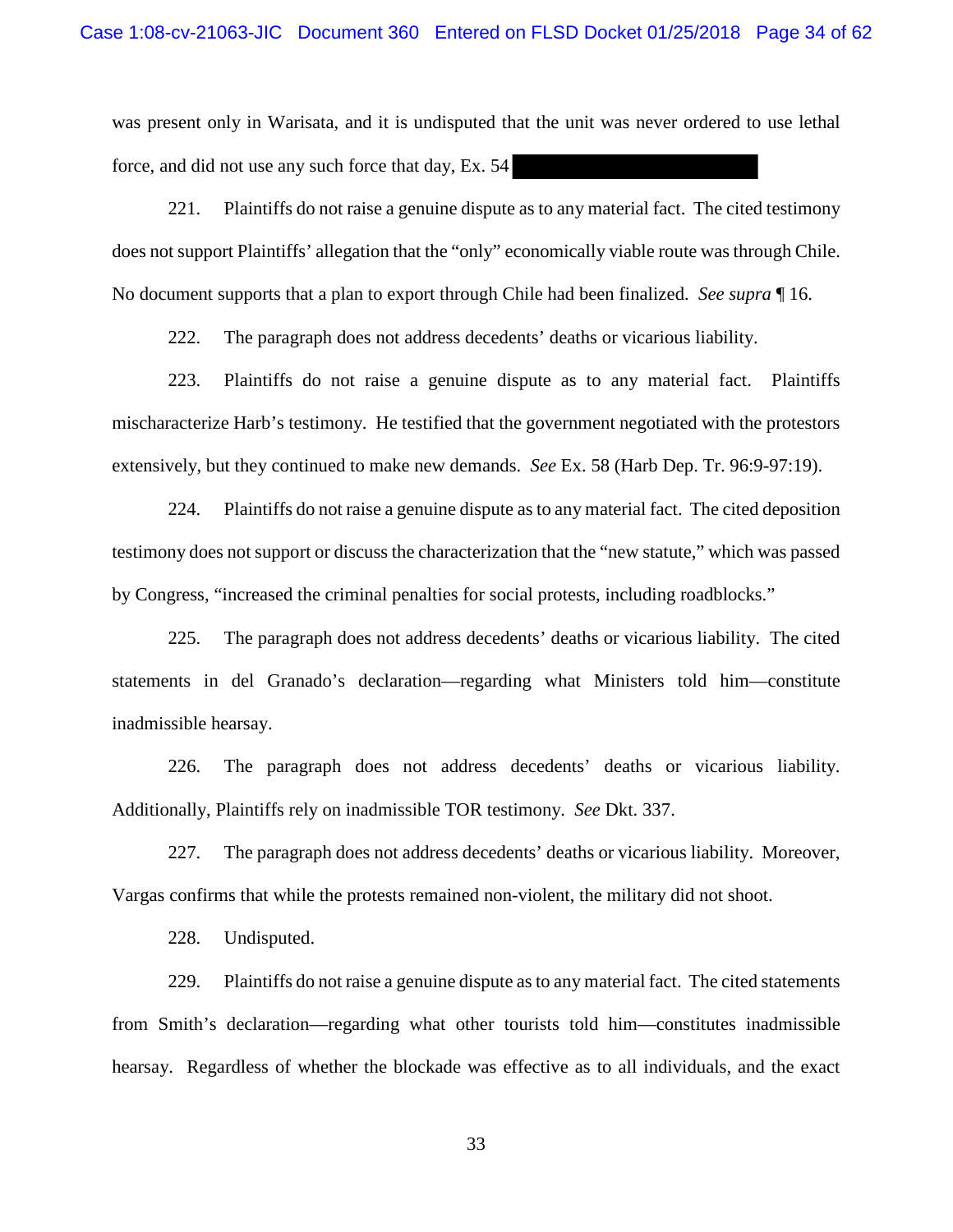conditions in Sorata, Plaintiffs do not dispute the material fact: that high-level government officials, including Defendants, received information that the blockade was effective and that there were serious concerns with respect to the safety of the individuals trapped in Sorata. Ex. 84 (Sánchez de Lozada Dep. Tr. 198:16-199:22, 200:14-20) (May 15, 2015); Ex. 59 (Sánchez Berzaín Dep. Tr. 115:12-117:10) (Aug. 16, 2017); Ex. 58 (Harb Dep. Tr. 87:10-88:9, 93:17-94:15).

230. Plaintiffs do not raise a genuine dispute as to any material fact. Herrera states that Minister Berzaín "*did not intervene* . . . in the operation, which was still conducted by the police commander who was in charge, assisted by the military police commander." Ex. NNN (Herrera TOR Test. at 4) (emphasis added). The testimony confirms that the trip to Sorata "follow[ed] a visit plan previously arranged . . . to visit units and observe the conditions of barrack infrastructure and unit houses," consistent with Sánchez Berzaín's administrative duties as Defense Minister. *Id.*  Regardless, Plaintiffs rely on inadmissible TOR testimony. *See* Dkt. 337.

231. The paragraph does not address decedents' deaths or vicarious liability.

232. Plaintiffs do not raise a genuine dispute as to any material fact. The cited deposition testimony does not support that Sánchez Berzaín rejected a non-military alternative. The cited declaration states that *after* the military convoy had arrived to transport the tourists, local leaders spoke with Sánchez Berzaín who conveyed that there were orders to transport the tourists. *See* Ex. N (García Decl. ¶ 4). The García declaration is a sham, and should be stricken. *See infra* ¶ 315.

233. The paragraph does not address decedents' deaths or vicarious liability. The García declaration is a sham, and should be stricken. *See infra* ¶ 315.

234. Plaintiffs do not raise a genuine dispute as to any material fact. The cited statements from Smith's declaration—regarding what other tourists told him—constitute inadmissible hearsay. And the declarants lack personal knowledge regarding whether other people felt trapped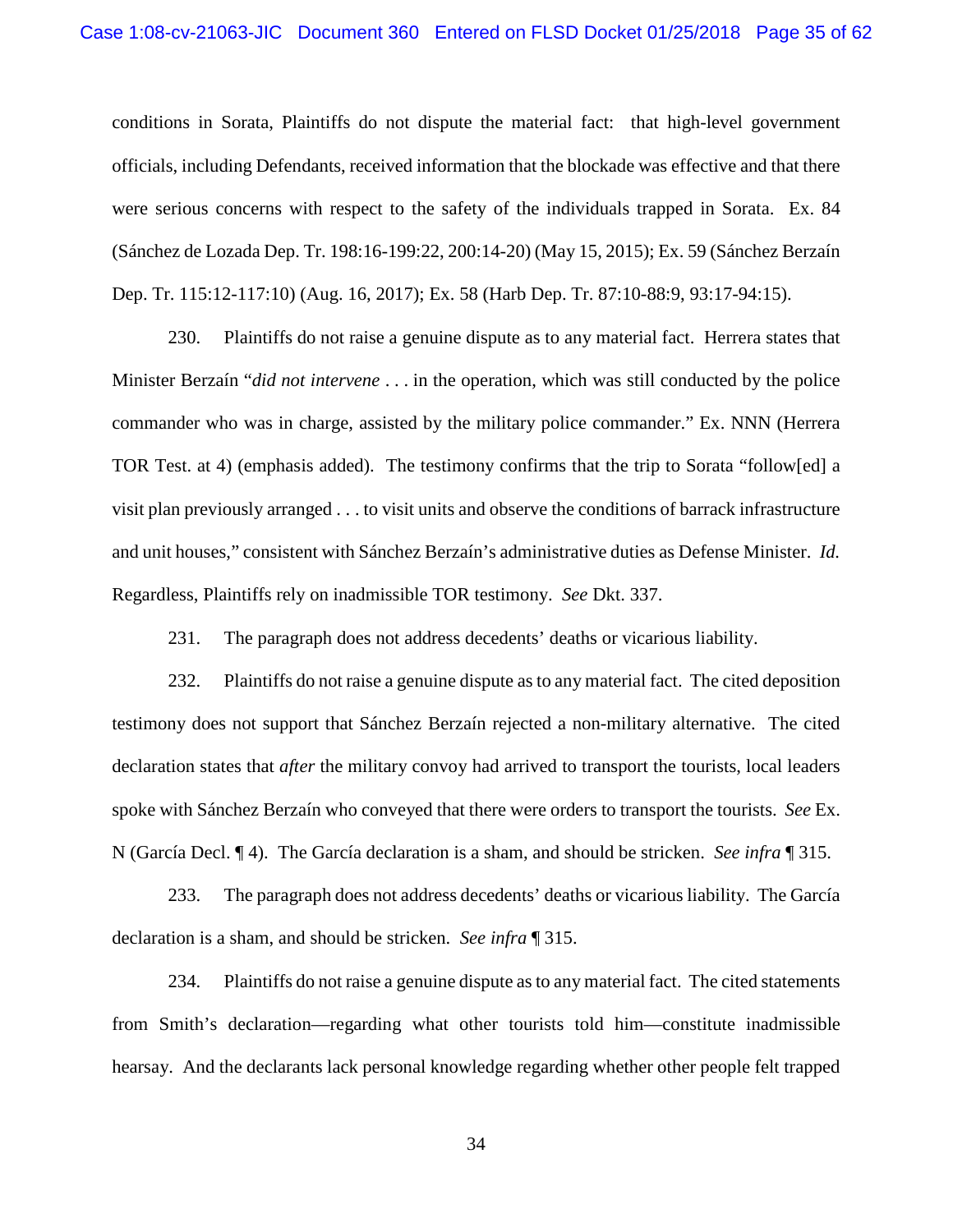or actually left Sorata. *See also supra* ¶ 229. The statements in the declaration lack context. It is not feasible to walk or "hike" from Sorata to, for example, La Paz, absent extreme hardship.

235. The paragraph does not address decedents' deaths or vicarious liability. The García declaration is a sham, and should be stricken. *See infra* ¶ 315.

236. Plaintiffs do not raise a genuine dispute as to any material fact. The cited sources do not show personal knowledge, rely on inadmissible hearsay, or do not actually support the propositions for which they are cited; nor do they support that Sánchez Berzaín "commanded the military." According to the cited paragraphs, Sánchez Berzaín explained that "there *were* orders from the government to remove the tourists." *See* Ex. N (García ¶¶ 8-9) (emphasis added). He allegedly told "the military officers to look for bus drivers to transport the tourists," which is not an order or indication that he had the ability to control the military's movements. *Id.* ¶¶ 15-17. Plaintiffs also draw improper and conclusory legal characterizations from cited documents that do not support those characterizations. The Borrelli report should be excluded. *See* Dkt. 334.

237. The paragraph does not address decedents' deaths or vicarious liability. Moreover, the cited source not only fails to support the statement that Sánchez Berzaín reported the possibility of an ambush despite specific questions about that, but also describes how the ambush was a surprise. Ex. OO (

238. The paragraph does not address decedents' deaths or vicarious liability.

239. The paragraph does not address decedents' deaths or vicarious liability.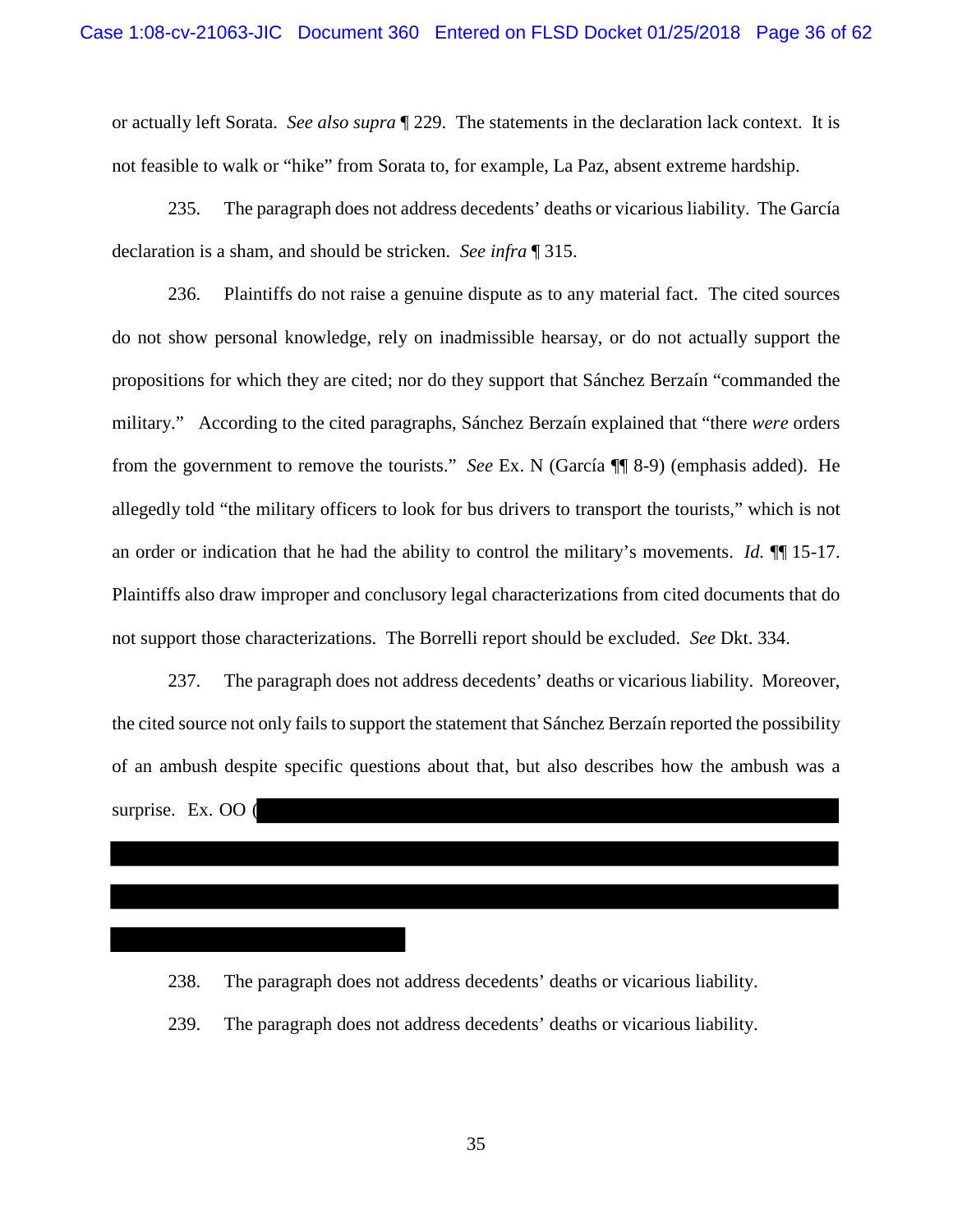240. Plaintiffs do not raise a genuine dispute as to any material fact. The testimony simply confirms that Sánchez de Lozada spoke with Sánchez Berzaín before the order was prepared by legal counsel. *See* Ex. OO Ex. RR (Sánchez de Lozada Dep. Tr. 230:12-233:12). The additional purported statement that there were no reports of guerilla activities despite the reference thereto in the order is based solely on inadmissible testimony from the TOR. And Plaintiffs present no evidence that disputes Sánchez de Lozada's testimony that he understood "guerilla" in this document to mean "people who have military training and are armed with lethal weapons," and that on that day he received reports that there had been an "armed attack of people who were trained . . . a group that had military training." Ex. 84 (Sánchez de Lozada Dep. Tr. 240:10-241:20).

241. Plaintiffs do not raise a genuine dispute as to any material fact. Directive 27/03 does not instruct any task force to carry out operations against civilian protestors. And neither the García declaration nor the Vargas declaration mention "Defendants' strategic objectives."

242. Plaintiffs do not raise a genuine dispute as to any material fact.

the F10/FCTC/Chachapumas did not receive an order to use, and did not use, lethal force on September 20th. Ex. 54 ( ). No witness identifies a member of the F10 as used lethal force or any order by President Sánchez de Lozada to the F10. Sánchez de Lozada was not even aware of this group, Ex. 84 (Lozada Dep. Tr. 180:12-18), and the Special Forces was present only in Warisata, and it is undisputed that the unit was never ordered to use lethal force, and did not use any such force that day, Ex. 54

243. Plaintiffs do not raise a genuine dispute as to any material fact. Davis and García were not in Warisata on September 20th, and therefore their testimony is not relevant. The Davis declaration says nothing about soldiers, let alone soldiers shooting. Mamani had limited vision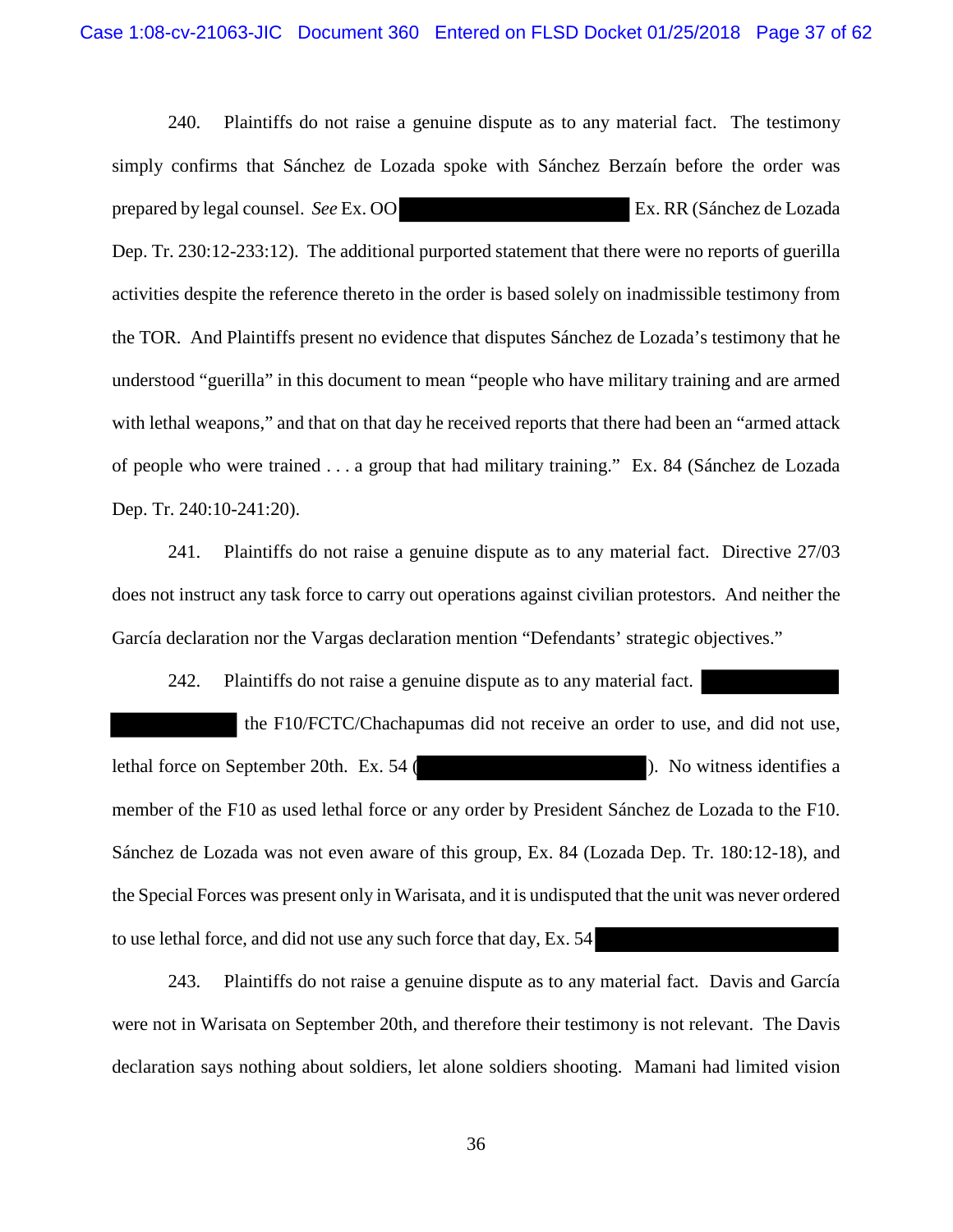from his home, and could not see what was happening in the hills, so if there were people in the hills shooting at the military, he could not see them. Ex. 85 (Mamani Dep. Tr. 89:4-90:6). Moreover, he was at a distance from the main road and could only hear shots, not see who was shooting. *Id.* at 69:9-25. In Vargas's declaration, he states that on September 20th, as his unit arrived in Warisata, he saw "tear gas and heard sounds of bullets or dynamite blasts or firecrackers." Ex. A (Vargas Decl. ¶ 16). Around 3:00 p.m., he saw that a member of his unit, Sergio Vargas Castro, was injured by a gunshot wound; he ultimately died. Ex. A (Vargas Decl. ¶ 16); Ex. 11 (Three Pros. Rep. at 455). Vargas's prior testimony confirms that an order to shoot occurred only after a fellow soldier had been killed and police injured: "The police were shouting, we saw injured people [including police], and the police wanted us to shoot, but no, at that point we did not have the order." Ex. 109 (Vargas TOR Test. at 10). When the order did come, it was not just to shoot anywhere, it was to shoot "to the hills," precisely where the gunfire was coming from at the police. *Id.* at 33; Ex. 1 (FOIA-025, at 27). Vargas saw "people stationed in trees," Ex. 109 (Vargas TOR Test. at 9), which corroborates military reports that individuals were shooting at the military from trees, SMF ¶ 45. And the scene was chaotic, particularly because the initial response was to use only tear gas: "there was much smoke and the [tear] gas that the police was throwing with the instructors, the wind was blowing against us, and we could not see anything. We could hear the sound of dynamite" coming from in front of the trucks. Ex. 109 (Vargas TOR Test. at 32). Soldiers initially "did not know which one of [their] comrades" had been killed because all those who had been fired on "were covered in blood." *Id.* at 10. Amidst this chaos—with smoke from tear gas clouding views; the sounds of dynamite exploding near the soldiers; protestors stationed in trees and in the hills, injured police and a dead soldier—Vargas claims that a lieutenant ordered as follows: "Anyone who moved, we were to shoot below the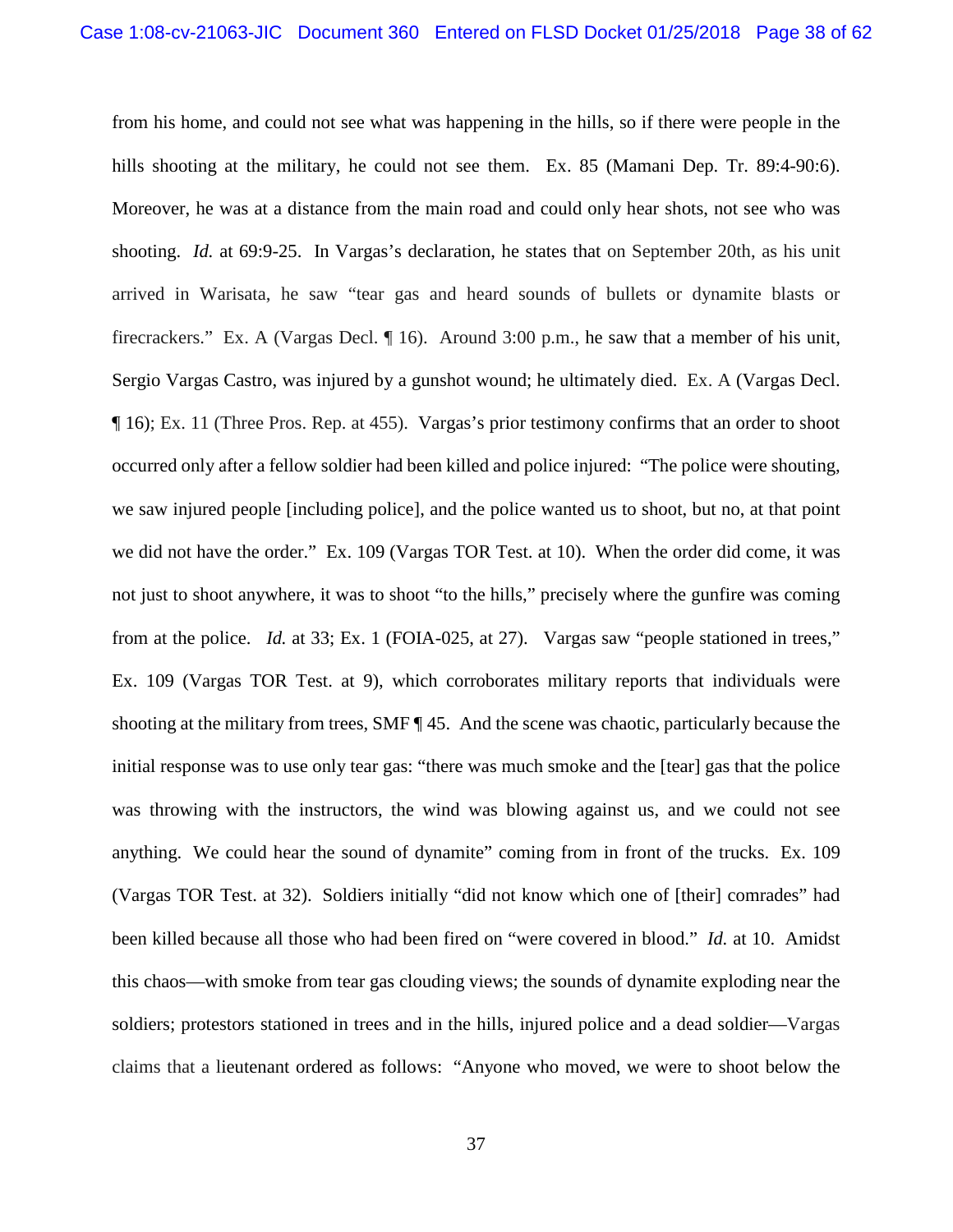belt. Anyone with dynamite or guns, we were to shoot above the belt." Ex. A (Vargas Decl.  $\P$ 18).

244. The paragraph does not address decedents' deaths or vicarious liability. The García testimony is a sham, and should be stricken. *See infra* ¶ 315. Even if considered, García did not declare that Sánchez Berzaín ordered those shots and Plaintiffs do not allege that a connection exists between his directing of where to fire weapons and the death of plaintiffs' decedents.

245. The paragraph does not address decedents' deaths or vicarious liability. Neither of the declarants were in Warisata, where Marlene died.

246. The paragraph does not address decedents' deaths or vicarious liability. Neither of the declarants were in Warisata, where Marlene died.

247. Plaintiffs do not raise a genuine dispute as to any material fact. *See supra* ¶ 243.

248. Plaintiffs do not raise a genuine dispute as to any material fact. *See supra* ¶ 243. Members of the military were provided with nonlethal and lethal ammunition. Ex. 97 (Antezana Dep. Tr. 57:7-9, 65:24-66:22).

249. Plaintiffs do not raise a genuine dispute as to any material fact. The statements cited from the Vargas declaration do not support the proposition for which they are cited. *See supra* ¶ 43. His statements as to what third parties told him are inadmissible hearsay.

250. The paragraph does not address decedents' deaths or vicarious liability. Plaintiffs take out of context the hearsay statement that there was an order to "shoot anything that moved." Vargas claims that a lieutenant ordered: "Anyone who moved, we were to shoot below the belt. Anyone with dynamite or guns, we were to shoot above the belt," *id*. ¶ 18; *see also supra*  ¶ 243.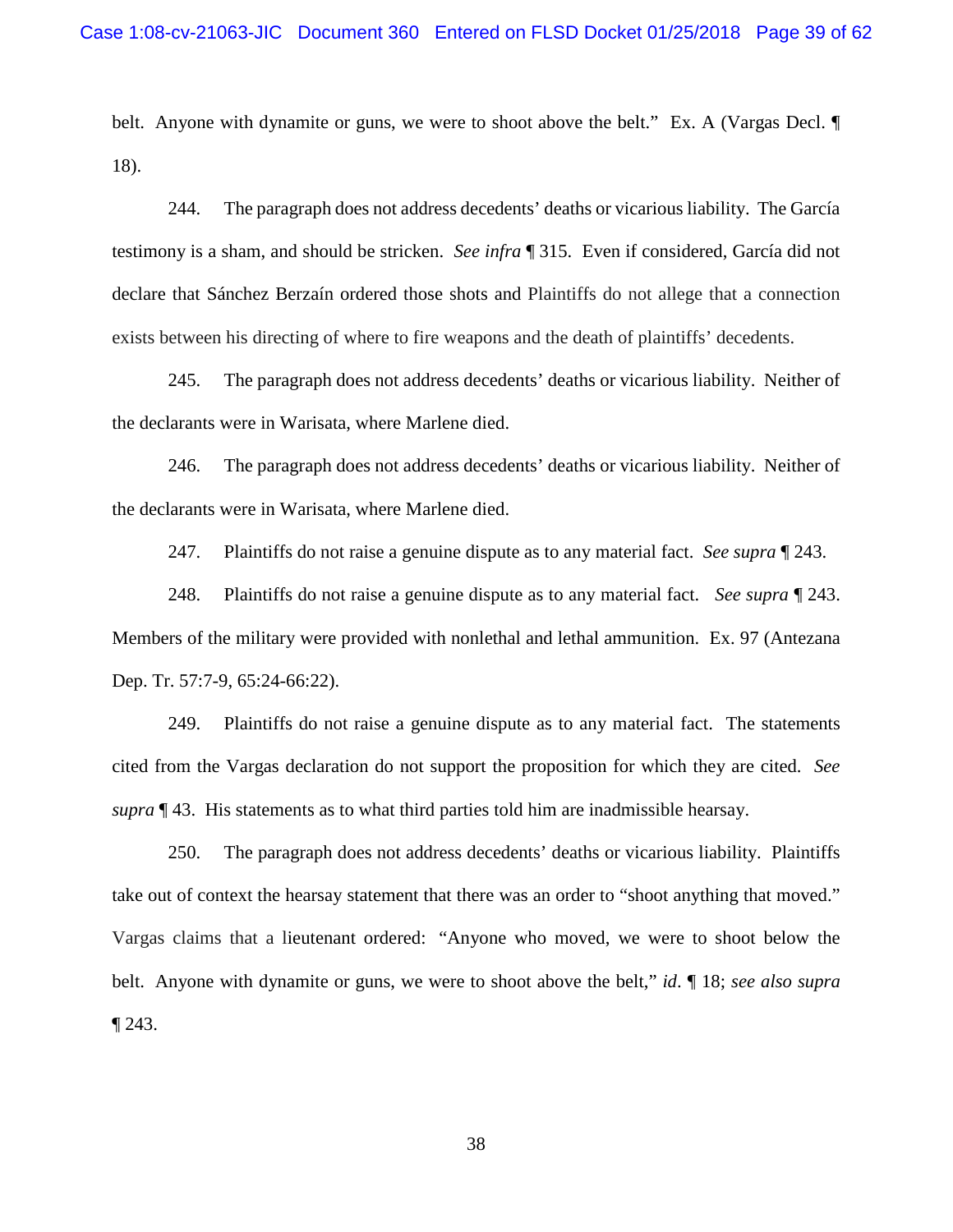251. The paragraph does not address decedents' deaths or vicarious liability. Rojas Mamani does not claim to have seen any advancing shooters shooting; he only "heard the shots." Ex. QQ (Mamani Dep. Tr. 67:9-10). Vargas testified that the military only advanced after police and soldiers had been injured. *See supra* ¶ 243. Hayden's report should be excluded. *See*  Dkt. 314.

252. The paragraph does not address decedents' deaths or vicarious liability. Statements from the Vargas declaration regarding what other soldiers told him constitute inadmissible hearsay. The testimony fails to establish personal knowledge, the statement is hearsay communicated *to* Vargas—he did not witness the events and statements described.

253. The paragraph does not address decedents' deaths or vicarious liability. The statements are not supported with evidence. Hayden's report should be excluded. *See* Dkt. 314. *See also* ¶ 243.

254. The paragraph does not address decedents' deaths or vicarious liability. *See supra* ¶¶ 243, 253. Additionally, the statements cited from Vargas's declaration—regarding what soldiers purportedly said—constitute inadmissible hearsay. *See* CSMF ¶ 254 (citing Ex. A).

255. Plaintiffs do not raise a genuine dispute as to any material fact. The cited evidence does not support the statement that Marlene was struck by a 7.62 caliber bullet. Mamani was not in at his home when Marlene was shot and did not see who shot her, his statement is therefore not based on personal knowledge. *See* CSMF ¶ 54 (citing Ex. 41 (Mamani Dep. Tr. 18:24-19:6, 74:17- 75:11)). And although he claims not to have seen any armed protestors in the hills, he conceded he was there for only a few minutes and that "there were whole areas" that he could not see. Ex. 85 (Mamani Dep. Tr. 86:24-87:1, 132:11-15). For example, he did not see the police and soldiers get shot in Warisata. *Id.* at 124:21-125:2, 136:23-137:4. Hayden's report should be excluded.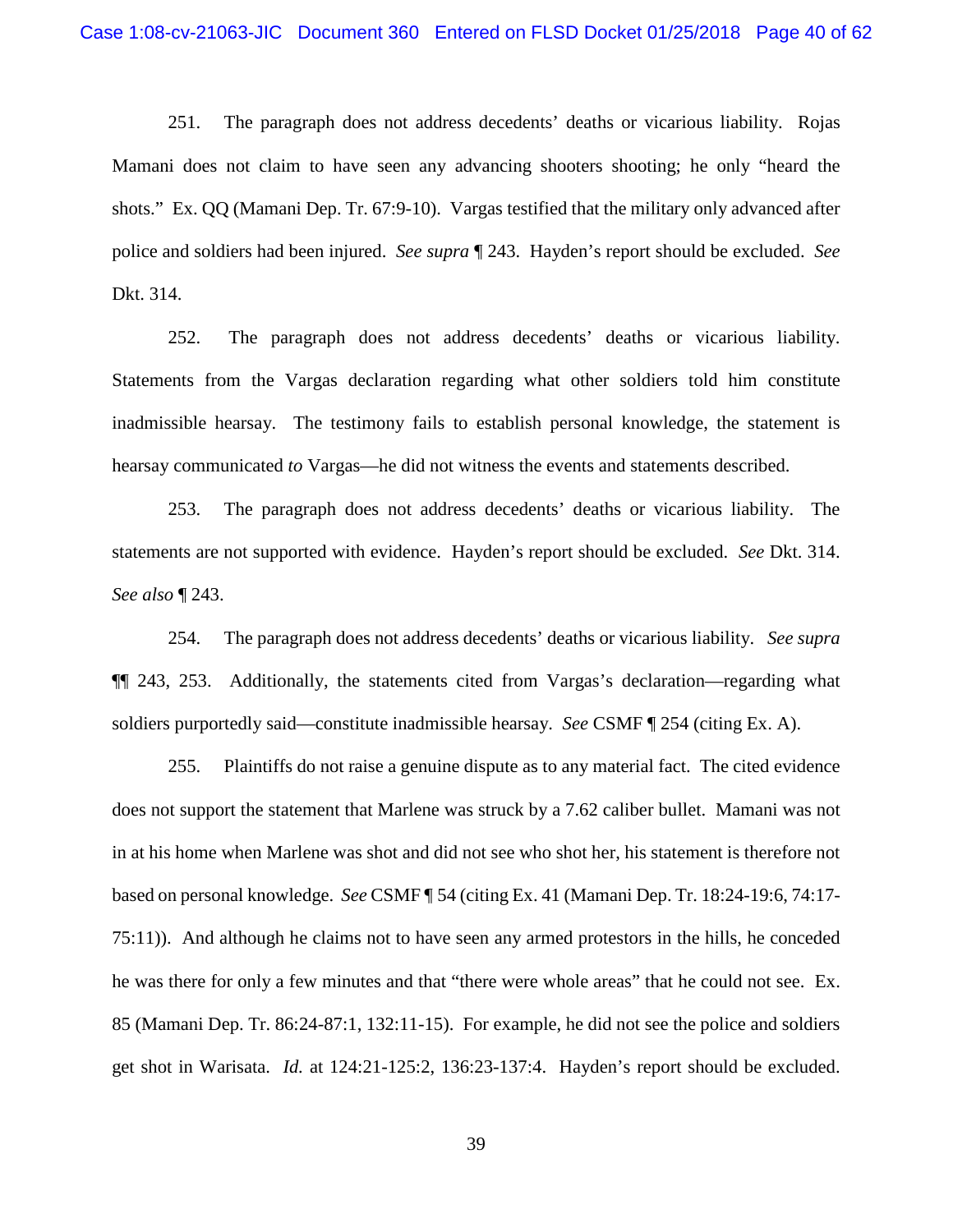Dkt. 314. Plaintiffs take out of context and mischaracterize Vargas's testimony. *See supra* ¶¶ 243, 253. The cited statements from his declaration are inadmissible hearsay. *See supa* ¶ 254 (citing Ex. A (Vargas Decl. ¶¶ 20-22)).

256. The paragraph does not address decedents' deaths or vicarious liability. The cited statements from Vargas's declaration constitute inadmissible hearsay. The cited testimony does not support the statement that two other civilians were killed that day.

257. The paragraph does not address decedents' deaths or vicarious liability.

258. The paragraph does not address decedents' deaths or vicarious liability.

259. The paragraph does not address decedents' deaths or vicarious liability.

260. The paragraph does not address decedents' deaths or vicarious liability.

261. The paragraph does not address decedents' deaths or vicarious liability. The statements cited from Vargas's declaration—regarding what other soldiers told him—constitute inadmissible hearsay.

262. The paragraph does not address decedents' deaths or vicarious liability.

263. The paragraph does not address decedents' deaths or vicarious liability.

264. The paragraph does not address decedents' deaths or vicarious liability. *See supra*  SMF ¶¶ 61-77.

265. The paragraph does not address decedents' deaths or vicarious liability. The statements regarding the purported conversations that del Granado and Albarracín had with others constitute inadmissible hearsay. In addition, Defendants were not acting alone—the Government was divided as to how to proceed. *See* Ex. 95 (Harb Dep. Tr. 99:20-101:8).

266. The paragraph does not address decedents' deaths or vicarious liability.

267. The paragraph does not address decedents' deaths or vicarious liability.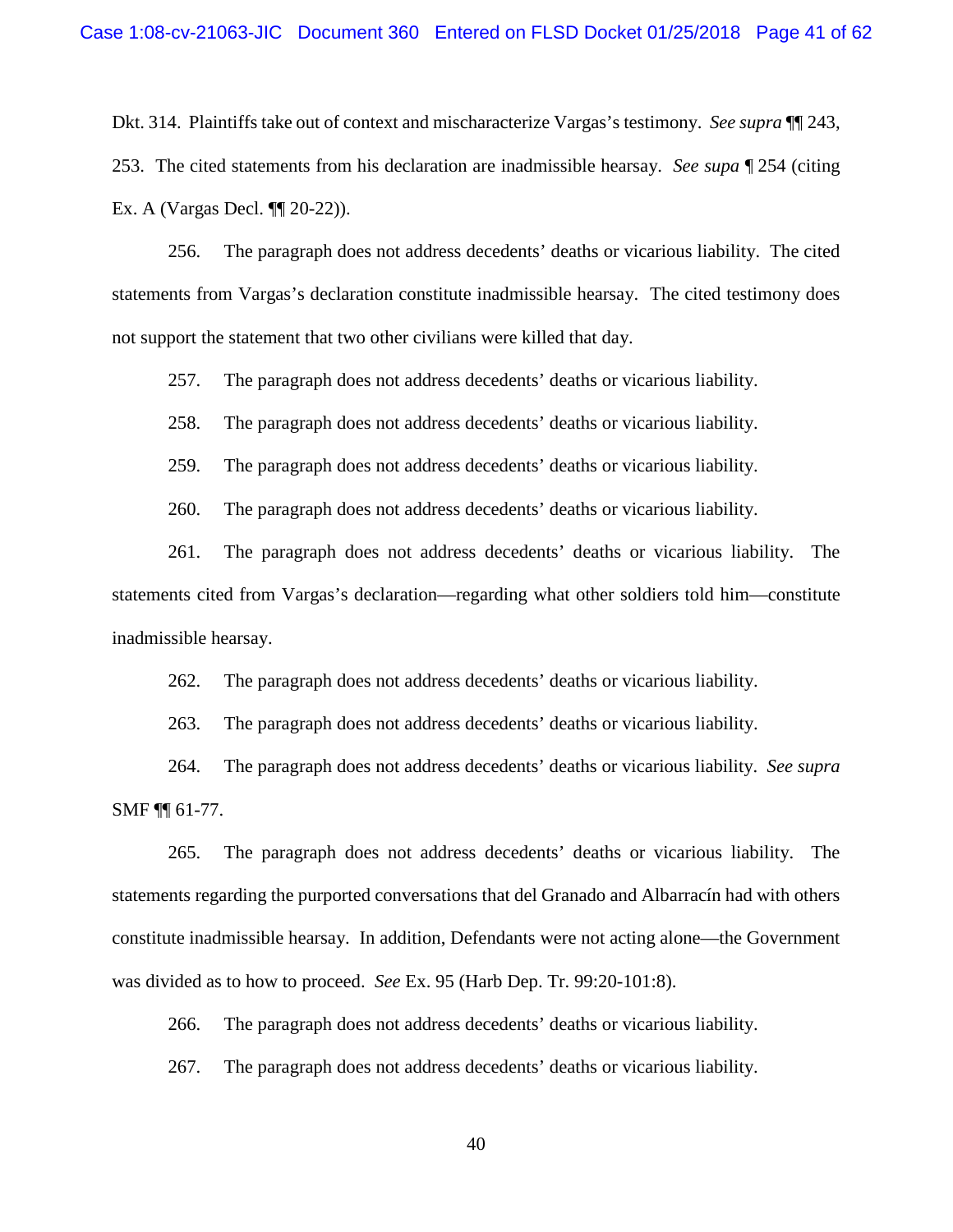268. The paragraph does not address decedents' deaths or vicarious liability.

269. The paragraph does not address decedents' deaths or vicarious liability.

270. The paragraph does not address decedents' deaths or vicarious liability. *See supra*  ¶¶ 17-20, 39, 48; *see also supra* ¶ 223; *infra* ¶ 273.

271. The paragraph does not address decedents' deaths or vicarious liability. There is no evidentiary support for the statement because the TOR testimony is inadmissible, *see supra* ¶ 204. The testimony does not support the first statement of fact: Sanabria testified that he knew of no such order and, to the contrary, the Minister recommended "that the police not drop its task of protecting and guaranteeing life and public security." Ex. LLL (Sanabria TOR Test. at 1-2).

272. The paragraph does not address decedents' deaths or vicarious liability. There is no evidentiary support for the statement because the TOR testimony is inadmissible, *see supra* ¶ 204.

273. The paragraph does not address decedents' deaths or vicarious liability. The citation does not support the statement of fact; it says nothing about refusing to negotiate.

274. The paragraph does not address decedents' deaths or vicarious liability. The statement misrepresents the document: Decree 27209 did not "place Defendant Sánchez Berzaín in charge of" any operation. The Decree states that the Minister of Defense would "establish the mechanisms necessary for its execution." Ex. 6. That role is consistent with his administrative duties. Ex. 10 (DEF-0000235, at 237) (Bol. Const. art. 210).

275. The paragraph does not address decedents' deaths or vicarious liability.

276. The paragraph does not address decedents' deaths or vicarious liability. Loza states that Defendant Sánchez Berzaín answered "[t]here will be deaths, but there will also be gasoline"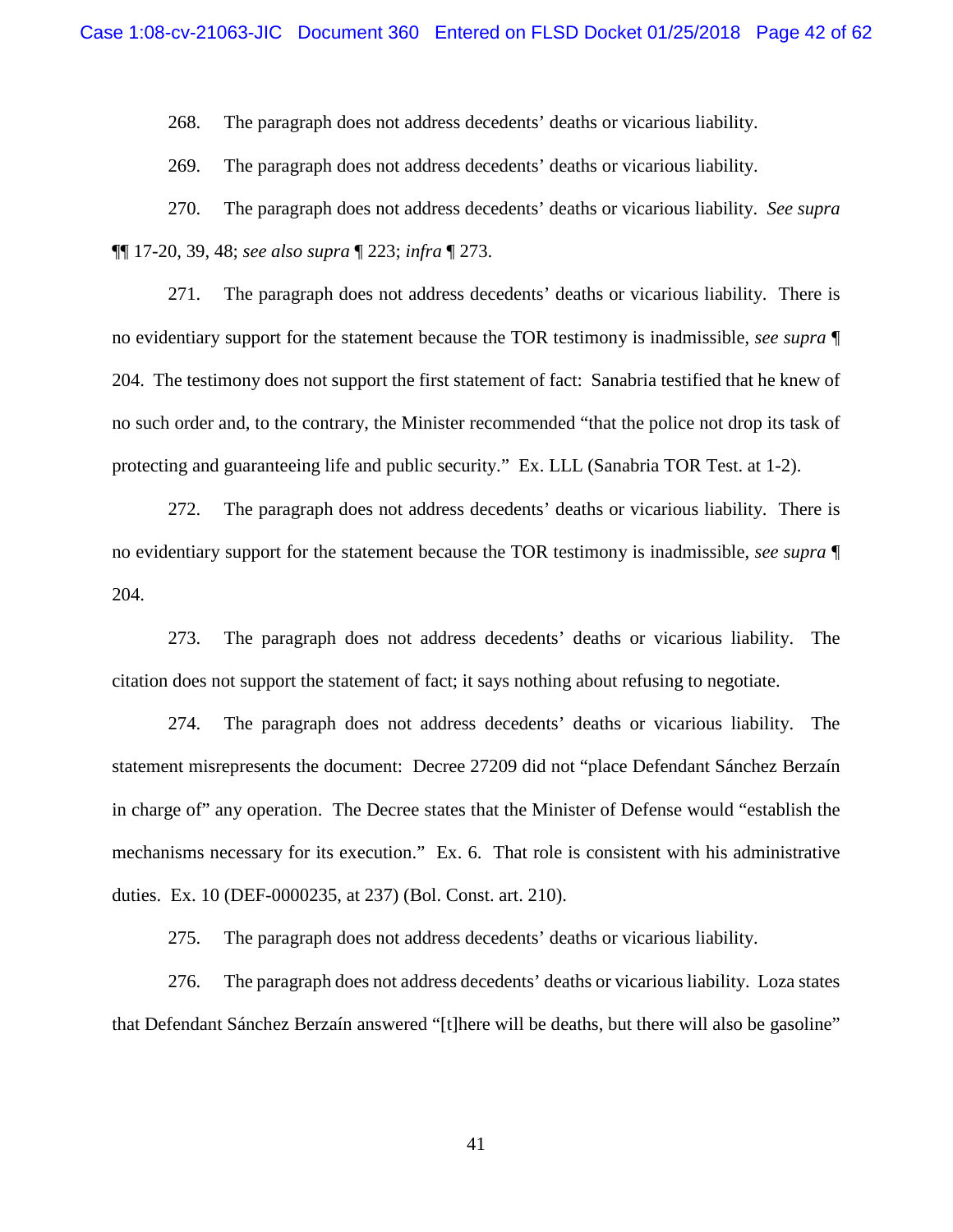in response to concerns that a tanker could "cause an explosion at a gas station," not in response to any concerns that deaths could be caused by the military. Ex. O (Loza Decl. ¶ 21).

277. The paragraph does not address decedents' deaths or vicarious liability. The cited testimony does not support the assertion that Sánchez Berzaín approved of any "plan" or conducted "operational planning." It states only that he "nodded" after a General said that the General would dispatch the military to take the tankers to Senkata. Ex. O. (Loza Decl. ¶ 22).

278. The paragraph does not address decedents' deaths or vicarious liability. The statement misrepresents the documents; nothing about Directives 33/03 or 34/04 makes any reference to Decree 27209, or "translate[s] it into operational military orders." Exs. 73-74.

279. The paragraph does not address decedents' deaths or vicarious liability. The statement misrepresents the cited testimony, which makes no reference to Defendants or any "strategic objectives of suppressing civilians through the use of lethal force."

280. The paragraph does not address decedents' deaths or vicarious liability. There is no evidentiary support because the TOR testimony is inadmissible, *see supra* ¶ 204.

281. The paragraph does not address decedents' deaths or vicarious liability. The cited sources do not support the statement that protestors were unarmed; only that Vargas and Ortega saw no armed protestors. The statement misrepresents the cited testimony: neither Vargas' nor Ortega's declarations makes any reference to Defendants much less orders from Defendants, and Vargas's testimony states that the shooting began after officers believed that "campesinos . . . were shooting, throwing grenades at [the military] and taking [their] munitions." Ex. A (Vargas Decl.  $\P$  34).

282. The paragraph does not address decedents' deaths or vicarious liability. The cited sources do not support the statement that protestors were unarmed; only that Vargas and Castaño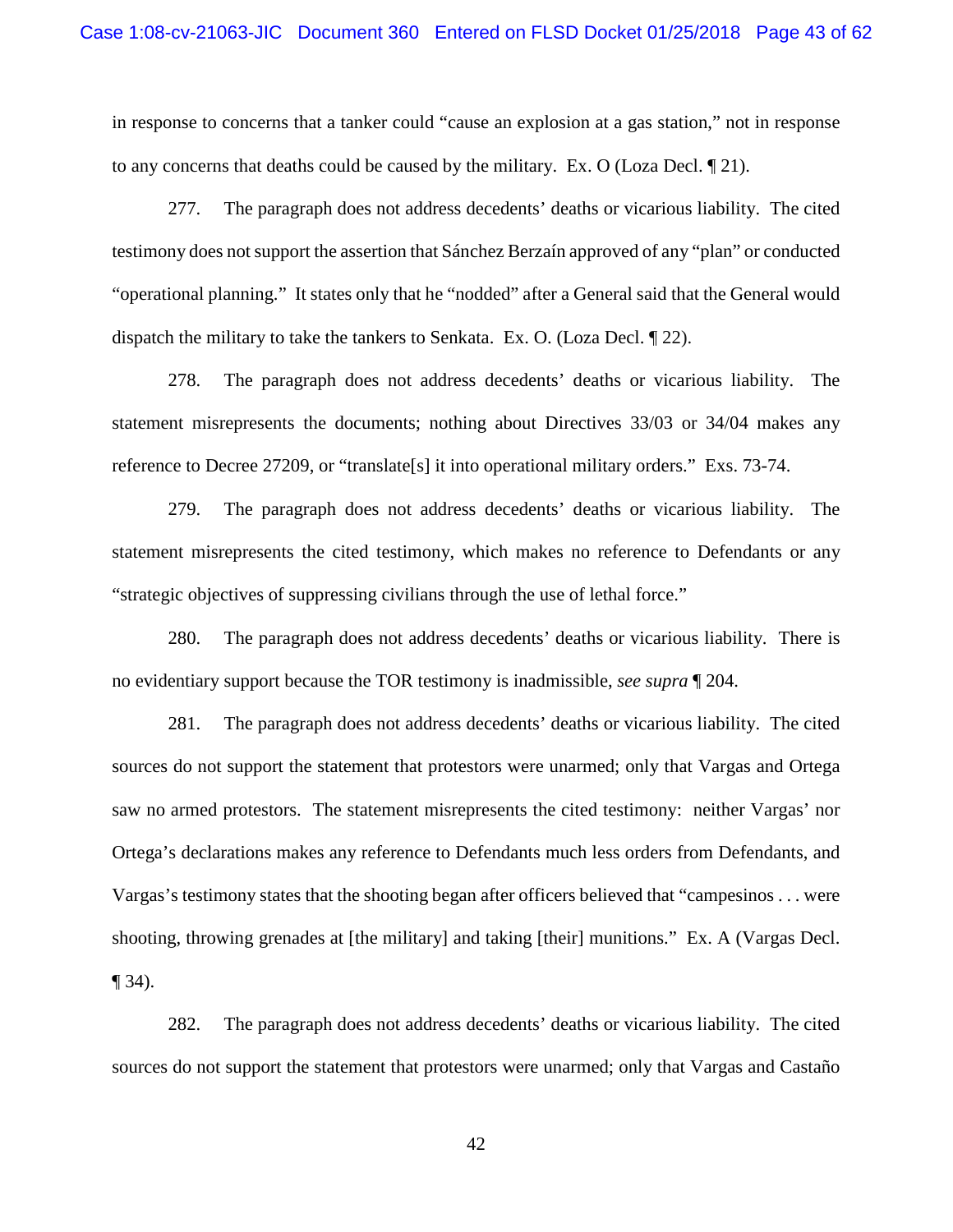saw no armed protestors. The statement misrepresents the cited testimony: Vargas testified his commanding officer ordered him to shoot only after reporting that "campesinos . . . were shooting, throwing grenades at [the military] and taking [their] munitions." Ex. A (Vargas Decl. ¶ 34).

283. The paragraph does not address decedents' deaths or vicarious liability. Vargas cannot speak to every soldier deployed in Senkata.

284. The paragraph does not address decedents' deaths or vicarious liability. The cited sources do not support the statement that protestors were unarmed; only that Vargas and Castaño saw no armed protestors. Vargas testified that his commanding officer ordered him to shoot in Senkata only after reporting that "campesinos . . . were shooting, throwing grenades at [the military] and taking [their] munitions." Ex. A (Vargas Decl. ¶ 34). Plaintiffs do not rebut the substantial evidence that armed protestors were firing at the military in Senkata in the very area where they claim Ayala was shot. SMF  $\P\P$  80-81. Plaintiffs do not identify any evidence at all regarding the circumstances of death. They cite only the testimony of Luis Castaño—who "heard a gunshot" and saw an "older man wearing a yellow and green jacket" "get hit." Ex. I (Castaño Decl. ¶ 19). Castaño did not see who shot the man or under what circumstances. *Id.* And Castaño never identifies Ayala as the man he saw shot. *See id.* There are material discrepancies between the person Castaño saw shot and Ayala, including what part of the body was shot and where the body was found on the avenue. *See* Ex. 101 (Hayden Dep. Tr. 514:15-516:11). Plaintiffs try to link the man Castaño saw with Ayala through a declaration from Sonia Villalobos, but that only provides further evidence that the man Castaño saw was *not* Mr. Ayala. Rather than "an older man," Villalobos concedes that Ayala was only 33 years old at the time. Ex. K (Villalobos Decl. ¶ 3). Moreover, her new declaration stating that Mr. Ayala was "wearing a colorful yellow, red, and green jacket and a red cap" *id.*  $\P$  4, is the first time she has provided that description in any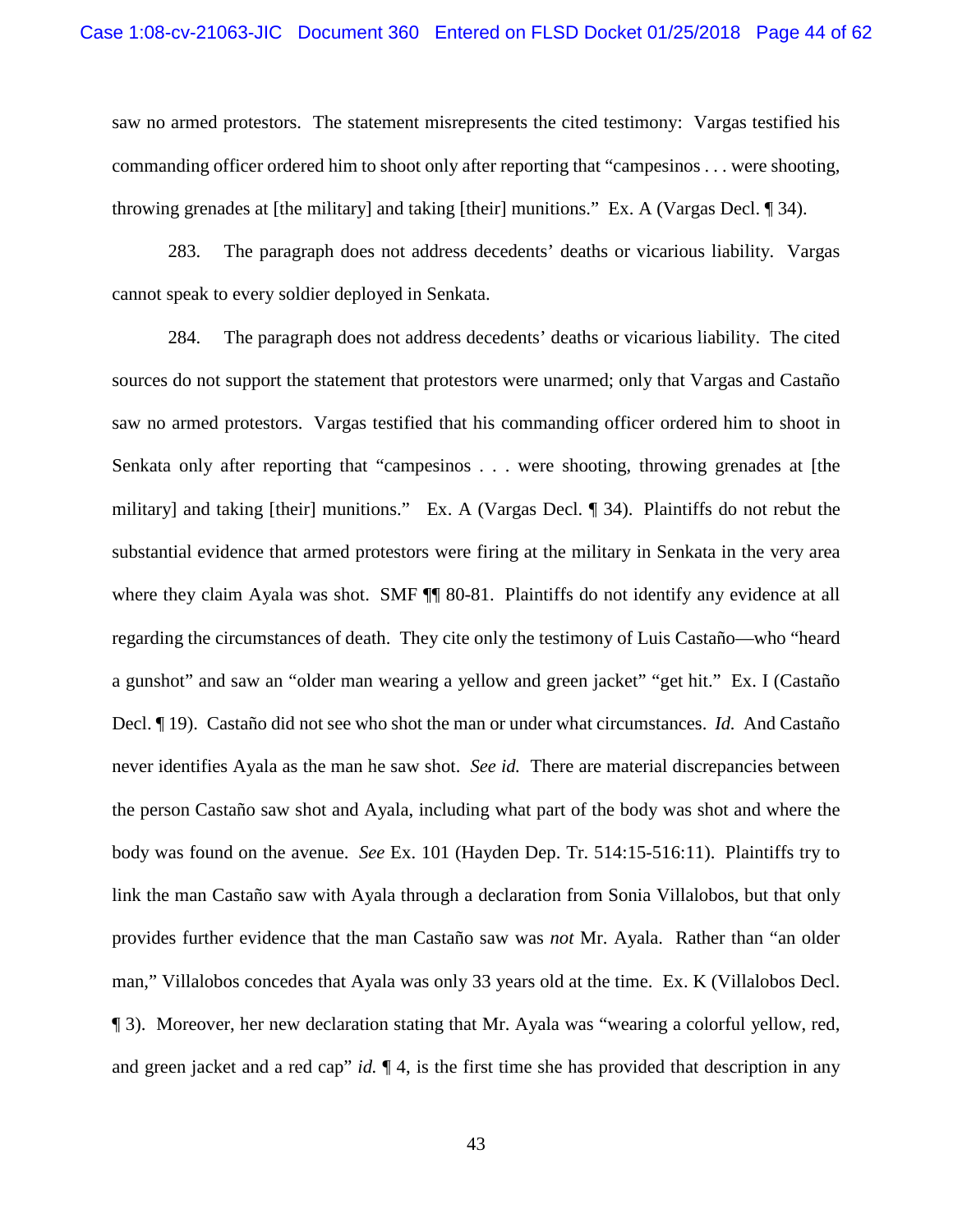testimony including her testimony at the Trial of Responsibilities, Ex. 104, and her deposition here, Ex. 49 (Villalobos Dep. Tr. 34:4-7) ("It was a red hat and a jacket, colorful jacket.").

285. The paragraph does not address decedents' deaths or vicarious liability. Plaintiffs do not rebut the substantial evidence that armed protestors were firing at the military in Senkata. SMF ¶¶ 80-81. Vargas also testified that at the same location the night before, protestors had blocked the tankers from moving by placing concrete blocks in the road and had attacked them with dynamite. *See* Ex. 109 (Vargas TOR Test. at 22).

286. The paragraph does not address decedents' deaths or vicarious liability. Morales asserts only that she did not see protestors with guns outside her window.

287. The paragraph does not address decedents' deaths or vicarious liability. Plaintiffs do not identify any shooter of any decedent. On October 12, 2003, in the vicinity of the zone of the Río Seco, individuals armed with Mauser rifles and carbines started to attack the troops from the tops of buildings and church bell towers in this area. *See* SMF ¶¶ 83, 94-95; *see also id.* ¶ 95 (citing Ex. 65 (Hayden Dep. Tr. 236:3-238:7) (conceding that there was evidence of armed protestors on the roofs in the area around Juan Pablo II Avenue "shooting down at" the military)).

288. The paragraph does not address decedents' deaths or vicarious liability. When Hayden interviewed Morales, she made no mention about seeing soldiers shooting at fleeing civilians. Ex. Y (Hayden Rep. ¶¶ 174-79). Morales did not agree to be deposed voluntarily and there is no indication she will testify at trial. *See* Ex. D (Morales Decl.); Ex. 113 (5/22/17 Schulman Ltr.). Morales states that *earlier* in the day she saw the military "firing on fleeing civilians," Ex. D (Morales Decl. ¶ 14), but does not state that any civilian was hit, much less killed. From the limited view looking out her window, Morales admits that she saw hundreds of protestors in the Río Seco zone, but claims not to have seen any that were armed. *Id.* ¶¶ 6-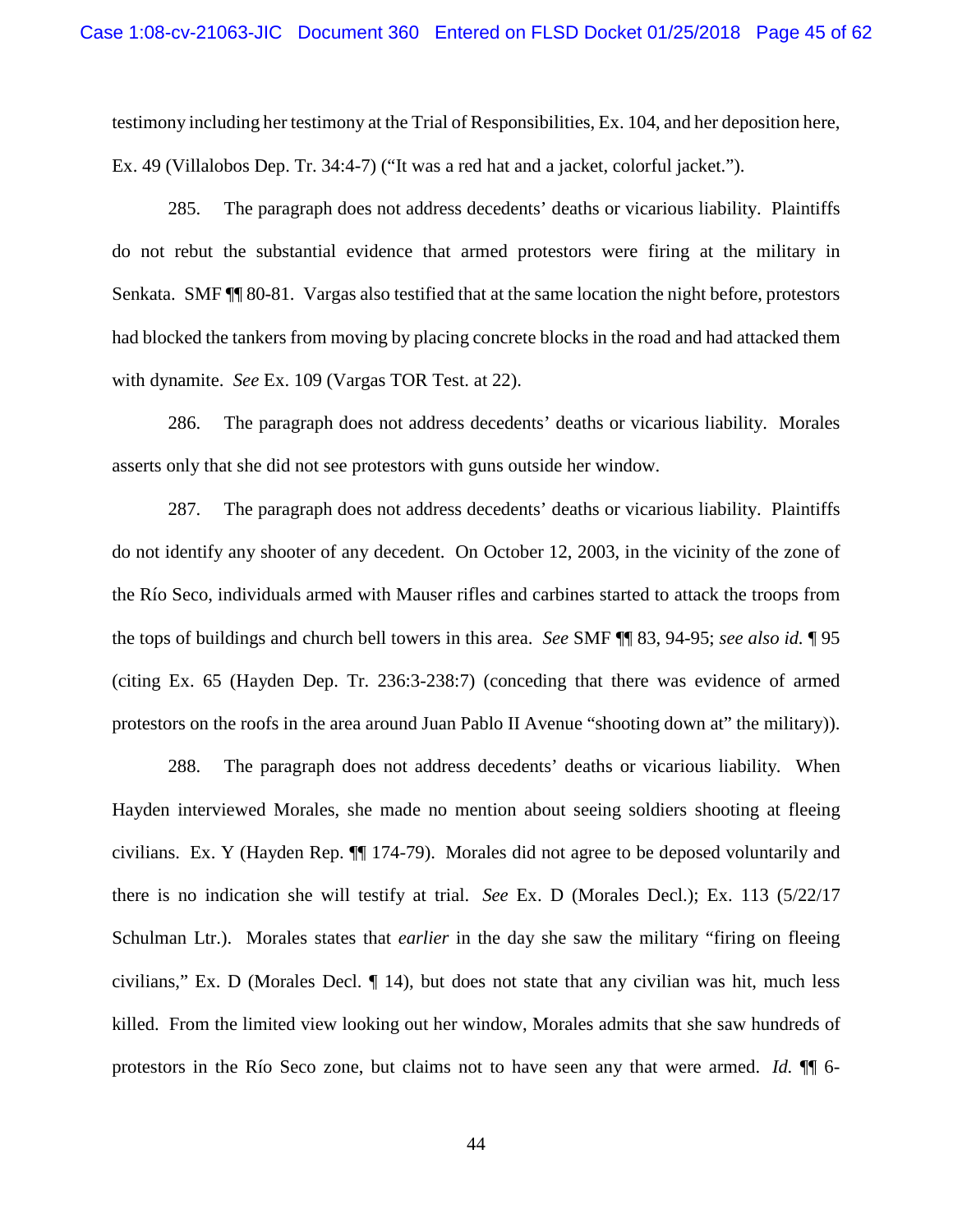12. Morales cannot know if soldiers shot at what they perceived to be armed protestors. Ex. 33; SMF ¶ 83. Soria does not claim to have seen any soldiers shooting. Ex. T (Soria Decl. ¶¶ 11-13).

289. Plaintiffs do not raise a genuine dispute as to any material fact. Defendants do not dispute the first sentence concerning Mamani being shot, except that the cited evidence does not support that she was shot intentionally. Hayden's report should be excluded. Dkt. 314. Morales's declaration does not state that any soldier fired at the apartment and does not support the statement that soldiers "threatened to shoot members of Morales Mamani's family"; it says only that soldiers yelled "Why are you looking? What are you looking at?" when her father looked out the window. Ex. D (Morales Decl. ¶ 16). When Morales's mother went outside yelling "Shoot me," the soldiers merely told her to go back inside. *Id.* ¶ 26. Nor does her declaration support the statement that "[c]ivilians were not armed with guns"; she asserts only that she did not see protestors with guns outside her window. *See supra* ¶ 288. Morales's statement that her aunt said she saw a soldier shoot a civilian is inadmissible hearsay. Ex. D (Morales Decl. ¶ 14).

290. Plaintiffs do not raise a genuine dispute as to any material fact.

291. The paragraph does not address decedents' deaths or vicarious liability. The declaration of Ortega is a sham. She had previously testified as to the events described herein. When questioned about soldiers' actions, not once did she state that she witnessed a single person get shot (or hear a single racial epithet or order), *see infra* ¶ 295. *See* Ex. 105 (MAMANI003270) (Ortega TOR Test.); *see also* Ex. 108 (MAMANI0020157) (Ortega Police Stmt.). She testified at the so-called Trial of Responsibilities that the military "mostly grabbed men," that she saw "men that were grabbed" and thrown to the ground. Ex. 105 (MAMANI003270) (Ortega TOR Test. at 5). That the soldiers "beat up" a young man. *Id.* at p. 7. And that at that point she heard shooting, but was unsure if the young man was shot. *Id.* She paints the picture of a rough, but non-lethal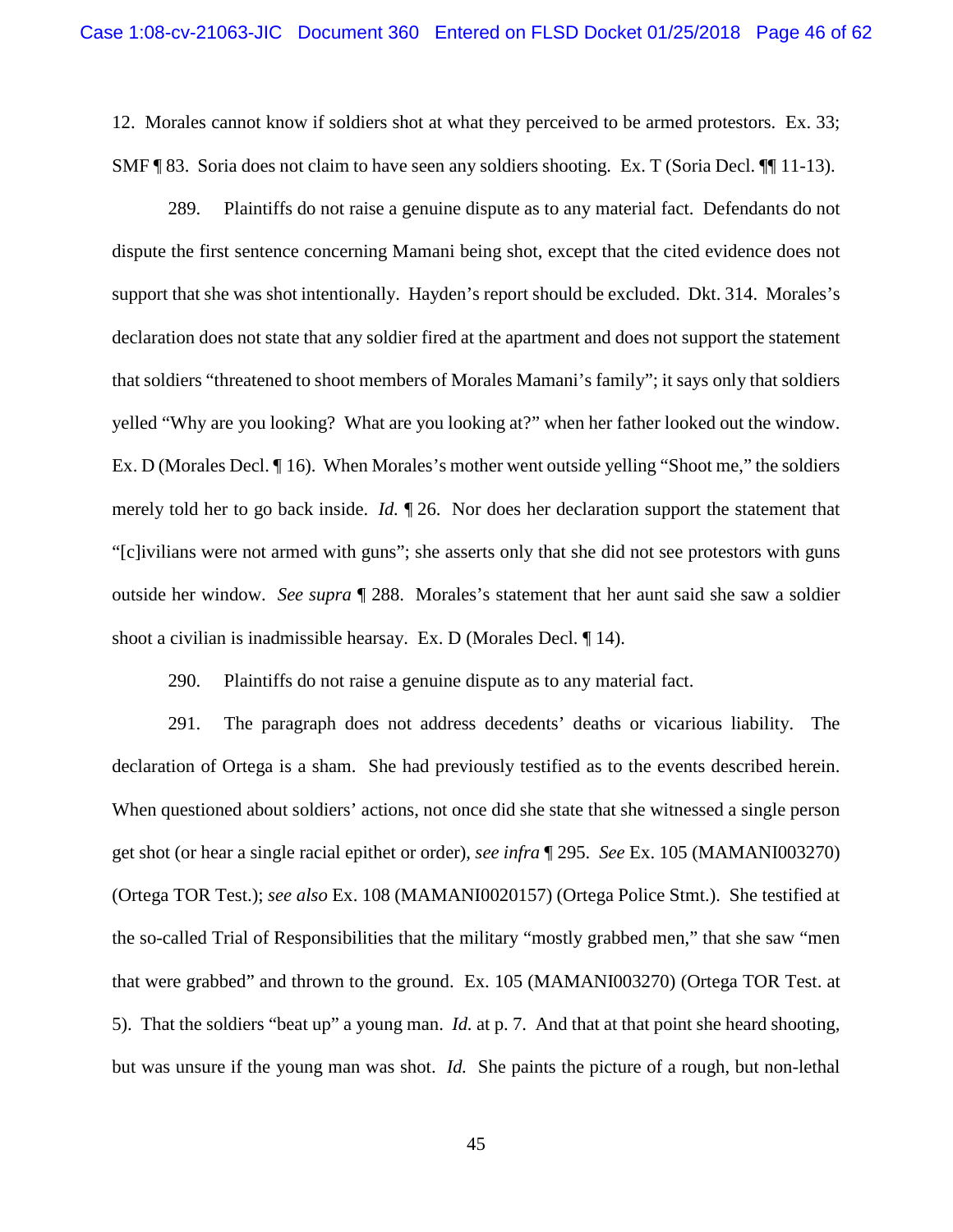military force. Her declaration says the opposite: She now swears, over a decade later and with shocking clarity, that near the Río Seco bridge soldiers shot "in every direction," Ex. P (Ortega Dec. ¶ 19), that she personally saw an older soldier shoot a man near a kiosk, *id.* ¶ 21, a soldier shoot a younger soldier who refused to shoot at civilians, *id.* ¶ 26, and that soldiers were screaming racial epithets at her and other civilians, *id.* ¶ 37. Ortega says she could not elaborate about what she saw in Río Seco during the TOR. *Id.* ¶ 46. But during the TOR, she was asked several times about military shootings; she was asked directly: "Did you see anything on the Río Seco [bridge]?" Ex. 105 (MAMANI0003270) (Ortega TOR Test. at 10). She responded only: "there were military, the military were already stationed," and not the alleged shootings she describes today. *Id.* She also did not mention anything about shootings in the police report she filed just three weeks after the events. Ex. 108 (MAMANI0020157) (Ortega Police Stmt.). *See Spadaro v. City of Miramar*, No. 11-61607-CIV, 2013 WL 495780 (S.D. Fla. Feb. 7, 2013) (excluding statement that conflicted with prior sworn testimony as inadmissible hearsay at summary judgment).

292. The paragraph does not address decedents' deaths or vicarious liability. The cited statements in Zabala's declarations do not provide evidentiary support for the paragraph because they constitute inadmissible hearsay. The cited sources do not support the assertion that the military's "tactics" were "unlawful." Zabala's declaration does not support the assertion that "not a single Bolivian soldier was killed"; it states only that he was unaware of any soldiers killed. Ex. U (Zabala Decl. ¶ 19). Ortega's declaration cannot be considered. *See supra* ¶ 291.

293. The paragraph does not address decedents' deaths or vicarious liability. The cited statements in Ortega's declaration are inadmissible hearsay. Ortega's declaration cannot be considered. *See supra* ¶ 291.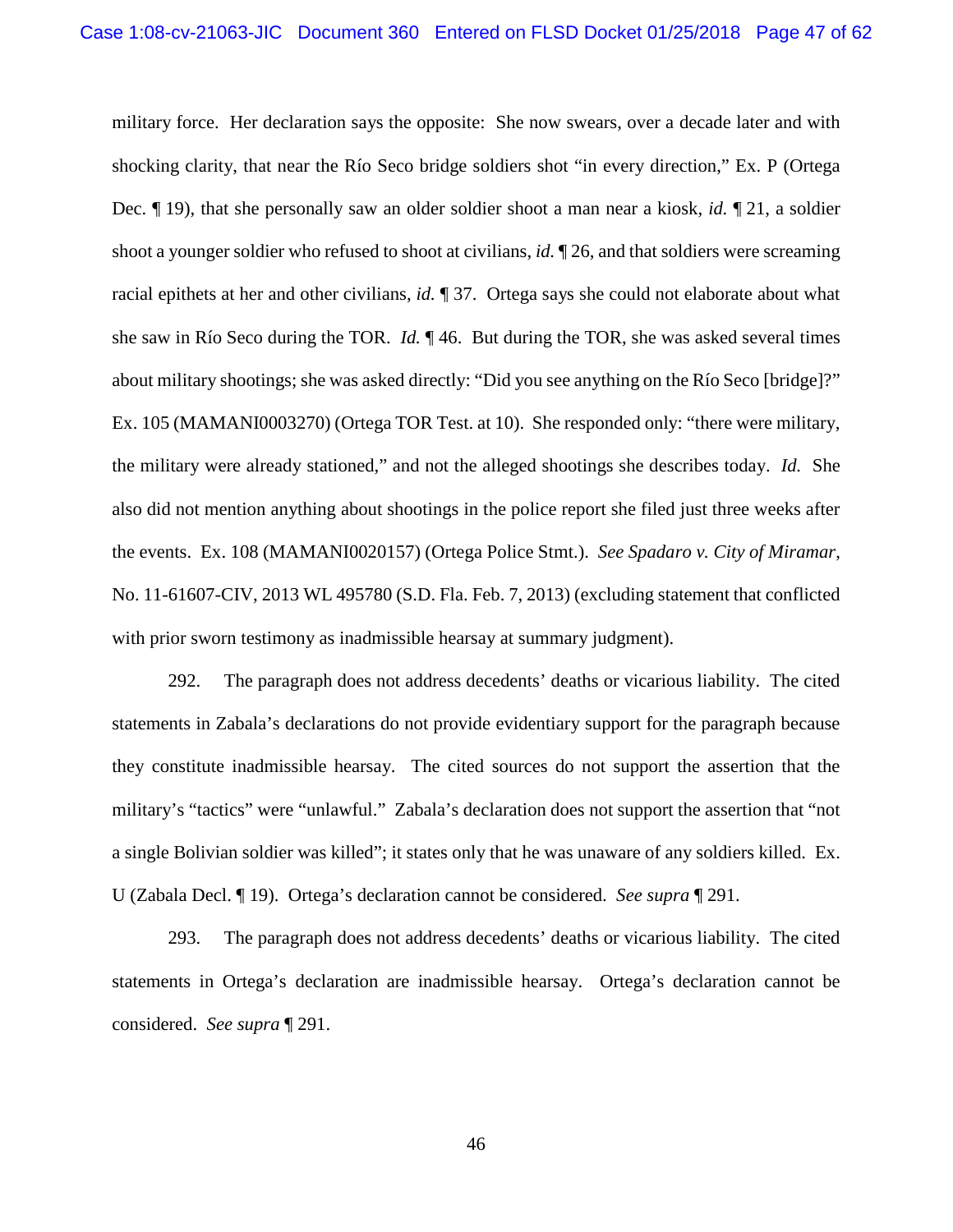294. The paragraph does not address decedents' deaths or vicarious liability. Ortega's declaration cannot be considered because it is a sham. *See supra* ¶ 291. The cited statements in Ortega's and Vargas's declarations are inadmissible hearsay.

295. The paragraph does not address decedents' deaths or vicarious liability. Ortega's declaration cannot be considered. *See supra* ¶ 291. The cited statements in Ortega's declaration are inadmissible hearsay.

296. Plaintiffs do not raise a genuine dispute as to any material fact. Defendants do not dispute the first sentence concerning Carvajal being shot, but the cited evidence does not support that he was shot intentionally. Hayden's report should be excluded. Dkt. 314. None of the cited sources support the statement that the military "was shooting in that area of the avenue at the time of Marcelino's death." Carvajal's wife did not see any soldiers shooting. Ex. 44 (Valencia de Carvajal Dep. Tr. 82:15-22). The cited portions of Zabala's declaration, paragraphs 15 and 17, say nothing of the kind; paragraph 16 says only that he heard gunshots and saw wounded individuals. Ex. U (Zabala Decl.). Mr. Zabala also says that he saw a Red Cross ambulance smashed by civilians because soldiers were inside and saw civilians beating a soldier behind the ambulance. *Id.* ¶ 16. Likewise, the cited paragraphs from the Soria declaration say only that he "heard shots." Ex. T (Soria Decl. ¶¶ 7, 10). Carvajal's wife acknowledged that she did not see the shots come in and no bullets were found in the house, so she has no way of knowing if the holes were made by bullets. Ex. UU (Carvajal Dep. Tr. 78:13-18). And photographs of two holes in a wall in 2006, Pls.' Ex. EEEE, prove nothing because no testing was done to determine they were caused by bullets fired in 2003. Ex. 101 (Hayden Rep. 462:10-463:24). Worse yet, Mr. Hayden admits he never even saw the holes when he visited the house. Ex. 65 (Hayden Dep Tr. 488:2- 11).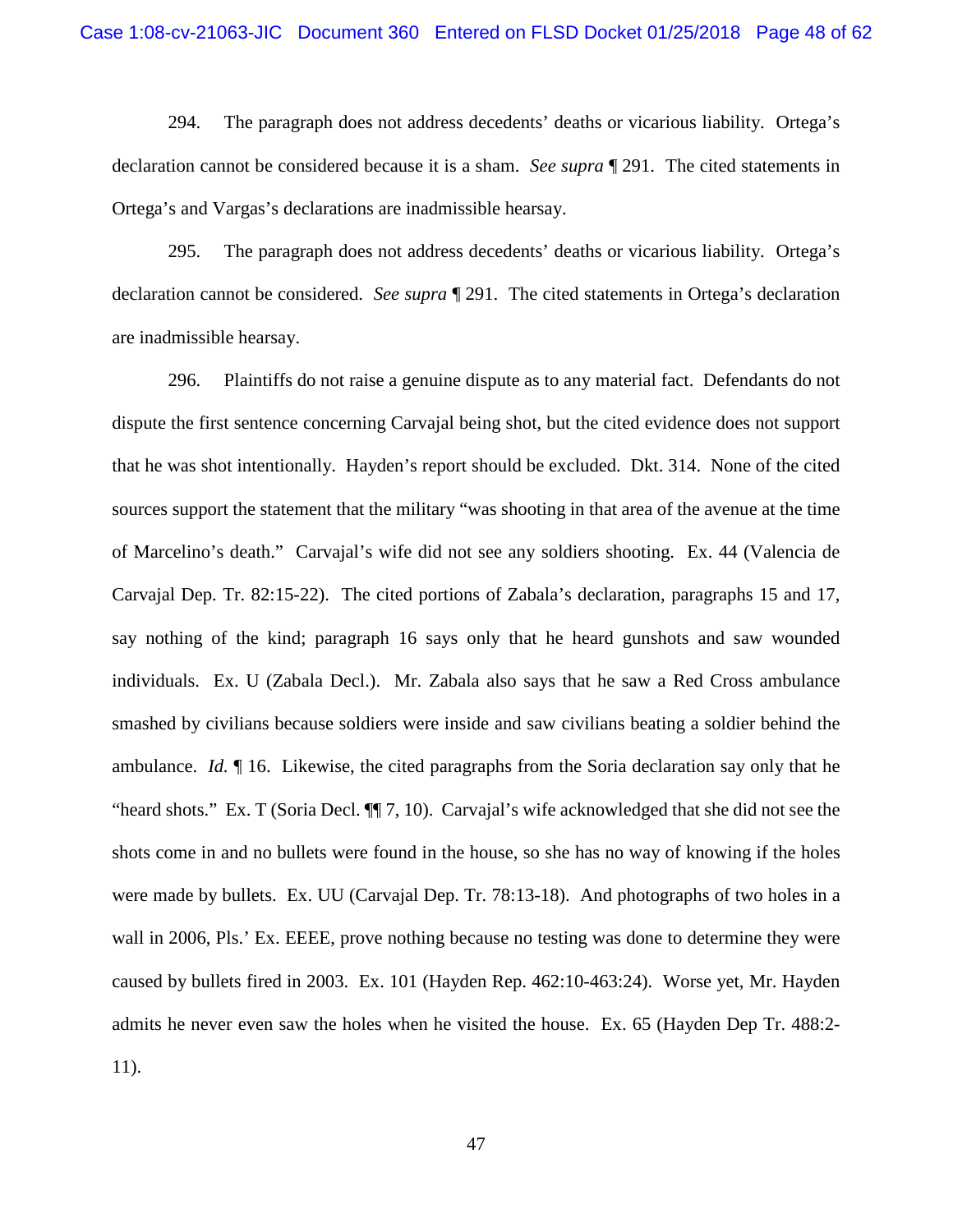297. Plaintiffs do not raise a genuine dispute as to any material fact. Plaintiffs do not cite to any admissible source supporting the statement that "the military fatally shot Decedent Roxana Apaza Cutipa." Hayden's report should be excluded. Dkt. 314. Neither Hernán Apaza Cutipa nor Guzmán Apaza Cutipa claim to have seen the military shoot Roxana. Hernán testified that he did not see his sister get shot, and he even acknowledged she could have been hit by a stray bullet. *See* SMF ¶ 100; *see also* Ex. 89 (Cutipa Dep. Tr. 18:4-6, 110:20-111:3). As he said, there were "lots of people on the street" near the soldiers "that could have been hit instead [of his sister], yet they were not shot." Ex. 51 (Cutipa Dep. Tr. 117:8-25). Separately, Plaintiffs offer, but cannot rely on, the hearsay declaration of Roxana's brother, Guzmán, because he has been denied a visa to the United States and cannot testify at trial. *See* Ex. 113 (5/22/17 Schulman Ltr. at 2). He admits in his declaration, "I did not see who shot Roxana." Ex. C (Cutipa Decl. ¶ 20). He says nothing about who shot Roxana or why, *i.e.*, deliberately, accidentally, or at a perceived armed protestor on the roof. He also does not specify, regarding these allegedly shooting soldiers, whether they were shooting towards the building he and Roxana were in. *See* Ex. C (Cutipa Decl. ¶¶ 18-20). He does not state that he saw individuals who appeared to be snipers or any soldiers even using sniper scopes. *See id*. As Hayden acknowledged the evidence shows "that there were armed protestors in the area" "on the roofs of buildings" "shooting down" at the military. *See supra* ¶ 287; SMF ¶¶ 83, 94-95; *see also id.* ¶ 95 (citing Ex. 65 (Hayden Dep. Tr. 236:3-238:7).

298. Plaintiffs do not raise a genuine dispute as to any material fact. None of the statements are supported by the cited sources. Cutipa does not claim to have seen soldiers firing on civilians. Hayden admits that there was no "bullet-hole evidence" on the rooftop where Roxana was struck when he inspected it—he did not see any holes, much less test or measure any. Ex. 101 (Hayden Dep. Tr. 284:11-285:5, 312:20-23) ("I did not see the bullet hole, so I cannot make [any]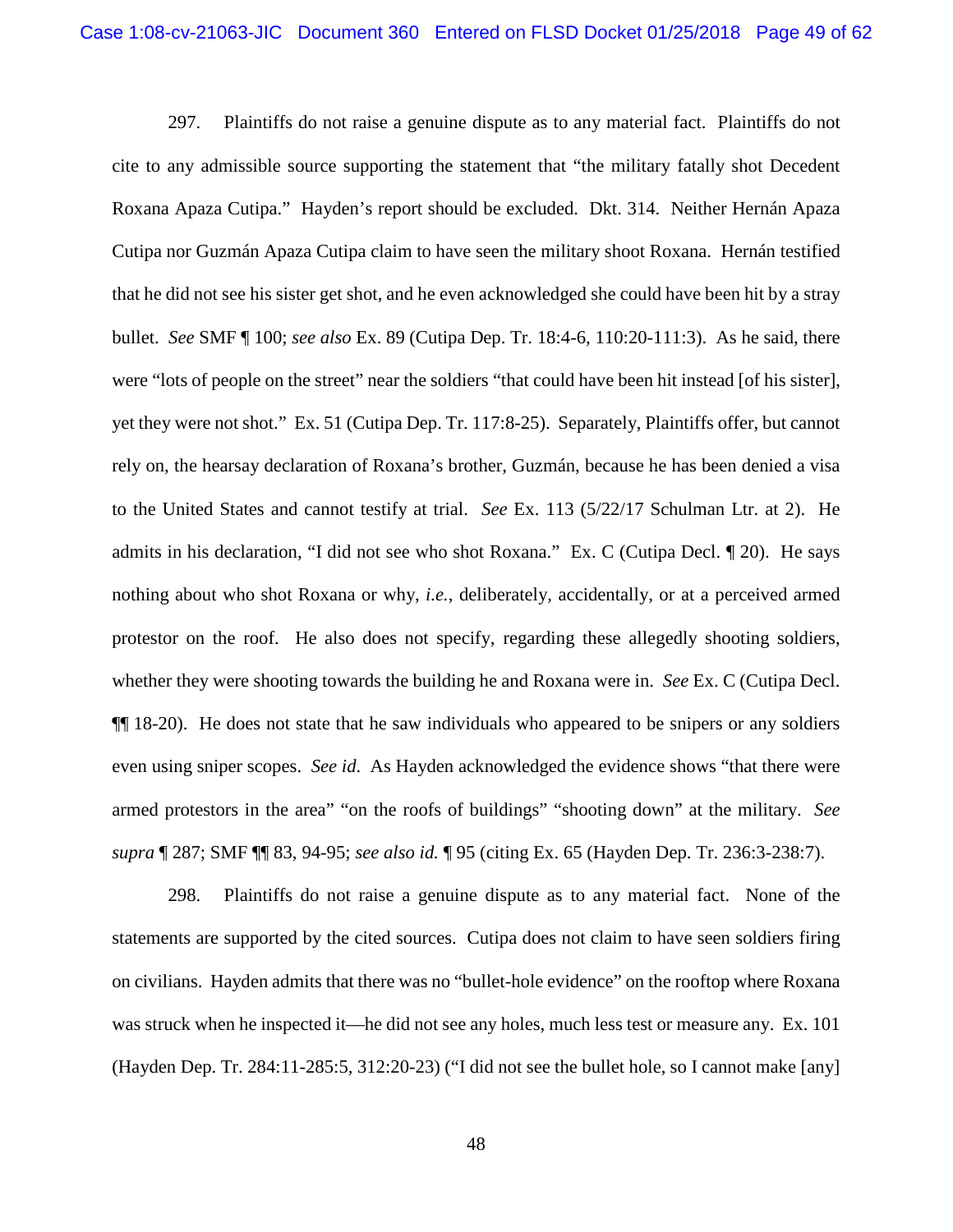determination."). His testimony is not admissible. *See supra* Dkt. 314. Cutipa does not state that it was still light enough outside to see. Ex. C (Cutipa Decl. ¶ 18). SMF ¶ 94

299. The paragraph does not address decedents' deaths or vicarious liability. The cited source is inadmissible, *see supra* ¶ 204.

300. The paragraph does not address decedents' deaths or vicarious liability. Additionally, the cited sources do not support the statements in the paragraph. The evidence instead overwhelmingly supports that President Sánchez de Lozada was continuing extensive efforts to dialogue. *See* SMF ¶¶ 17-20.

301. The paragraph does not address decedents' deaths or vicarious liability. The cited sources do not support the statement that soldiers "continued to shoot indiscriminately." Rather, they suggest that soldiers only began shooting when a soldier was killed. Ex. M (Limachi Decl. ¶¶ 10-11) ("I was talking to my friend and fellow soldier, Edgar Lecoña, when I saw him fall down. . . . A bullet had entered his eye and exited his helmet in the back."); Ex. R (Sirpa Decl. ¶ 25) ("The officer asked me if I knew who had killed his soldier.").

302. The paragraph does not address decedents' deaths or vicarious liability. The statement that "[t]he protestors . . . were unarmed" is unsupported. Sirpa says only, "I did not see any civilian with a gun that day." Ex. R (Sirpa Decl. ¶ 8). That a soldier was shot on the road below Sirpa is undisputed. *See supra* ¶ 301; CSMF ¶ 303. A police report was filed on October 13 against Sirpa and other protestors accusing them of murdering the soldier and quoting Sirpa as "stat[ing] that . . . one person carried a firearm (Mauser rifle)." Ex. 35 (MAMANI0009729, at 9747) (Police Rep.); *see* SMF ¶ 120.

303. The paragraph does not address decedents' deaths or vicarious liability. Moreover, the shooter is not unknown. A police report was filed on October 13 against. Sirpa and other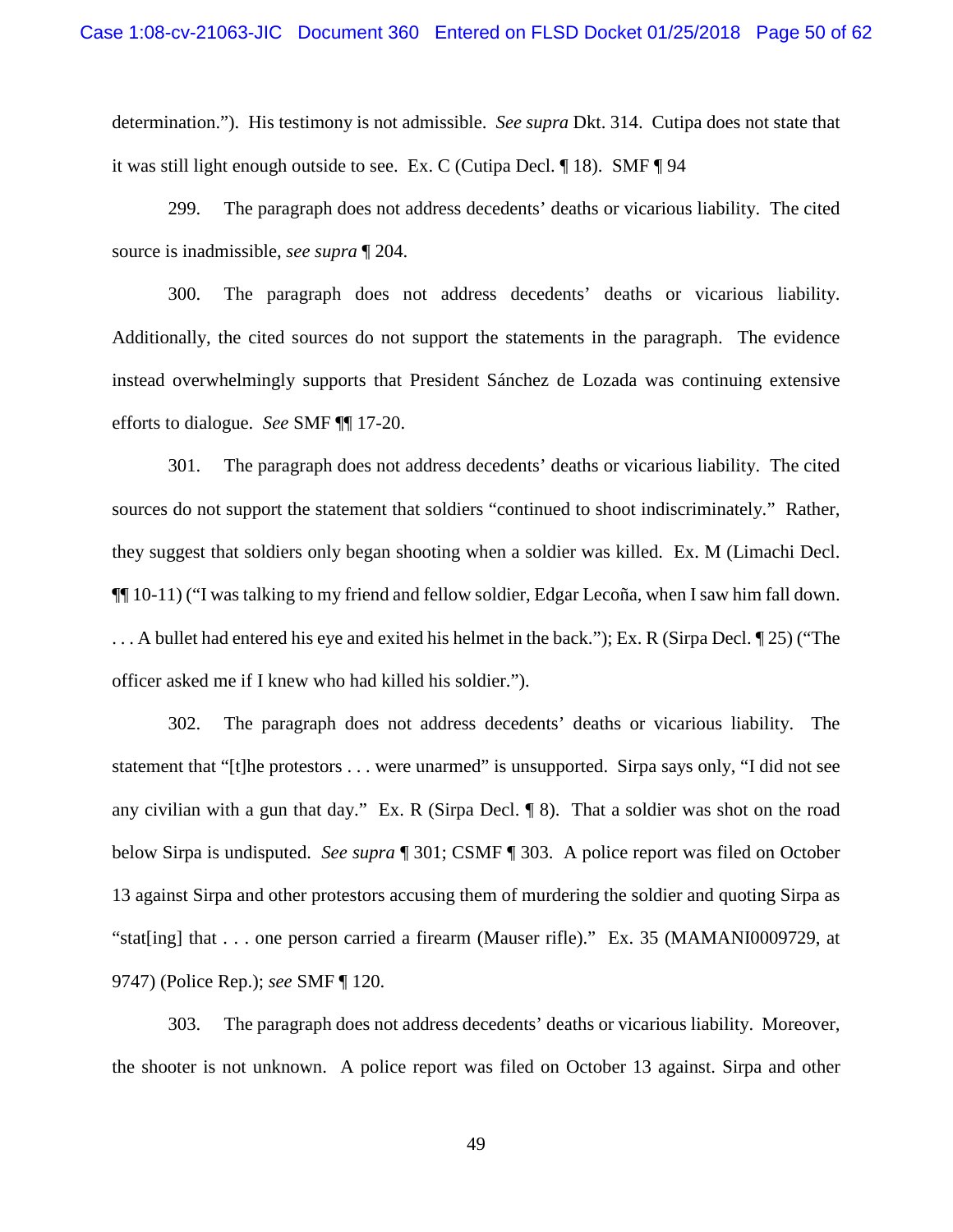protestors accusing them of murdering the soldier and quoting Sirpa as "stat[ing] that  $\dots$  one person carried a firearm (Mauser rifle).". Ex. 35 (MAMANI0009729, at 9747) (Police Rep.); *see*  SMF ¶ 120.

304. The paragraph does not address decedents' deaths or vicarious liability. The declarations submitted by Plaintiffs confirm that soldiers only began shooting after a soldier was killed. *See supra* ¶ 303. Limachi testified, "I was talking to my friend and fellow soldier, Edgar Lecoña, when I saw him fall down. . . . A bullet had entered his eye and exited his helmet in the back." Ex. M (Limachi Decl.  $\P$ [10-11). It was only after this that the unit changed to lethal ammunition. *Id*. ¶ 13. The declarations submitted by Plaintiffs further confirm that, for days leading up to the morning of October 13, "[e]verything was peaceful" and "calm," *i.e.*, no shots at or by the military, along the road as a military convoy travelled west from Uni towards Chasquipampa. *Id.* ¶¶ 5-6. But then the convoy was forced to stop at a ditch protestors had dug in the road, where they were attacked by campesinos and heard a violent explosion. *Id.* ¶ 8. Even then, the soldiers merely "took positions in a single file, with [their] rifles to scare the campesinos." *Id.*  $\P$ 9. It was at that point that the soldier was shot through the head and killed. *Id.*  $\P$  10. Soldiers *believed* that shots had come from the hills and shot into the hills in response to that belief. *See id.*  $\parallel$  18 ("Officers said that the people were shooting from the hills."); Ex. R (Sirpa Decl.  $\parallel$  28) ("The soldiers again asked me who had killed their soldier."). Additionally, the statement that "[o]fficers ordered [soldiers] to change . . . to lethal ammunition [and] . . . to 'shoot anything that move[d]'" is inadmissible hearsay. Ex. M (Limachi Decl. ¶ 13).

305. The paragraph does not address decedents' deaths or vicarious liability. The paragraph is not supported by evidence. Plaintiffs concede that a soldier had just been shot through the head and killed. *See supra* ¶¶ 303-04. The declaration cited does not support the statement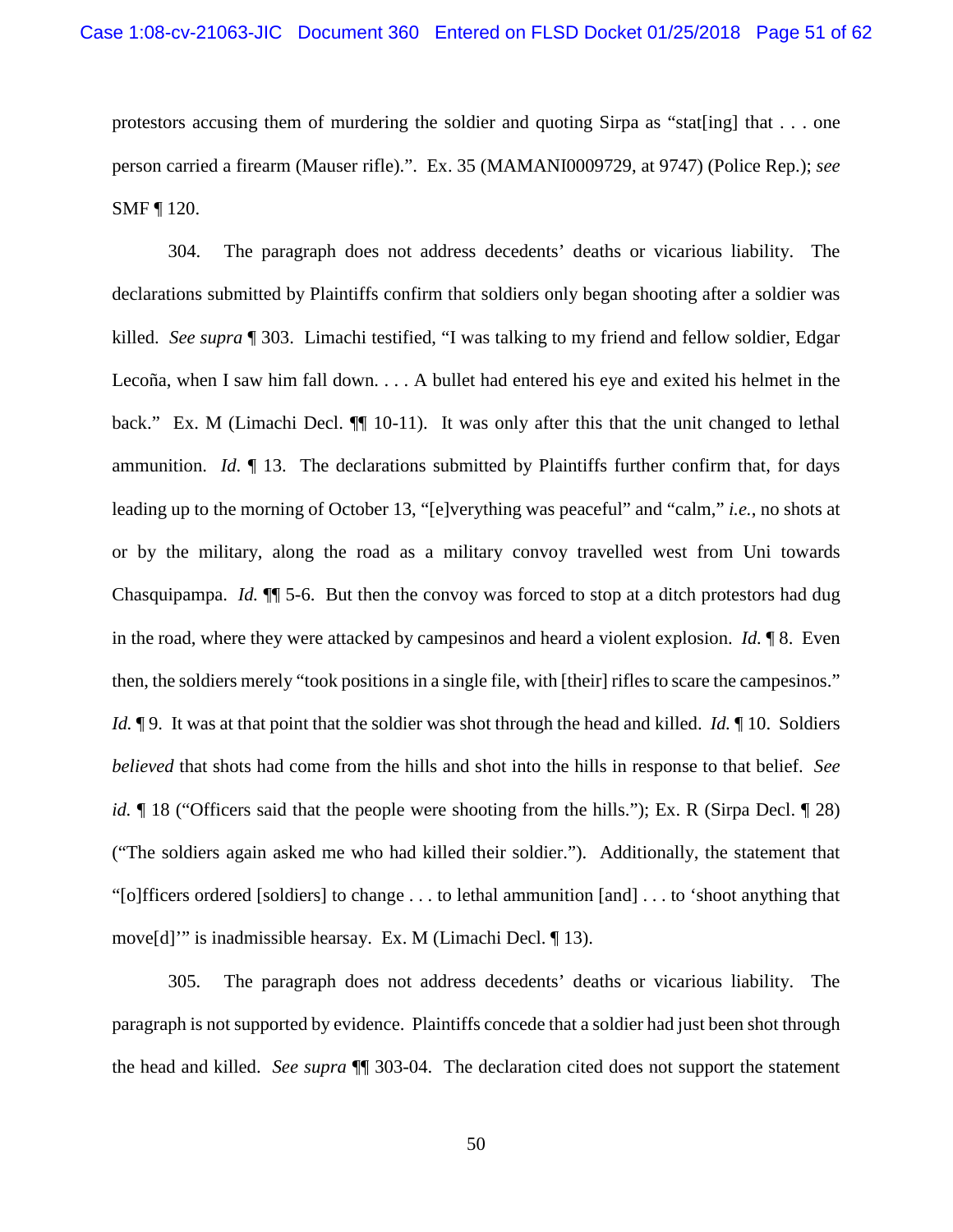that soldiers "were not being attacked." *See* Ex. R (Sirpa Decl. ¶ 25) ("The officer asked me if I knew who had killed his soldier."); *id.* at 12 ("Some people were throwing stones at the soldiers."). Sirpa was accused of being involved in the murder of a soldier that day. *See supra* ¶¶ 302-04. The declarations also show that soldiers shot into the air so as *not* to hit civilians, but rather to "frighten them." Ex. M (Limachi Decl. ¶ 27). Although soldiers pursued campesinos into the hills, they passed unarmed civilians and did not shoot them; rather, once they found out that the "*campesinos* had already escaped"—*i.e.*, the ones they believed had attacked them—they retreated and "helped . . . injured civilian[s] climb down the hill." *Id.* ¶ 23.

306. The paragraph does not address decedents' deaths or vicarious liability. Plaintiffs' concede that any order to shoot came after a soldier was shot through the head and killed. *See supra* ¶¶ 303-04. The statement that officers told the soldiers to climb into the hills and to shoot at civilians, ordering "Whatever head you see, you need to shoot'" is inadmissible hearsay. Ex. M (Limachi Decl. ¶ 20).

307. The paragraph does not address decedents' deaths or vicarious liability. Moreover, the cited declarations establish that soldiers "helped . . . injured civilian[s] climb down the hill." Ex. M (Limachi Decl. ¶ 23); *see also* Ex. R (Sirpa Decl. ¶¶ 21, 26) ("I approached the soldiers and put my hands up . . . . The soldiers made me walk with my hands behind my head, while four soldiers carried Fausto."). Additionally, the cited declarations do not support the statement that civilians were "tortured." The statement that soldiers called civilians "fucking Indians" is inadmissible hearsay. Ex. R (Sirpa. Decl. ¶ 40).

308. Plaintiffs do not raise a genuine dispute as to any material fact. The cited deposition testimony does not support the statement that Gonzalo Mamani Aguilar witnessed the shooting of either his father or Bernabé Roque. He said he did not "actually see the bullet hit [his] father";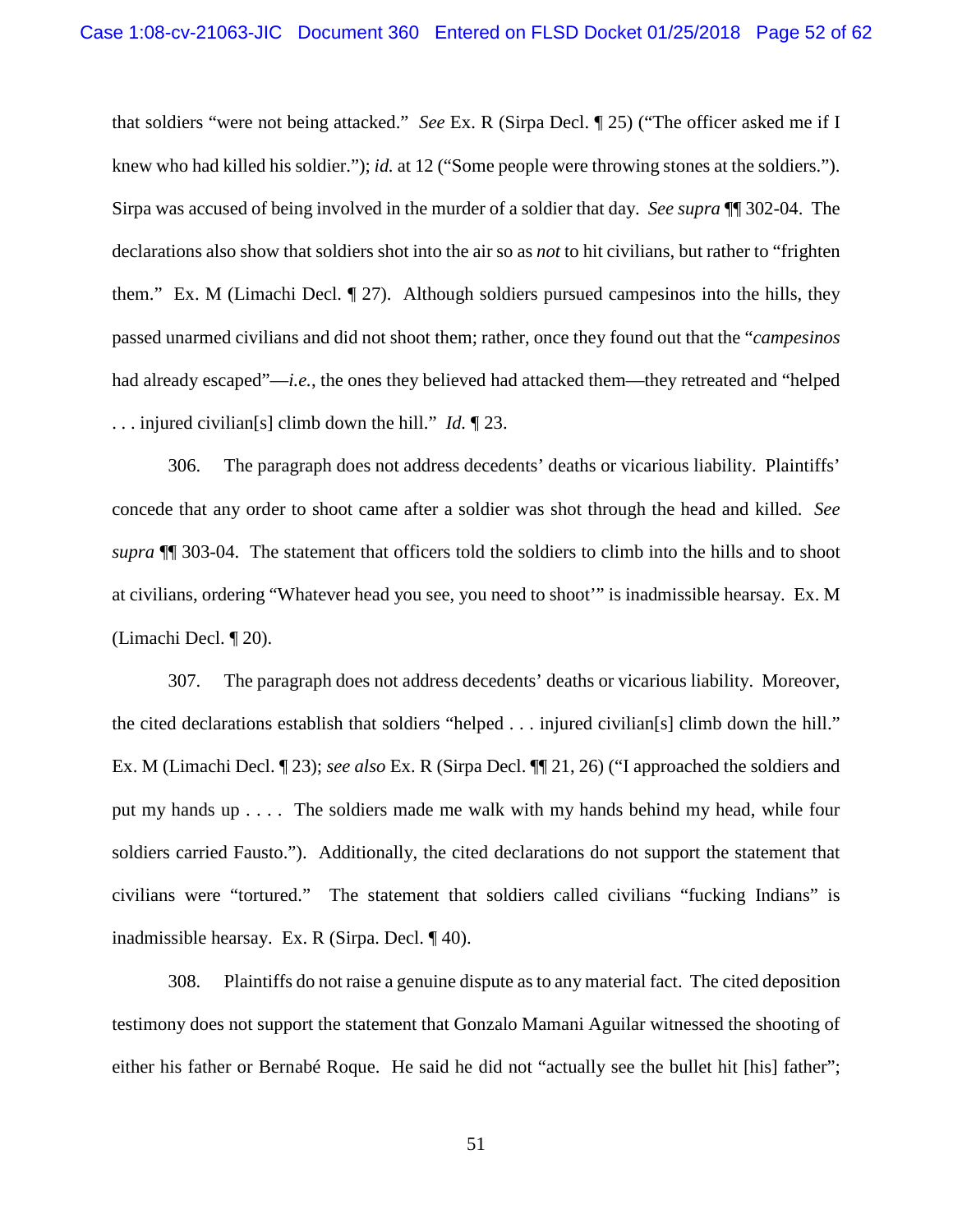rather he "only heard him when he cried out." Ex. 47 (Aguilar Dep. Tr. 115:21-24). He did not see Jacinto Bernabé get shot; he "just saw when the blood came out." *Id.* at 91:4-9. In neither instance did he see who shot the decedents. *Id.* at 91:23-25; Ex. 87 (Aguilar Dep. Tr. 110:2-5).

309. Plaintiffs do not raise a genuine dispute as to any material fact.

310. Plaintiffs do not raise a genuine dispute as to any material fact.

311. Plaintiffs do not raise a genuine dispute as to any material fact. The cited deposition testimony does not support the statement that Gonzalo Mamani Aguilar witnessed his father get hit by a bullet. He said he did not "actually see the bullet hit [his] father"; rather he "only heard him when he cried out." Ex. 47 (Aguilar Dep. Tr. 115:21-24).

312. Plaintiffs do not raise a genuine dispute as to any material fact. The cited deposition testimony does not support the statement that Gonzalo Mamani Aguilar witnessed the shooting of Bernabé Roque. *Id.* at 91:4-9. Nor does it support the statement that he "witnessed the bullet exiting Bernabé Roque's body"; his testimony refers to the blood coming out of Bernabé's wound. *Id.* 92:14-18. In neither instance did he see who shot the decedents. *Id.* at 91:23-25; 110:2-5. Mamani Aguilar's statement that he is sure soldiers were firing towards him is not based on personal knowledge and is inadmissibly speculative. He acknowledges "the gunfire began" before he positioned himself by Bernabé Roque, *see* CSMF ¶ 309; he thus would not have observed the soldier getting shot and that soldiers were shooting in reaction to that shot. *See supra*, ¶¶ 303-04.

313. Plaintiffs do not raise a genuine dispute as to any material fact. Moreover, Plaintiffs acknowledge that the soldiers referenced in the paragraph are the same soldiers who had just been the victims of a lethal ambush in the Animas Valley. *See supra*, ¶¶ 303-04. The declarations also show (i) that the soldiers remained under attack as they passed through Ovejuyo, *see* Ex. M (Limachi Decl. ¶¶ 27-28) ("People threw rocks and bottles from their houses as we passed" and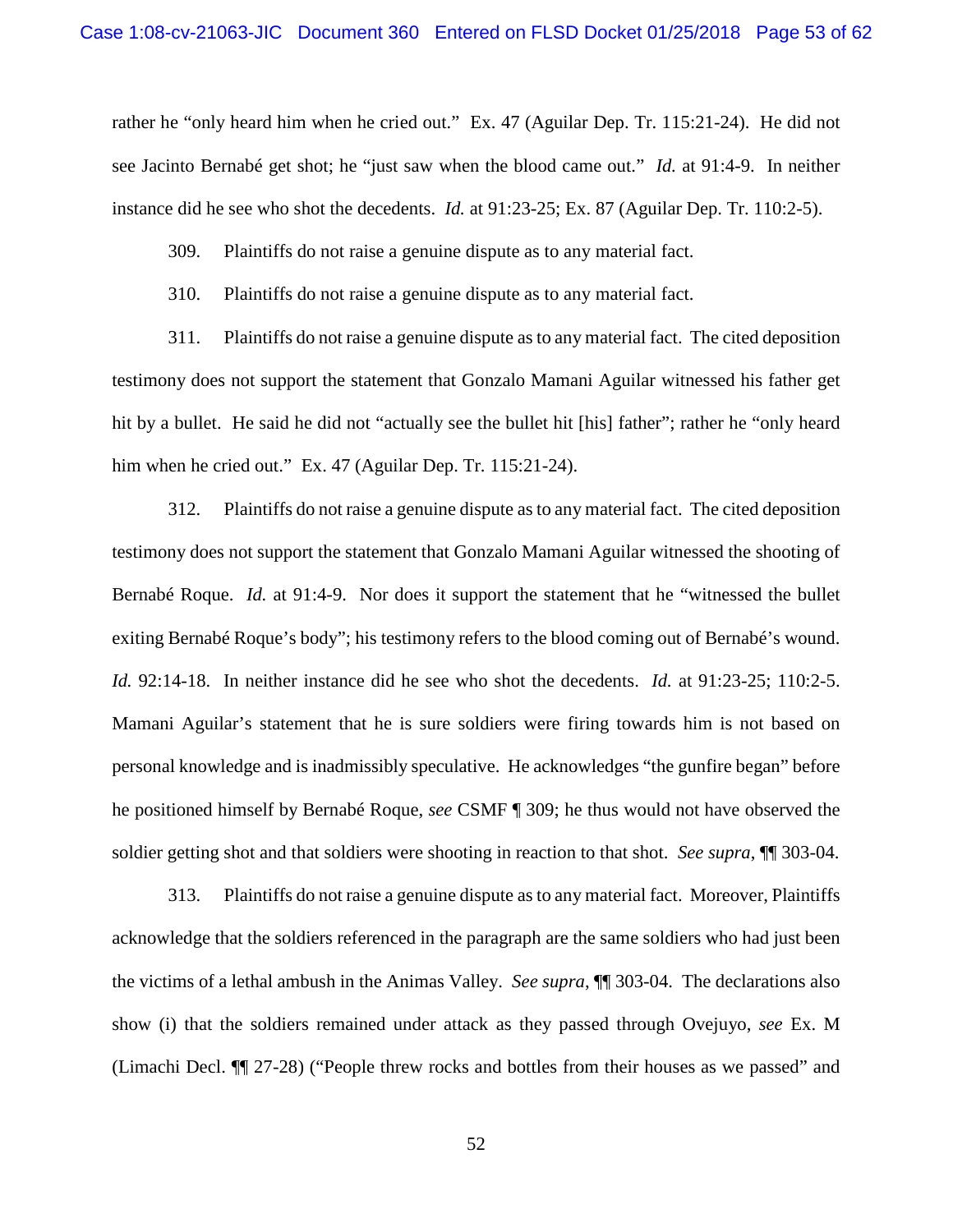"hurled objects at us"), (ii) that any orders to shoot followed these attacks and were only to shoot suspected attackers, and (ii) that the "majority" of shots were fired "into the air" "instead of at civilians," *see id.* ¶¶ 27-31. The cited testimony also discusses a large crowd of protestors burning a military truck. *Id.* ¶ 30. The statements regarding orders to shoot are also inadmissible hearsay.

314. Plaintiffs do not raise a genuine dispute as to any material fact. Plaintiffs cite no admissible testimony supporting the statements that "the military shot and killed Decedent Raúl Ramón Huanca Márquez" or "soldiers intentionally shot Huanca Márquez in the abdomen, and continued firing at other civilians, leaving him to die in the street." Although Pari identifies Márquez by name, he provides no basis for *how* he knew the man was Márquez. Plaintiffs' citation to their own interrogatory responses for the proposition that Pari could identify Márquez because he "later helped transport Mr. Huanca Márquez's body to a nearby church," is not evidence, and Pari's declaration contradicts it, stating that after he saw the man fall he "did not go out to help [him]." Ex. Q (Pari Decl. 15). In fact, Hayden—who interviewed Pari—confirmed that Pari did not identify or describe the man he saw shot at all. Ex. 101 (Hayden Dep. Tr. 544:6-546:4). Pari states only that he "heard what sounded to me like a rifle shot and I saw Huanca [Márquez] grab the pole and fall backwards." Ex. Q (Pari Decl. ¶ 13). He did not actually see a soldier fire at the man he saw fall down, did not see any soldiers aim at that man, and did not see that man get hit by a bullet. *Id.* Hayden's opinion is inadmissible, and based entirely on Pari's account. Ex. 101 (Hayden Dep. Tr. 533:10-535:12). The cited sources also do not support the statement that "soldiers marched through the area, indiscriminately firing"; these soldiers had been, and continued to be, under attack. *See supra* ¶ 313.

315. Plaintiffs do not raise a genuine dispute as to any material fact. None of the eleven sources cited support the statement that "unarmed civilians were repeatedly targeted." The cited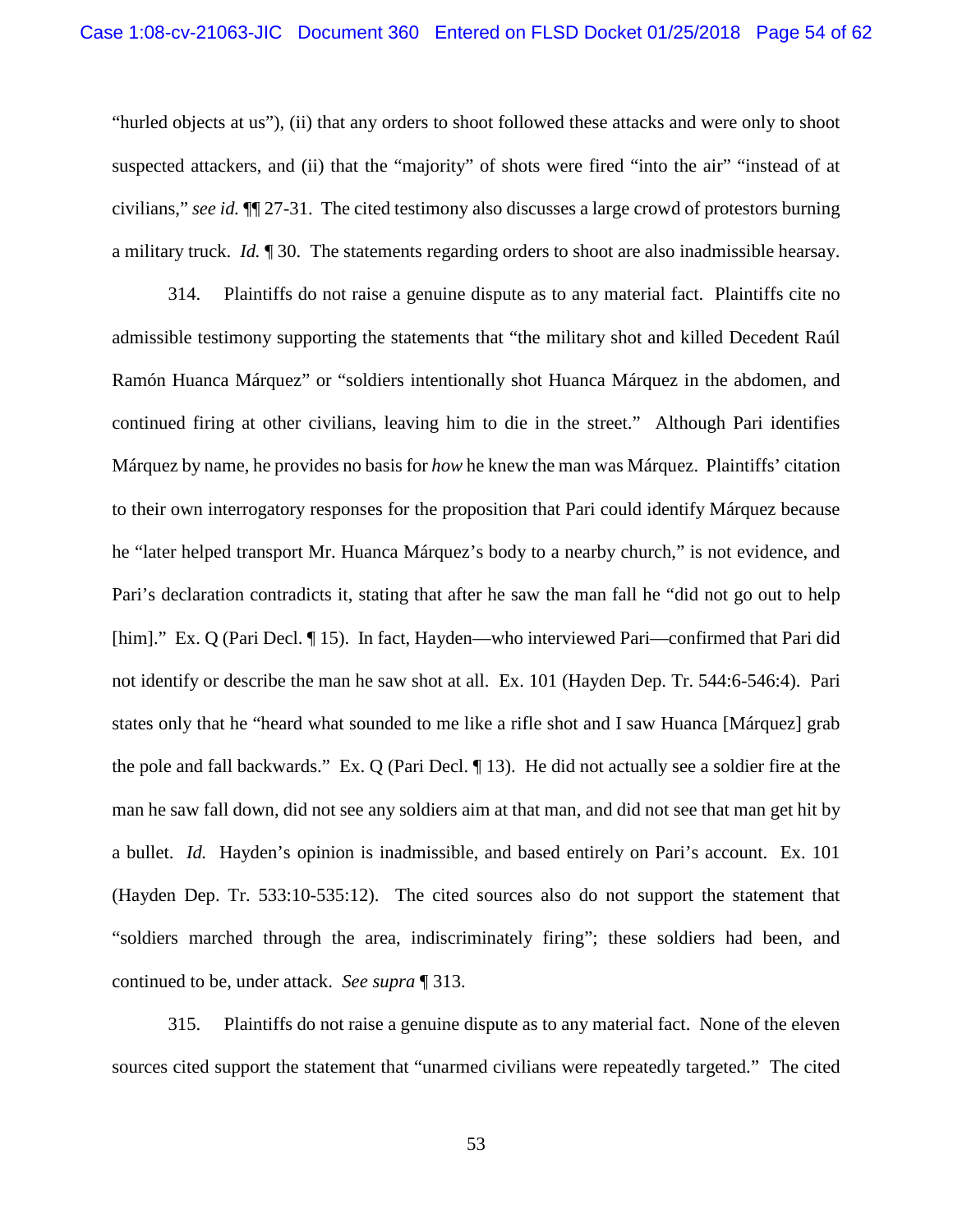testimony of (i) Ramos Mamani, (ii) President Sánchez de Lozada, (iii) Zabala, (iv) Soria, and (v) Villalobos says nothing about seeing unarmed civilians targeted. *Id.* Castaño (Senkata), Pari (Southern Zone), Aguilar (Southern Zone) and Sirpa (Southern Zone) were in areas where shooting occurred only after attacks on the military. *See supra* ¶¶ 284, 303-04. Smith and García only reference shootings on the road between Sorata to Warisata, an area where no decedents were shot and where attacks on the military were reported. SMF ¶ 43. Neither declarant establishes that any civilians fired at were unarmed. Smith states that he saw a "soldier or military policeman . . . fire at a group of individuals up the hillside" and that he "did not hear shooting from the mountain or perceive any particular threat," but his hearing and vision were limited by the fact that he was inside of a bus. Ex. S (Smith Decl. ¶¶ 18-20). García states that he saw soldiers firing from a helicopter, Ex. N (García Decl. ¶ 22), but does not say what they were shooting at. He also states that he saw soldiers shooting at people in the hills, but does not state that he could see whether those people were unarmed. *Id.* ¶¶ 24-25.

In any event, the declaration of García is a sham, and should not be considered, as he gave a sworn statement in June 2004 to Bolivian police investigators regarding the events of Sorata that contrasts starkly with his declaration thirteen years later. *See* Ex. 106 (MAMANI0014568) (García Police Stmt.). His 2017 declaration claims that he followed the convoy after it left Sorata "in a car with some of the other leaders in the community" for the inexplicable purpose of "*help[ing]* escort the tourists" (who were already escorted by the police and military). Ex. N (García Decl. ¶ 20). While following the convoy, he now states that he saw: (i) soldiers shooting from the helicopter, (ii) soldiers shooting from military trucks at people in the hills, (iii) bullets from the helicopter and the trucks "passing by [him]," (iv) bullet shells, which he later collected, (v) an elderly man named Majes who had been shot up in the hills, where García claims he climbed, (vi) a young man who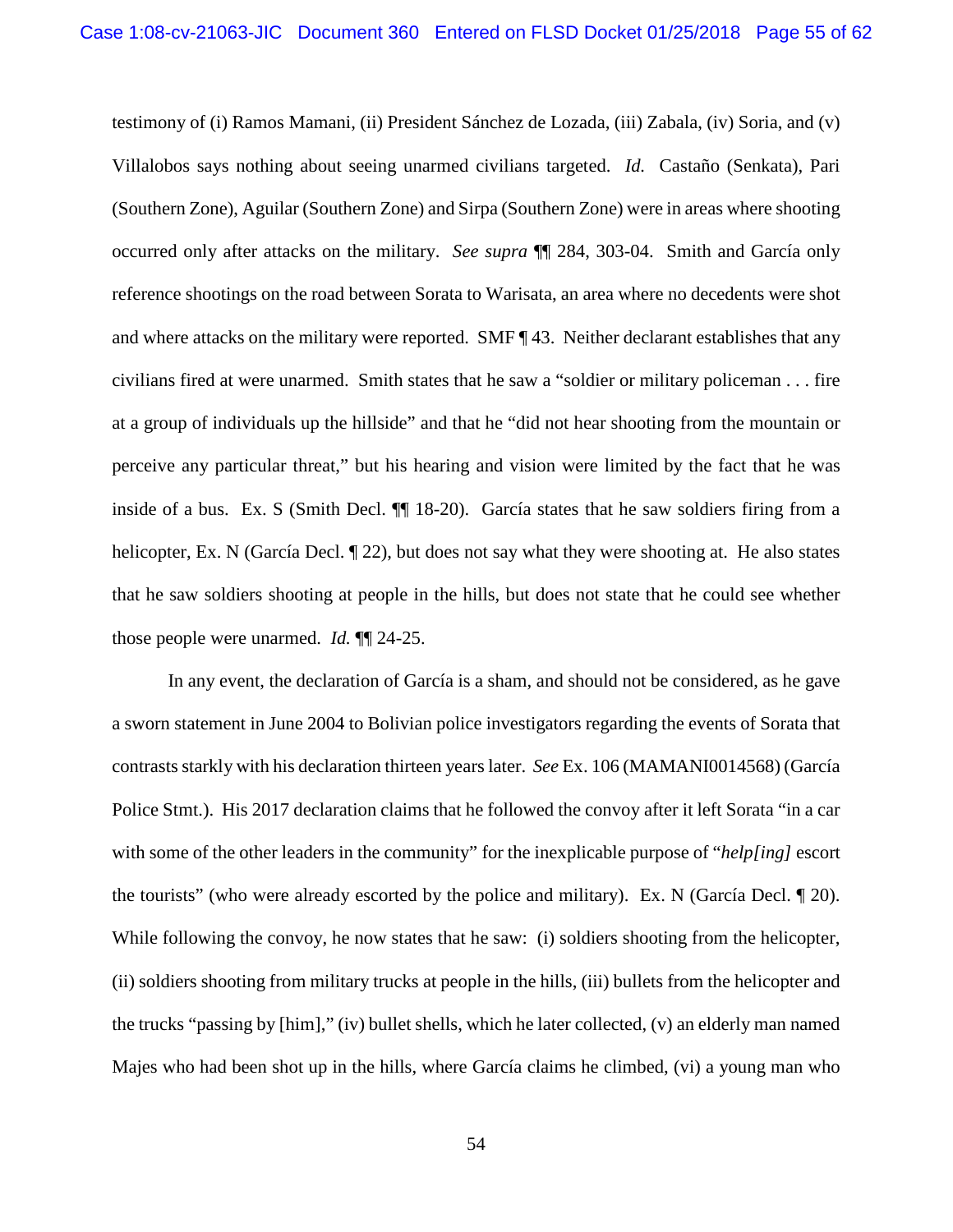had been shot on the hill, (vii) an ambulance that he called to pick up the wounded and (viii) "roughly 100" other people in the hills, with whom he "had a meeting." *Id.* ¶¶ 20-28. In his sworn statement to the police in 2004, however, he mentions precisely *none* of these things. Ex. 106 (MAMANI0014568) (García Police Stmt.). He never mentioned seeing soldiers shooting at all, much less out of a helicopter. *Id.* Although he stated that he "kn[e]w about" people that had been wounded, such as a man named Curaca, he did not claim to have seen anyone wounded. *Id.* And, far from following the convoy after the helicopter took off, he stated that he "returned home." *Id. See Jones v. UPS Ground Freight*, 683 F.3d 1283, 1293 (11th Cir. 2012) ("The possibility that the declarant might change his sworn [] testimony . . . only to a suggestion that admissible evidence might be found in the future, which is not enough to defeat a motion for summary judgment.")

316. The paragraph does not address decedents' deaths or vicarious liability. The paragraph takes the cited evidence out of context and it does not support their opposition. Vargas declared that his unit received only an order to respond to an armed attack on police and after a soldier had been mortally wounded. Ex. A (Vargas Decl. ¶¶ 16-17). Limachi declared that his unit was ordered to change to lethal ammunition only as a defensive measure after he saw "[a] bullet had entered [a soldier's] eye and exited his helmet in the back." Ex. M (Limachi Decl. ¶¶ 10-13). Paragraph 7 of Davis's declaration discusses the roadblock in Sorata and says nothing about officers giving orders to shoot unarmed civilians there. Davis claims to have heard such an order in San Isidro, not in any area where any of Plaintiffs' decedents' died. Ex. J (Davis Decl. ¶ 13). Ortega's declaration should be stricken because it is a sham. *See supra* ¶ 291. Moreover, if Plaintiffs' concede Ortega—who claims to have been near the Río Seco bridge, Ex. P (Ortega Decl. ¶ 18)—was in the area where decedents were killed, then they also concede that there were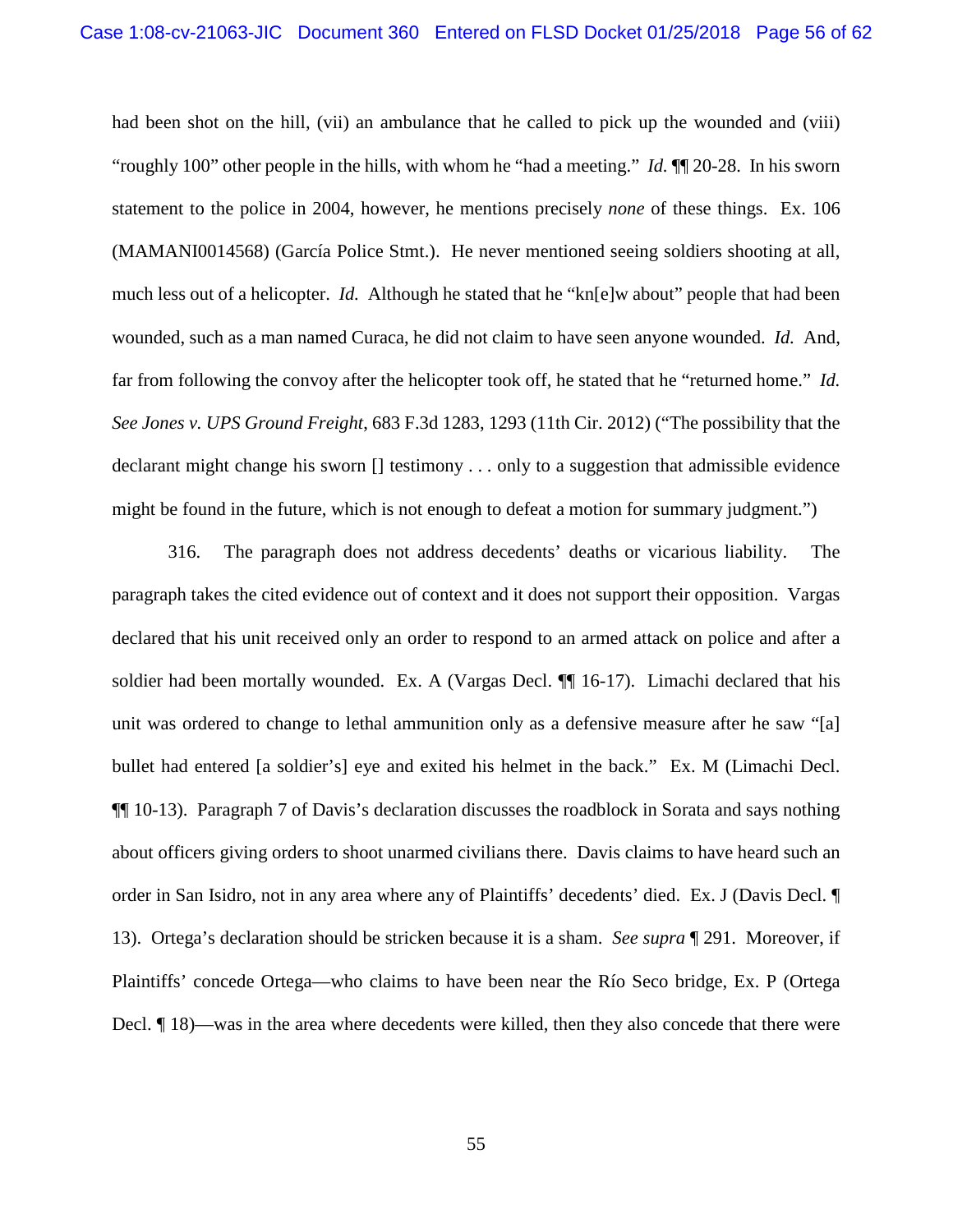armed protestors and a dead soldier in those areas. SMF ¶¶ 83-84. All of the declarants' statements as to orders given by third parties is also inadmissible hearsay.

317. The paragraph does not address decedents' deaths or vicarious liability. None of the twelve sources cited, except the declaration of Ortega, state that the declarant witnessed soldiers shoot unarmed civilians. Ortega's declaration cannot be considered. *See supra* ¶ 291. Moreover, if Plaintiffs' concede Ortega was in the area where decedents were killed, then they also concede that there were armed protestors and a dead soldier in those areas. *See supra* ¶ 316. To the extent the declarations are cited for what a third party told the declarant they saw, that is inadmissible hearsay.

318. The paragraph does not address decedents' deaths or vicarious liability. None of the sources cited suggested that Defendants had knowledge of any civilian deaths caused by soldiers. The cited testimony of General Claros Flores does not state that Defendants had knowledge of civilian deaths, but it does state that the military was "constantly harassed" with "[f]irearms [and] dynamite" and "suffered casualties." Ex. JJJ (Roberto Claros Flores Testimony at 4). "Paragraphs 32-33 of Albarracín's declaration reference a meeting with President Sánchez de Lozada that occurred on October 11 and do not mention a discussion of any civilians that had died. The only decedent who had died prior to that date was Marlene Nancy Rojas Ramos, who had been struck by a bullet in Warisata where the undisputed evidence shows that civilians carried out an armed attack on the police and military. *See* SMF ¶¶ 43-50. Paragraph 38 of Albarracín's declaration states that *he* learned of other deaths "from the media" on October 12, but does not state that he discussed those deaths with Defendants. Likewise, the cited declarations from del Granado and Calla state only that they learned of deaths from the media, not that they discussed those deaths with Defendants. The testimony of Berindoague refers only to his knowledge of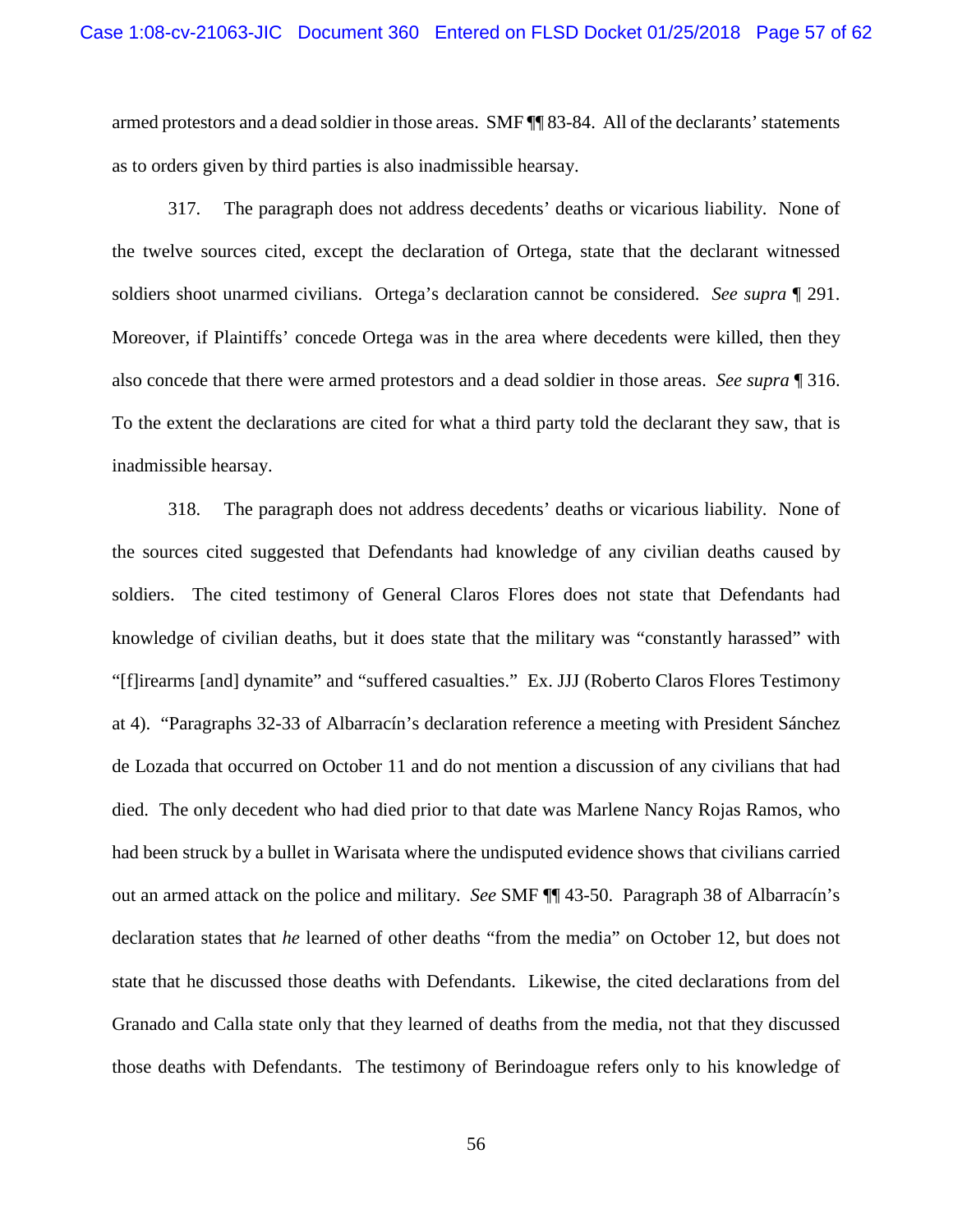Marlene's death following the armed ambush in Warisata. President Sánchez de Lozada's cited testimony refers only to what newspapers he read. None of the sources cited provide evidentiary support for any "plan to suppress civilian opposition."

319. The paragraph does not address decedents' deaths or vicarious liability. Additionally, both directives, Exs. 73 and 74, include language to use only the force "necessary" to "restore public order and respect for the rule of law." Borrelli has no basis for his opinion that additional instructions are required and he is not qualified to testify to that effect. *See* Motion To Exclude at 14-15, Dkt. 339-1. Moreover, the testimony of Berindoague is taken out of context; he was discussing the risks in connection with bringing fuel from La Paz to Senkata, not in connection with any military directives. Ex. 48 (Berindoague Dep. Tr. 172:25-173:25).

320. The paragraph does not address decedents' deaths or vicarious liability. The source cited does not support the statement. Vargas states that *he* never received such warnings. However, Col. Flores testified that soldiers in the Bolivian military are trained on the rules of engagement, which include avoiding civilian casualties by (1) using nonviolent means of persuasion, like a verbal warning; (2) using nonlethal means like tear gas; (3) firing nonlethal ammunition in the air; (4) firing nonlethal ammunition towards the ground; (5) firing nonlethal ammunition from the waist down. Ex. 91 (Flores Dep. Tr. 101:21-122:3; 162:19-166:9).

321. The paragraph does not address decedents' deaths or vicarious liability. And the paragraph cites to no admissible evidence in support of the assertion that a conscript was executed by a superior officer. Limachi nowhere states that. Ortega's cannot be considered. *See supra* ¶ 291. Vargas's testimony as to what he heard over a radio is inadmissible hearsay.

322. The paragraph does not address decedents' deaths or vicarious liability. Additionally, the paragraph cites to no admissible evidence in support of the assertion that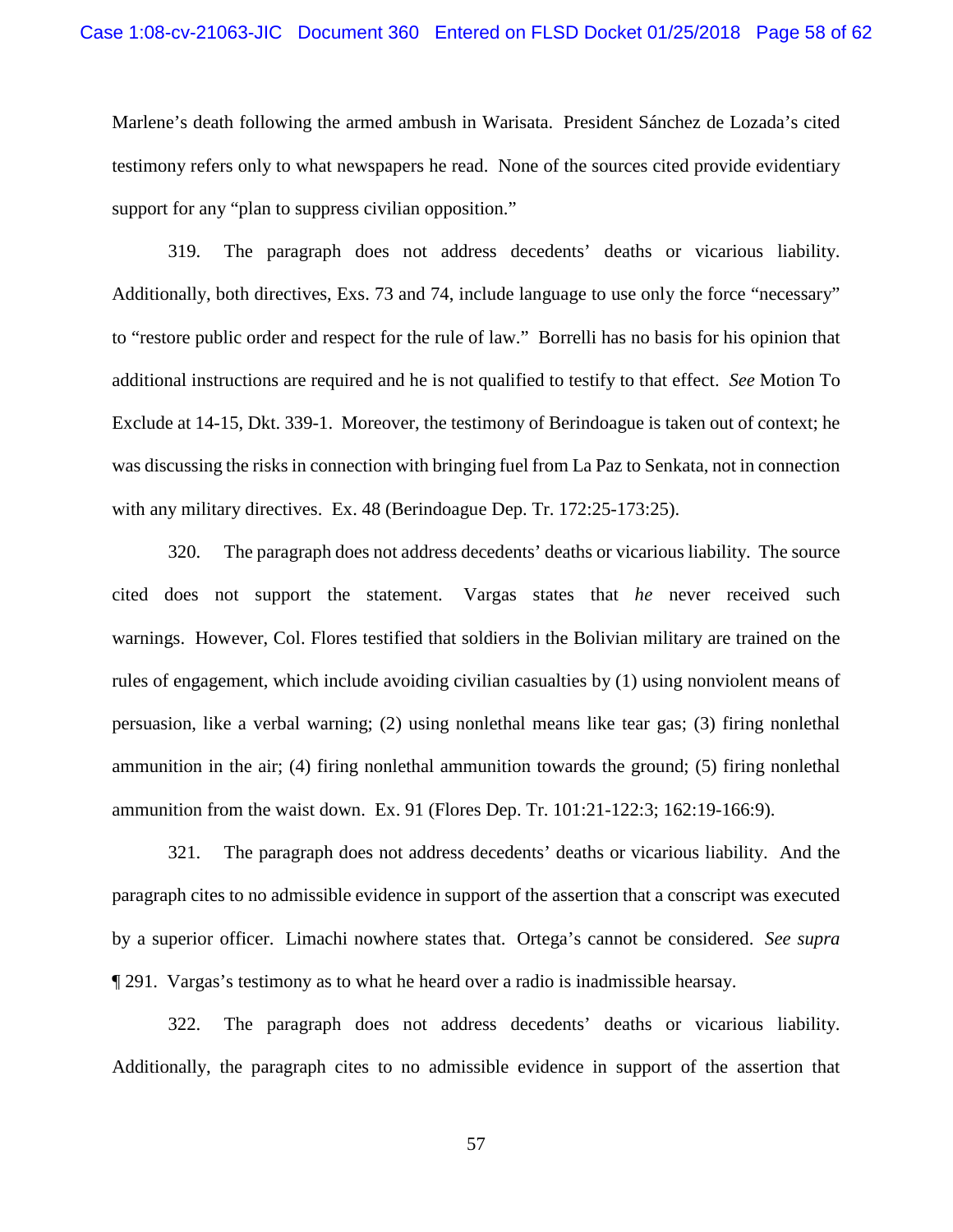"soldiers aimed at windows and shot at civilians looking out of windows." Cutipas's declaration says no such thing. Vargas's declaration states that soldiers shot "at house windows," but only after a fellow soldier had been killed in Warisata and not pursuant to officers' orders to shoot at residents' windows. Ex. A (Vargas Decl. ¶¶ 16-18). Sirpa is recounting inadmissible hearsay. Ex. R (Sirpa Decl. ¶ 32). Ortega's declaration is a sham, and should be stricken. *See supra*, ¶ 291.

323. The paragraph does not address decedents' deaths or vicarious liability. Moreover, none of the sources cited support the proposition that Mauser rifles cannot fire 7.62 caliber bullets.

324. The paragraph does not address decedents' deaths or vicarious liability. Plaintiffs cite no evidence for the proposition that "soldiers also shot out of helicopters *at unarmed civilians*." They cite only García's declaration, who says that "soldiers in black were shooting out the side doors of the helicopter." Ex. N (García Decl. ¶ 22). In any event, the testimony of García is a sham, and should be stricken, as he gave sworn testimony in Bolivia regarding the events of Sorata and never mentioned seeing soldiers shooting out of a helicopter. *See supra* ¶ 315. To the contrary, he declared that once the helicopter lifted off, he "returned home." *Id.* Borrelli's statement is thus an unsupported, impermissible, and irrelevant legal conclusion.

325. The paragraph does not address decedents' deaths or vicarious liability. Vargas declared that he saw soldiers beating a civilian only after a soldier had been mortally wounded. Ex. A (Vargas Decl. ¶¶ 16-17, 23). Limachi declared that he saw civilians beaten inly after a soldier had been shot and killed. Ex. M (Limachi Decl.  $\P$ [10-13, 23). Sirpa says he was hit by soldiers after they asked him "who had killed their soldier." Ex. R (Sirpa Decl. ¶ 28). Ortega's declaration is a sham, and should be stricken. *See supra*, ¶ 291. The cited statements regarding overheard orders are inadmissible hearsay.

326. The paragraph does not address decedents' deaths or vicarious liability.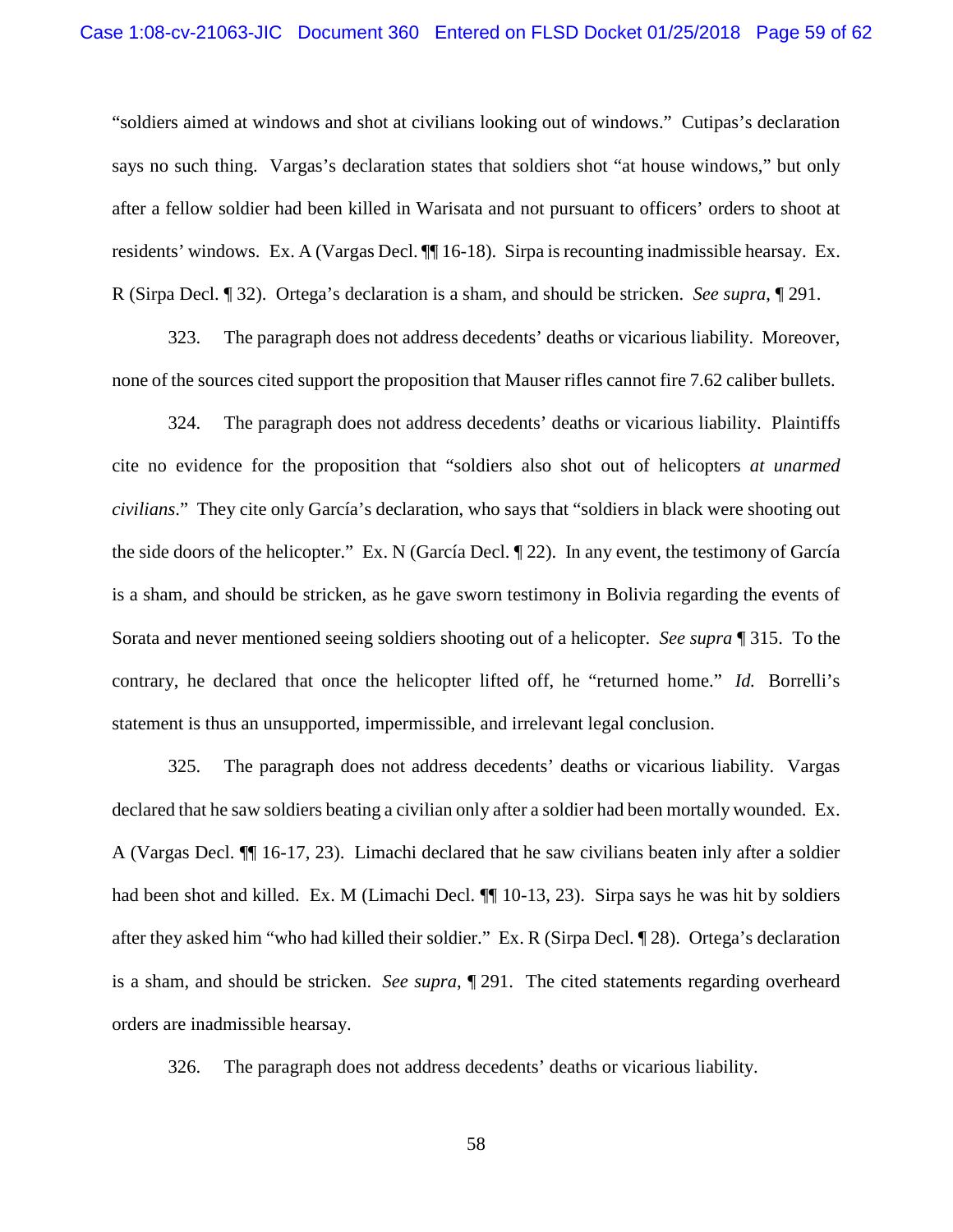327. The paragraph does not address decedents' deaths or vicarious liability.

328. The paragraph does not address decedents' deaths or vicarious liability. That some individuals did not seem armed civilians does not mean there were no armed civilians. Plaintiffs' experts concede that there were armed civilians in Warisata. *See* SMF ¶ 52. Other evidence confirms that admission. *See* SMF ¶¶ 49-51.

329. The paragraph does not address decedents' deaths or vicarious liability. That some individuals did not seem armed civilians does not mean there were no armed civilians. Plaintiffs' experts concede that there were armed civilians in Warisata. *See* SMF ¶ 52. Other evidence confirms that admission. *See* SMF ¶¶ 49-51.

330. The paragraph does not address decedents' deaths or vicarious liability. That some individuals did not seem armed civilians does not mean there were no armed civilians. Plaintiffs' experts concede that there were armed civilians in Warisata. *See* SMF ¶ 52. Other evidence confirms that admission. *See* SMF ¶¶ 49-51.

331. The paragraph does not address decedents' deaths or vicarious liability. There is no evidentiary support for the statement insofar as it relies on inadmissible TOR testimony, *see supra* ¶ 204.

332. The paragraph does not address decedents' deaths or vicarious liability. Moreover, del Granado's cited statement is not based on personal knowledge insofar as it purports to describe what was happening throughout Bolivia.

333. The paragraph does not address decedents' deaths or vicarious liability. There is no evidentiary support for any "plan," by Defendants and the cited evidence does not support the statement. The statement regarding "kill[ing] kollas'" is inadmissible hearsay.

334. The paragraph does not address decedents' deaths or vicarious liability.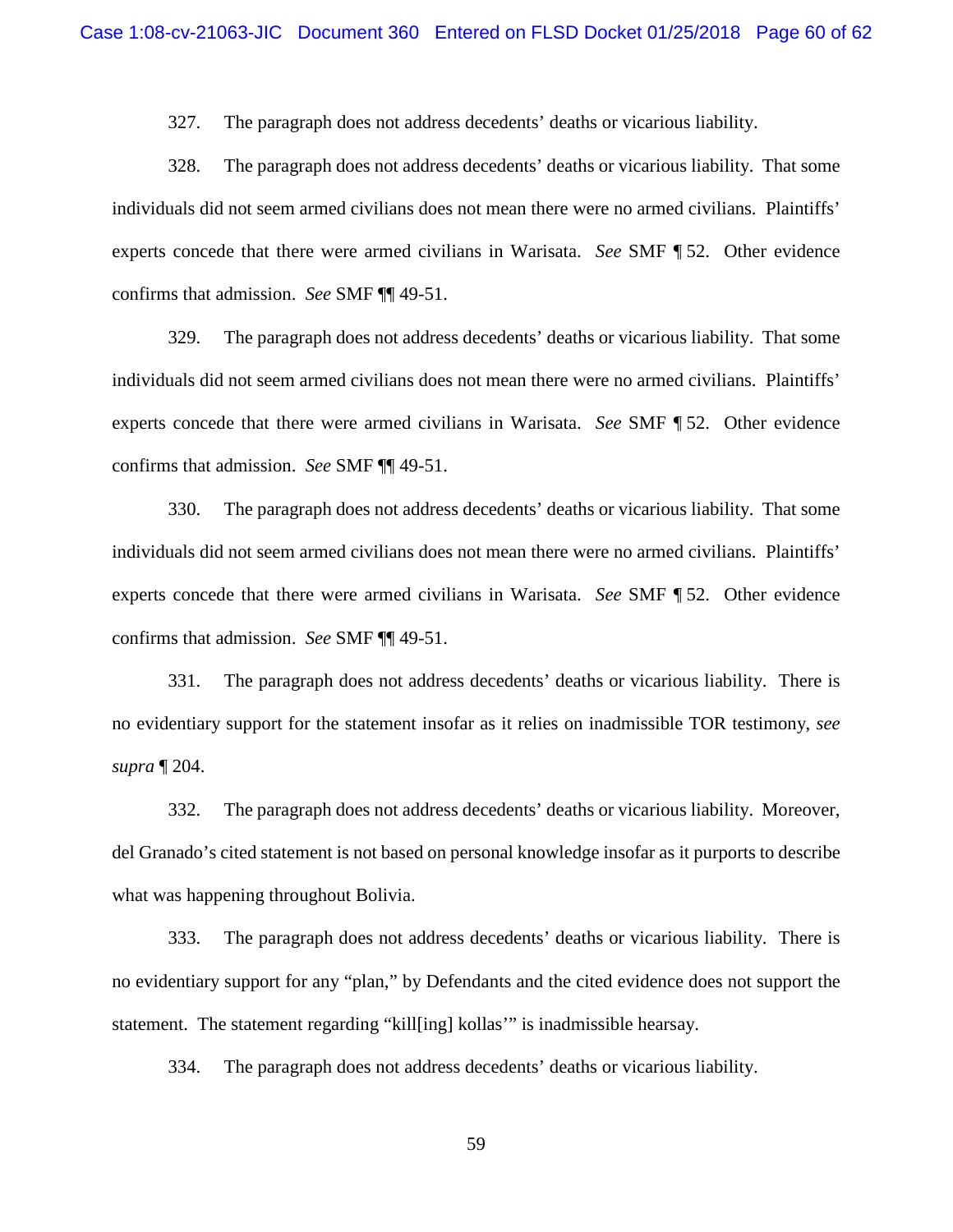335. The paragraph does not address decedents' deaths or vicarious liability. The cited press release from the Bolivian Armed Forces is inadmissible hearsay.

336. The paragraph does not address decedents' deaths or vicarious liability. Moreover, these convictions are inadmissible for the reasons set forth in Defendants' Motion to Exclude Material Concerning the 2009 Trial of Responsibilities in Bolivia. Dkt. 337.

Paragraphs 337 to 345 state legal conclusions to which no response is required.

Dated: January 12, 2018 Respectfully submitted,

# WILLIAMS & CONNOLLY LLP

/s/ Ana C. Reyes

Stephen D. Raber (*pro hac vice*) Ana C. Reyes (*pro hac vice*) James E. Gillenwater (*pro hac vice*) Suzanne M. Salgado (*pro hac vice*) Giselle Barcia (*pro hac vice*) 725 Twelfth Street, N.W. Washington, DC 20005 (202) 434-5000

BECKER & POLIAKOFF, P.A.

Evan B. Berger 1 East Broward Blvd., Suite 1800 Ft. Lauderdale, FL 33301 (954) 364-6055

*Attorneys for Defendants*